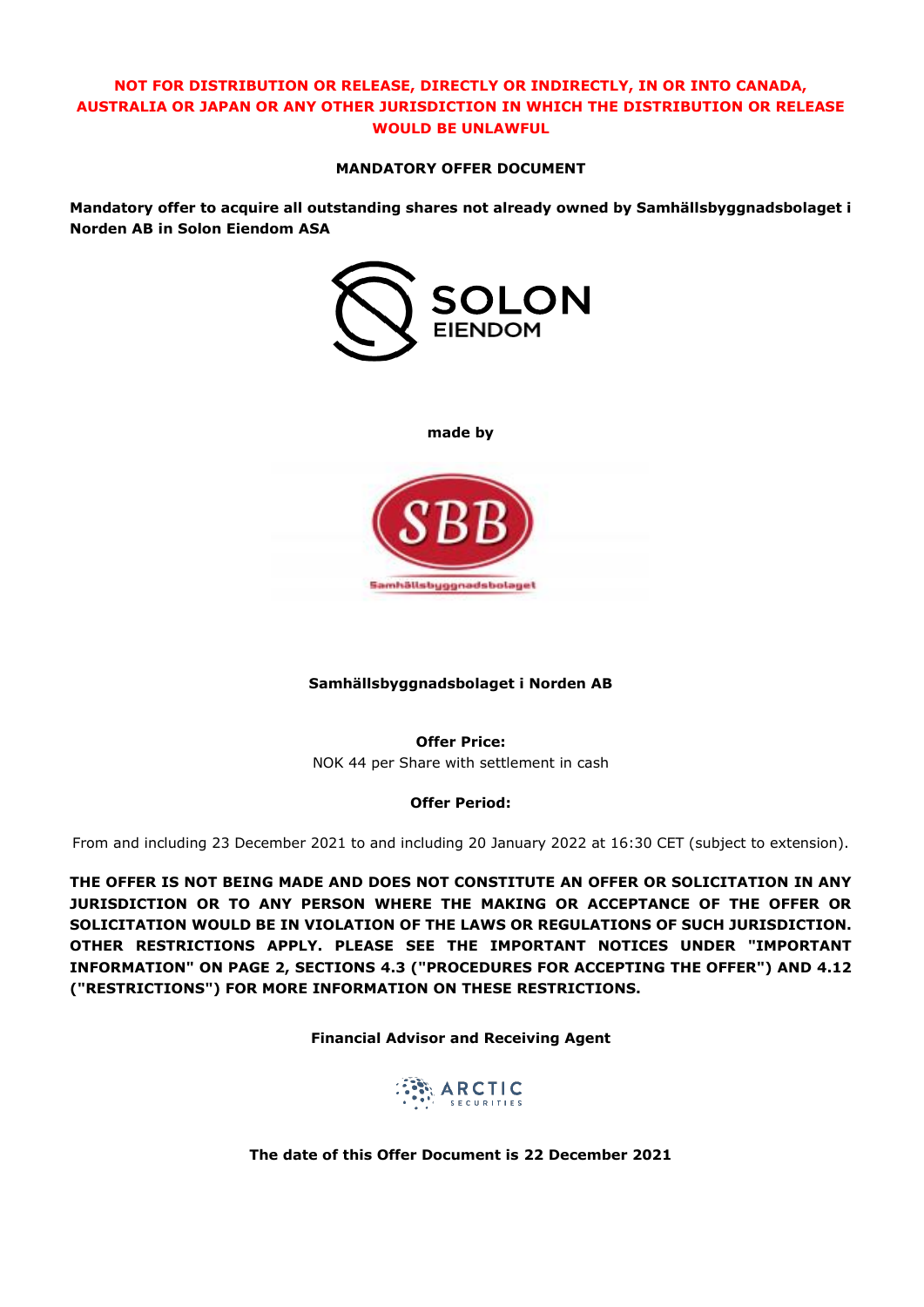#### **IMPORTANT INFORMATION**

This offer document (the "**Offer Document**") has been prepared by Samhällsbyggnadsbolaget i Norden AB ("**SBB**" or the "**Offeror**", and together with its Affiliates, the "**SBB Group**") in order to document the terms, conditions and limitations of the Offeror's mandatory offer (the "**Offer**") to acquire all of the outstanding shares not already owned by the Offeror (the "**Shares**") in Solon Eiendom ASA (the "**Company**" or "**Solon**" and together with its Affiliates, the "**Solon Group**") pursuant to Section 6-1 of the Norwegian Securities Trading Act of 29 June 2007 no. 75 (the "**Norwegian Securities Trading Act**") at an offer price per Share of NOK 44 subject to such adjustments as set forth in this Offer Document (the "**Offer Price**").

The Offer can be accepted in the period from and including 23 December 2021 to and including 20 January 2022 at 16:30 CET (subject to extension at the sole discretion of the Offeror) (the "**Offer Period**"). Provided, however, that the Offer Period in no circumstances can be extended beyond 3 February 2022 at 16:30 CET.

This Offer Document and the Offer have been reviewed and approved by Oslo Børs ASA ("**Oslo Børs**") in its capacity as takeover authority of Norway pursuant to Section 6-14 of the Norwegian Securities Trading Act. The Offer is made to all Shareholders of the Company who can legally receive this Offer Document and accept the Offer.

Information on the Company and/or the Solon Group in this Offer Document is extracted from the Company's website and public financial statements and other material in the public domain. The Offeror disclaims any responsibility and liability for the accuracy or completeness of the Offer Document in terms of the information on the Company and/or the Solon Group. The distribution of this Offer Document does not imply in any way that the information included herein continues to be accurate and complete at any date subsequent to the date of this Offer Document. With the exception of the Offeror, no Person is entitled or authorised to provide any information or make any representations in connection with the Offer other than the information included in this Offer Document. If such information or representation is provided or made by any Person other than the Offeror, such information or representation, as the case may be, should not be relied upon as having been provided or made by or on behalf of the Offeror.

Shareholders must rely upon their own examination of this Offer Document. Each Shareholder should study this Offer Document carefully in order to be able to make an informed and balanced assessment of the Offer and the information that is discussed and described herein.

Shareholders should not construe the contents of this Offer Document as legal, tax or accounting advice, or as information necessarily applicable to each Shareholder. Each Shareholder is urged to seek independent advice from its own financial, tax and legal advisors prior to making a decision to accept the Offer.

Arctic Securities AS (the "**Financial Advisor**" or "**Arctic**") is acting as financial advisor solely for the Offeror and no one else in connection with the Offer, as well as receiving agent in the Offer (referred to herein as "**Receiving Agent**" in relation to such role).

The Financial Advisor will not regard any other Person (whether or not a recipient of this Offer Document) as a client nor be responsible to any other party other than the Offeror for providing the protections afforded to their clients nor for providing advice in relation to the Offer or any other matter referred to in this Offer Document. The Financial Advisor has not assumed any responsibility to independently verify the information contained in this Offer Document and does not make any representation or warranty, express or implied, or accept any liability as to the accuracy or completeness of such information.

Nothing contained in this Offer Document is or shall be relied upon as a promise or representation by the Financial Advisor.

#### **RESTRICTIONS**

The distribution of this Offer Document and the making of the Offer may in certain jurisdictions (including, but not limited to, Canada, Australia and Japan) ("**Restricted Jurisdictions**") be restricted by law. Therefore, persons obtaining this Offer Document or into whose possession this Offer Document otherwise comes, are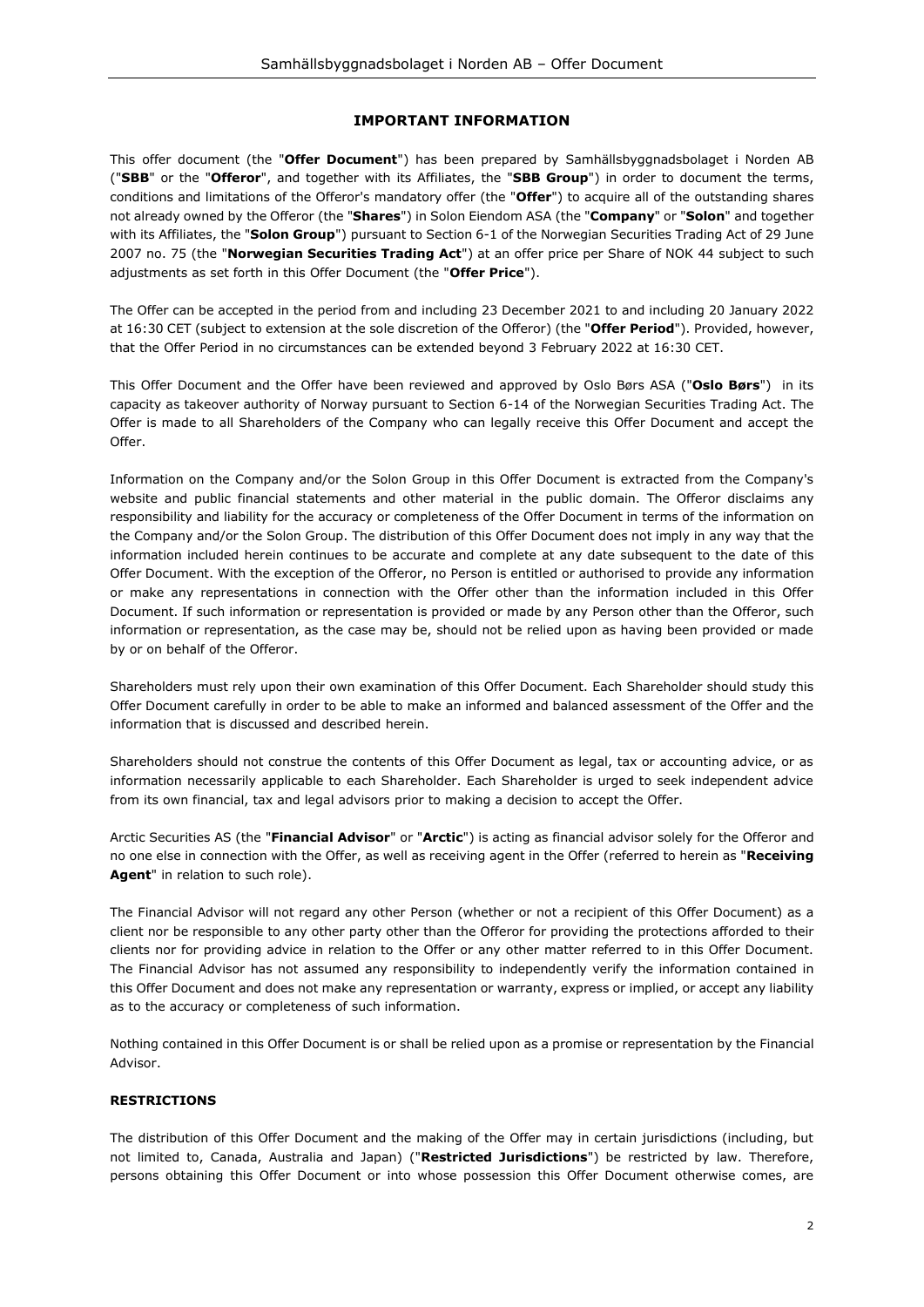required to, and should inform themselves of and observe, all such restrictions. Neither the Offeror nor the Receiving Agent accept or assume any responsibility or liability for any violation by any Person whomsoever of any such restriction.

NEITHER THE UNITED STATES SECURITIES AND EXCHANGE COMMISSION NOR ANY U.S. STATE SECURITIES COMMISSION OR REGULATORY AUTHORITY HAS APPROVED OR DISAPPROVED OF THE OFFER, PASSED UPON THE FAIRNESS OR MERITS OF THE OFFER OR DETERMINED WHETHER THIS OFFER DOCUMENT IS ACCURATE OR COMPLETE. ANY REPRESENTATION TO THE CONTRARY IS A CRIMINAL OFFENCE IN THE UNITED STATES.

The Offer will be made in the United States pursuant to Section 14(e) of, and Regulation 14E under, the Securities Exchange Act of 1934, as amended (the "**Exchange Act**"), and otherwise in accordance with the requirements of Norwegian law. The Offer is being made in the United States by the Offeror and no one else.

The Offeror reserves the right to acquire or agree to acquire Shares or rights to Shares outside the Offer during the Offer Period in accordance with Applicable Law and regulations and the provisions of the exemption provided under Rule 14e-5(b)(10) under the Exchange Act. Any of the purchases referred to in this paragraph may occur either in the open market at prevailing prices or in private transactions at negotiated prices. Information about such purchases will be disclosed as and if required by applicable securities laws.

The payment and settlement procedure with respect to the Offer will comply with the relevant Norwegian rules which differ from U.S. payment and settlement procedures, particularly with regard to the date of payment of the consideration. Acceptance of the Offer is irrevocable and accepting Shareholders will have no withdrawal rights with respect to their Shares other than as specifically set out herein.

The enforcement by Shareholders of civil liabilities under U.S. securities laws may be adversely affected by the fact that the Offeror is a company organised under the laws of Sweden.

In the United Kingdom, this Offer Document, and any investment activity to which it relates, is available only to (i) persons who are outside the United Kingdom or (ii) investment professionals falling within Article 19(5) of the Financial Services and Markets Act 2000 (Financial Promotion) Order 2005 (the "**Order**") or (iii) persons falling within Article 49(2)(a) to (d) of the Order or (iv) persons within the scope of Article 43 of the Order, or (v) any other persons to whom it may otherwise lawfully be made available under the Order (all such persons together being referred to as "relevant persons"). This Offer Document may not be acted or relied on in the United Kingdom by anyone who is not a relevant person.

This Offer Document is not directed to persons whose participation in the Offer requires that further offer documents are issued or that registration or other measures are taken, other than those required under Norwegian law. No document or materials relating to the Offer may be distributed in or into any jurisdiction where such distribution or offering requires any of the aforementioned measures to be taken or would be in conflict with any law or regulation of such a jurisdiction. In the event of such distribution or offering still being made, an acceptance form sent from such a country may be disregarded.

This Offer Document does not represent an offer to acquire or obtain any securities other than the Shares that are the subject of the Offer.

The Offer is not open to any Shareholder in any jurisdiction in which it is unlawful for any Person to receive or accept the Offer. No action has been taken to permit the distribution of the Offer in any jurisdiction where action would be required for such purposes (except Norway). In those jurisdictions where the securities or other laws require the Offer to be made by a licensed broker or dealer, the Offer shall be deemed to be made on behalf of the Offeror by one or more registered brokers or dealers licensed under the laws of such jurisdiction. Neither the delivery of this Offer Document nor any purchase of securities shall, under any circumstances, create any implication that the information contained herein is current as of any time subsequent to the date of such information.

The Offer is not being made, and will not be made, directly or indirectly, in or into the Restricted Jurisdictions.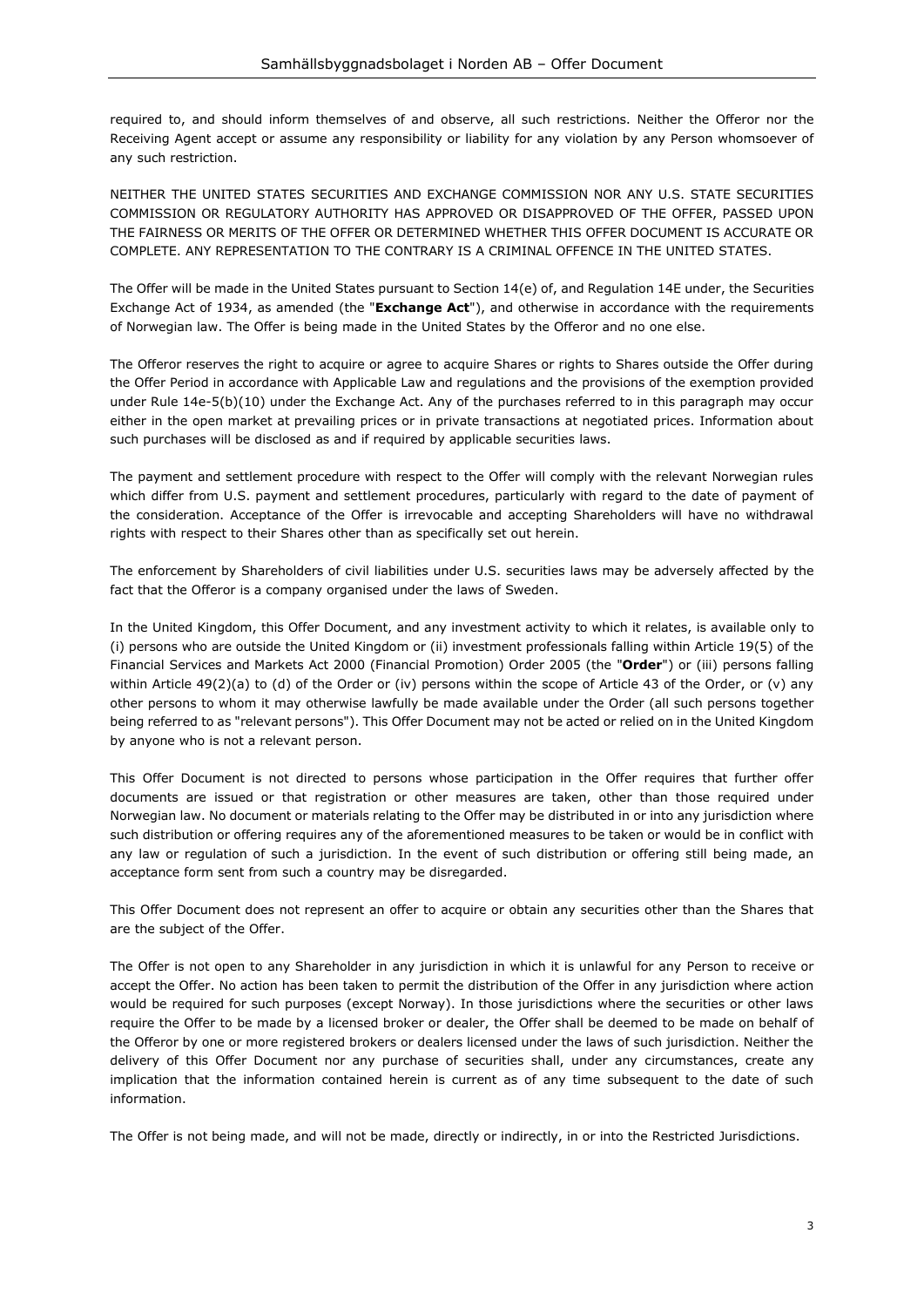This Offer Document, and any and all materials related thereto, should not be sent or otherwise distributed in or into the Restricted Jurisdictions and the Offer cannot be accepted by any such use, means or instrumentality, in or from within the Restricted Jurisdictions except if such acceptance is made pursuant to an exemption from, or in a transaction not subject to, the registration or other similar requirements of that jurisdiction. Accordingly, copies of this Offer Document and any related materials are not being, and must not be, sent or otherwise distributed in or into or from any Restricted Jurisdiction or, in their capacities as such, to custodians, trustees or nominees holding Shares for persons in any Restricted Jurisdictions, and persons receiving any such documents (including custodians, nominees and trustees) must not distribute or send them in, into or from any Restricted Jurisdiction. Any purported acceptance of the Offer resulting directly or indirectly from a violation of these restrictions will be invalid. No Shares are being solicited from a resident of the Restricted Jurisdictions and, if sent in response by a resident of the Restricted Jurisdictions, the Offeror reserves the right to reject such acceptance.

Each Person delivering an Acceptance Form (the "**Acceptance Form**") in connection with the Offer will be required to certify that: (i) such Person has not received this Offer Document, the Acceptance Form or any other document relating to the Offer in a Restricted Jurisdiction, nor has such Person mailed, transmitted or otherwise distributed any such document in or into a Restricted Jurisdiction; (ii) such Person has not utilised, directly or indirectly, the mails, or any means or instrumentality of commerce, or the facilities of any national securities exchange, of a Restricted Jurisdiction in connection with the Offer; (iii) such Person is not and was not located in a Restricted Jurisdiction at the time such Person accepted the terms of the Offer or at the time such Person returned the Acceptance Form (except, in the case of paragraphs (i) to (iii), if such person has received the Offer pursuant to an exemption from, or in a transaction not subject to, the registration or other similar requirements of that jurisdiction); and (iv) if such Person is acting in a fiduciary, agency or other capacity as an intermediary, then either (a) such Person has full investment discretion with respect to the securities covered by the Acceptance Form or (b) the Person on whose behalf such Person is acting was located outside the Restricted Jurisdictions at the time he or she instructed such Person to accept the Offer.

Among the Company's non-Norwegian shareholders and shareholders registered with nominee accounts in the Norwegian Central Securities Depositary (the "**Euronext VPS**") as reflected in the Company's share register held with the Euronext VPS on 21 December 2021, 6 shareholders, with shareholdings representing 0.01438% of the Company's shares, were resident in a jurisdiction where the Offer may not be put forward.

#### **FORWARD-LOOKING STATEMENTS**

This Offer Document contains certain statements about the Company, the Offeror, SBB and their respective businesses as well as the timing and procedures relating to the Offer and potential amendments to the Offer that are or may be forward-looking statements.

These forward-looking statements can be identified by the fact that they relate to the Company's and/or the Offeror's and/or SBB's estimated or anticipated future results, or the fact that they do not otherwise relate exclusively to historical or current facts. Forward-looking statements sometimes use words such as "may", "might", "will", "seek", "continue", "aim", "anticipate", "target", "expect", "estimate", "intend", "plan", "goal", "believe", "could", "should", "forecast", "outlook", "guidance", "possible", "potential", "predict", "project", or other words or phrases of similar meaning. Examples of forward-looking statements include, among others, statements regarding the Offer, including the timetable and conditions and other terms relating to the Offer, statements about Offeror's plans with respect to the Company, statements about the expected benefits of the Offer and other statements that are not historical facts.

By their nature, forward-looking statements involve risk and uncertainty because they relate to future events and circumstances beyond the Company's, the Offeror's and Parent's control. As a result, actual future results may differ materially from the plans, goals, and expectations set forth in any forward-looking statements due to numerous factors, many of which are outside the control of the Company, the Offeror and Parent. Such factors may include the Offeror's ability to successfully complete the Offer and integrate the Company into its operations or achieve synergy targets.

Any forward-looking statements made herein speak only as of the date they are made.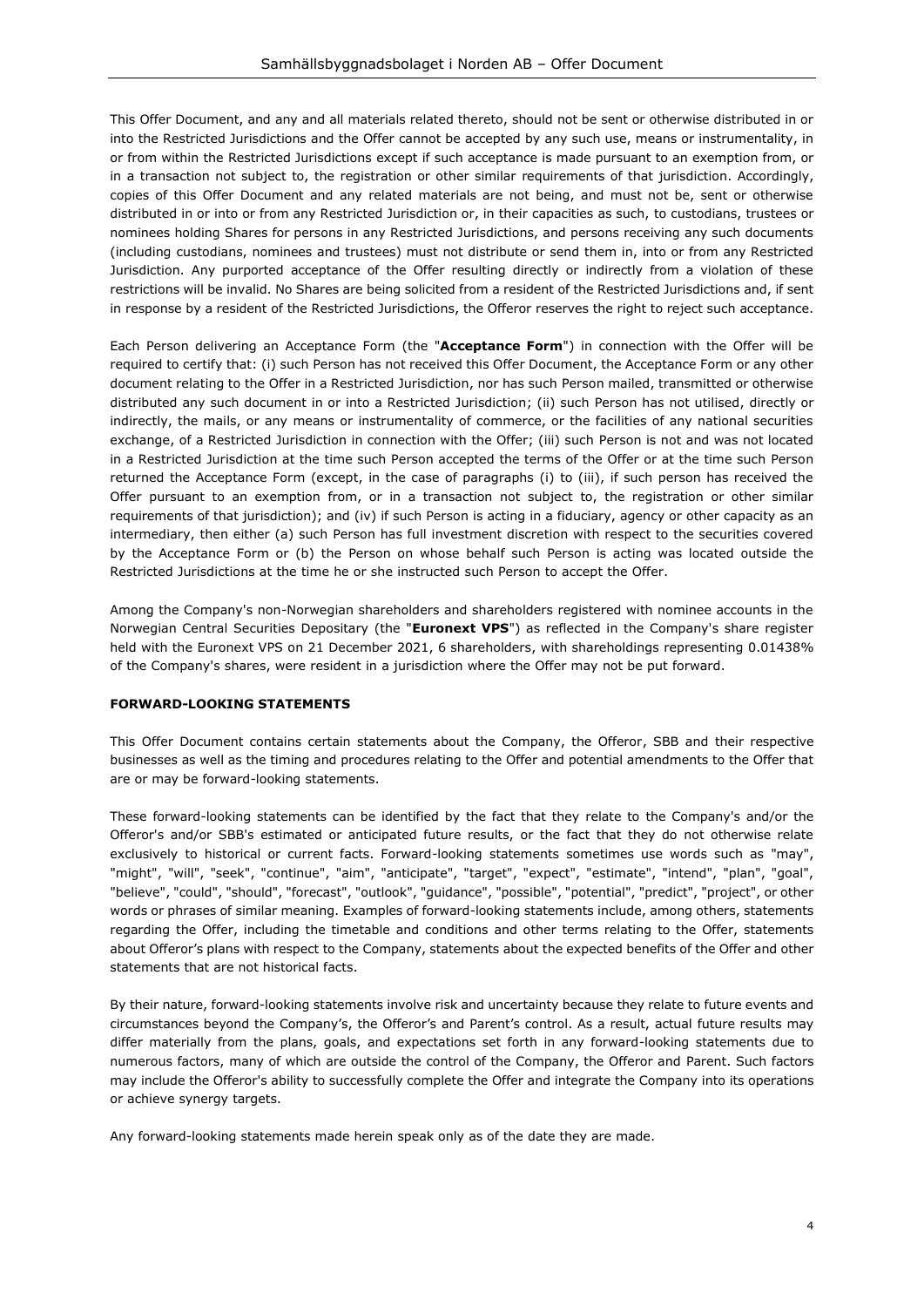The Offeror and SBB disclaim any obligation or undertaking to release publicly any updates or revisions to any forward-looking statements contained in this document to reflect any change in the Offeror or the Parent's expectations with regard thereto or any change in events, conditions or circumstances on which any such statement is based, except to the extent required by Applicable Law.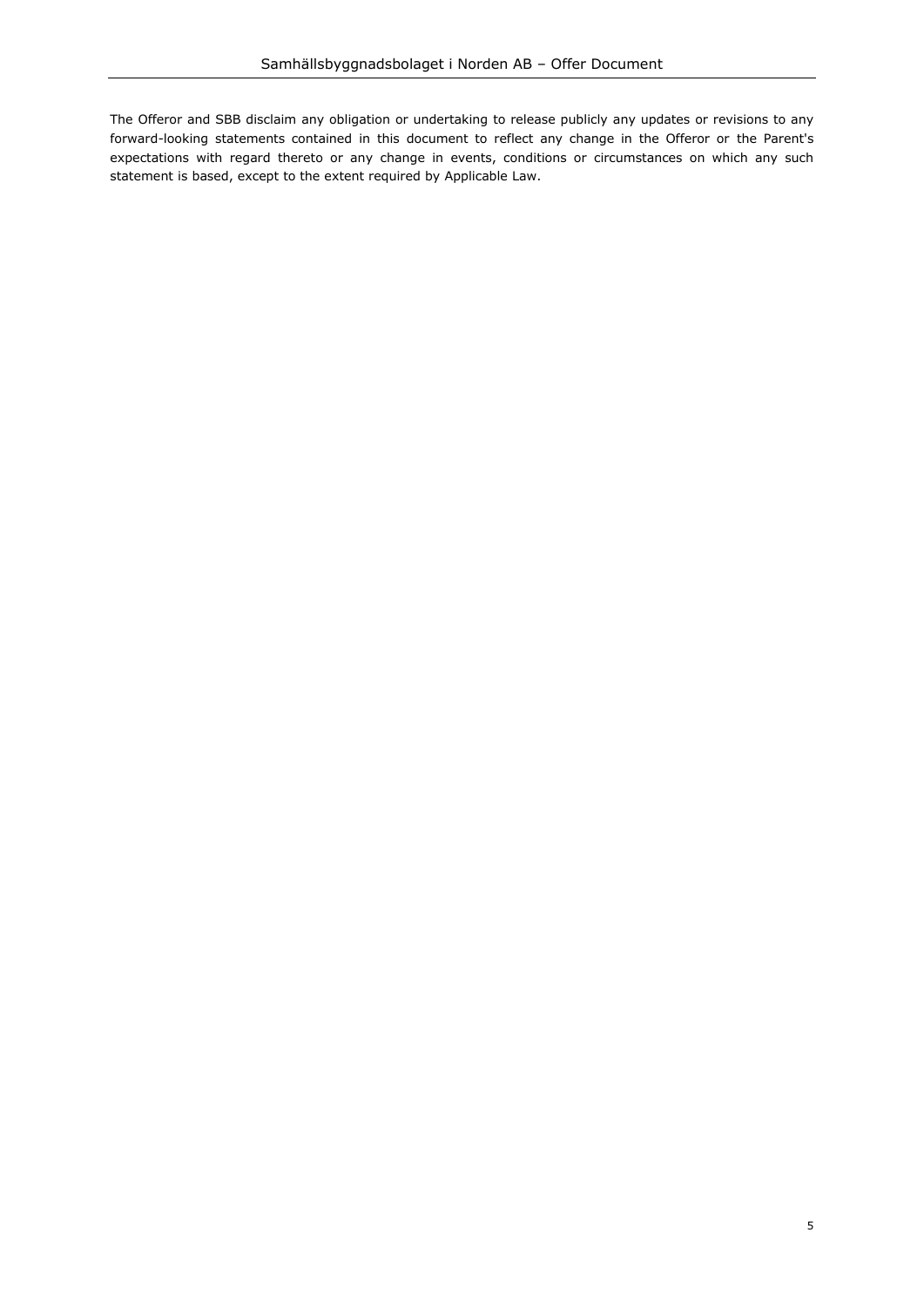# **Table of Contents**

| $\mathbf{1}$   |                                                                                                                                                                                                   |  |  |  |  |  |
|----------------|---------------------------------------------------------------------------------------------------------------------------------------------------------------------------------------------------|--|--|--|--|--|
| 2              |                                                                                                                                                                                                   |  |  |  |  |  |
| 3              | 3.1<br>3.2<br>3.3                                                                                                                                                                                 |  |  |  |  |  |
| $\overline{a}$ | 4.1<br>4.2<br>4.3<br>4.4<br>4.5<br>4.6<br>4.7<br>4.8<br>4.9<br>4.10<br>4.11<br>4.12<br>4.13                                                                                                       |  |  |  |  |  |
| 5              | 5.1<br>Reasons of the Offer and Future Plans for the Company 20<br>5.2<br>5.3<br>5.4<br>5.5<br>5.6<br>5.7<br>Benefits to the Members of Management and Directors 22<br>5.8<br>5.9<br>5.10<br>5.11 |  |  |  |  |  |
| 6              | 6.1<br>6.2<br>6.2.1<br>6.2.2<br>6.2.3<br>6.3<br>6.4<br>6.4.1<br>6.4.2                                                                                                                             |  |  |  |  |  |
| 7              | 7.1<br>7.2                                                                                                                                                                                        |  |  |  |  |  |
| 8              |                                                                                                                                                                                                   |  |  |  |  |  |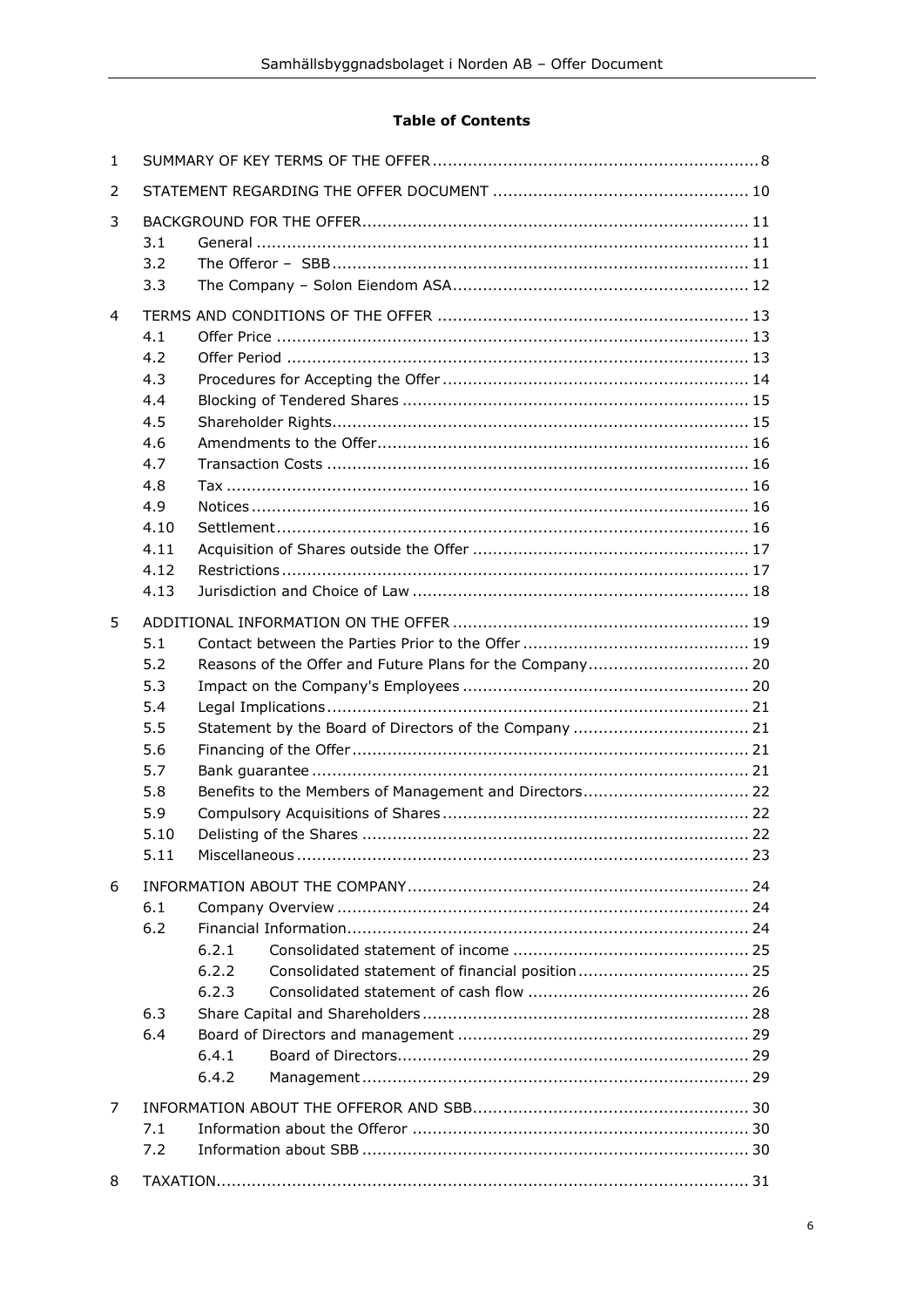|   | 8.1 |       |                                                                          |  |  |  |
|---|-----|-------|--------------------------------------------------------------------------|--|--|--|
|   | 8.2 |       |                                                                          |  |  |  |
|   |     | 8.2.1 |                                                                          |  |  |  |
|   |     | 8.2.2 | Taxation of capital gains on realisation of Shares - Norwegian Personal  |  |  |  |
|   |     |       |                                                                          |  |  |  |
|   |     | 8.2.3 | Taxation of capital gains on realisation of Shares - Norwegian Corporate |  |  |  |
|   |     |       |                                                                          |  |  |  |
|   |     | 8.2.4 | Taxation of capital gains on realisation of Shares - Non-Norwegian       |  |  |  |
|   |     |       |                                                                          |  |  |  |
|   | 8.3 |       |                                                                          |  |  |  |
| 9 |     |       |                                                                          |  |  |  |

# **Schedules**

| Schedule 1: | Acceptance Form                       |
|-------------|---------------------------------------|
| Schedule 2: | Bank guarantee issued by DNB Bank ASA |

*This Offer Document has been prepared in the English language only.*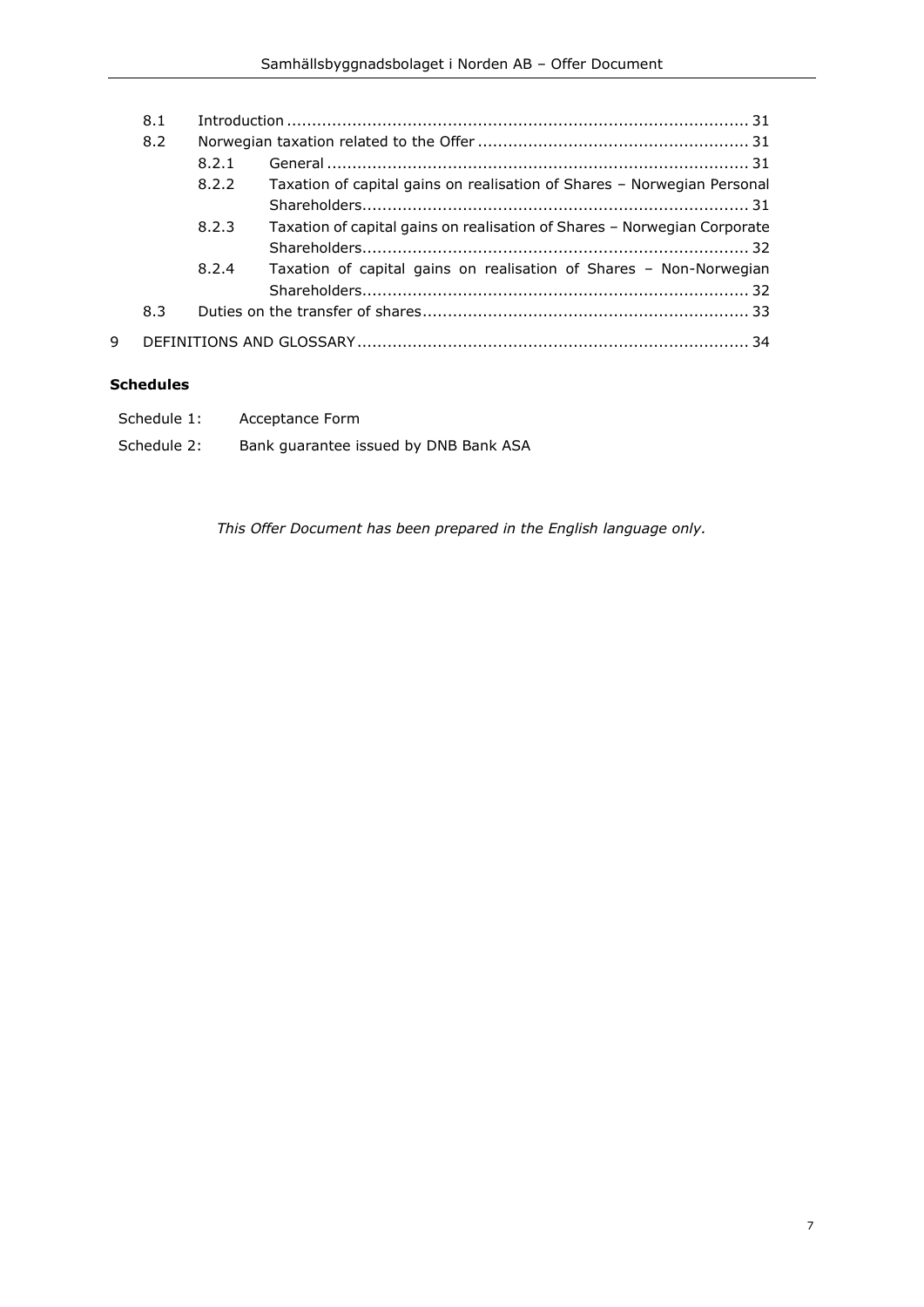# <span id="page-7-0"></span>**1 SUMMARY OF KEY TERMS OF THE OFFER**

The following is a brief summary of the main terms and conditions of the Offer. The complete terms and conditions of the Offer are set out in section [4](#page-12-0) ("Terms and Conditions of the Offer"):

| <b>Offeror or SBB</b>                              | Samhällsbyggnadsbolaget i Norden AB, a public limited liability<br>company incorporated and registered under the laws of Sweden<br>with registration number 556981-7660 having its registered office<br>at Strandvägen 1, SE-114 51 Stockholm, Sweden. See section 7<br>("Information about the Offeror and SBB").                                                                                                                                                                                                                                                                                                                                           |  |  |
|----------------------------------------------------|--------------------------------------------------------------------------------------------------------------------------------------------------------------------------------------------------------------------------------------------------------------------------------------------------------------------------------------------------------------------------------------------------------------------------------------------------------------------------------------------------------------------------------------------------------------------------------------------------------------------------------------------------------------|--|--|
| <b>Company or Solon</b>                            | Solon Eiendom ASA, a Norwegian public limited liability company<br>(Nw.: allmennaksjeselskap) incorporated and registered under the<br>laws of Norway with registration number 966 033 967, having its<br>registered office at Olav Vs gate 5, 0161 Oslo, Norway. See section<br>6 ("Information about the Company").                                                                                                                                                                                                                                                                                                                                        |  |  |
| <b>Offer Price</b>                                 | NOK 44 per share in the Company.                                                                                                                                                                                                                                                                                                                                                                                                                                                                                                                                                                                                                             |  |  |
| tendered<br><b>Blocking</b><br>of<br><b>Shares</b> | By delivering a duly executed Acceptance Form, Shareholders give<br>the Receiving Agent an irrevocable authorisation to block the<br>Shares to which the Acceptance Form relates, in favour of the<br>Receiving Agent. The Receiving Agent is at the same time<br>irrevocably authorised to transfer such Shares to the Offeror<br>against payment of the Offer Price. It is not possible for the<br>Shareholder to dispose over the Shares when they are blocked.<br>The Shareholder is free to dispose over any other securities<br>registered in the same Euronext VPS-account as the blocked<br>Shares. See section 4.4 ("Blocking of Tendered Shares"). |  |  |
| <b>Offer Period</b>                                | The Offer Period is from 23 December 2021 to and including 20<br>January 2022 at 16:30 CET (subject to extension).                                                                                                                                                                                                                                                                                                                                                                                                                                                                                                                                           |  |  |
| <b>Settlement of the Offer</b>                     | Settlement will be made within two (2) weeks after expiry of the<br>Offer Period.                                                                                                                                                                                                                                                                                                                                                                                                                                                                                                                                                                            |  |  |
|                                                    | Upon settlement, the relevant amount to each Shareholder who<br>has accepted the Offer will be transferred to the bank account that<br>at the time of acceptance was registered in Euronext VPS as the<br>account for payment of dividends to the Shareholder. Settlement<br>will be made in cash in Norwegian Kroner ("NOK"). See section<br>4.10 ("Settlement").                                                                                                                                                                                                                                                                                           |  |  |
| <b>Acceptance binding</b>                          | The acceptance of the Offer is irrevocable, and may not be<br>withdrawn, in whole or in part, once the Receiving Agent has<br>received the Acceptance Form.                                                                                                                                                                                                                                                                                                                                                                                                                                                                                                  |  |  |
|                                                    | Shareholders that accept the Offer will remain the legal owners of<br>their Shares and retain voting rights and other shareholder rights<br>related thereto to the extent permitted under Norwegian law until<br>settlement has taken place.                                                                                                                                                                                                                                                                                                                                                                                                                 |  |  |
| <b>Amendments to the Offer</b>                     | Subject to approval by Oslo Børs, the Offeror reserves the right to<br>amend the Offer, in its sole discretion and in accordance with<br>applicable rules and regulations at any time during the Offer<br>Period, provided, however, that the Offeror may not amend the<br>Offer in any manner which disadvantages the Shareholders. Any                                                                                                                                                                                                                                                                                                                     |  |  |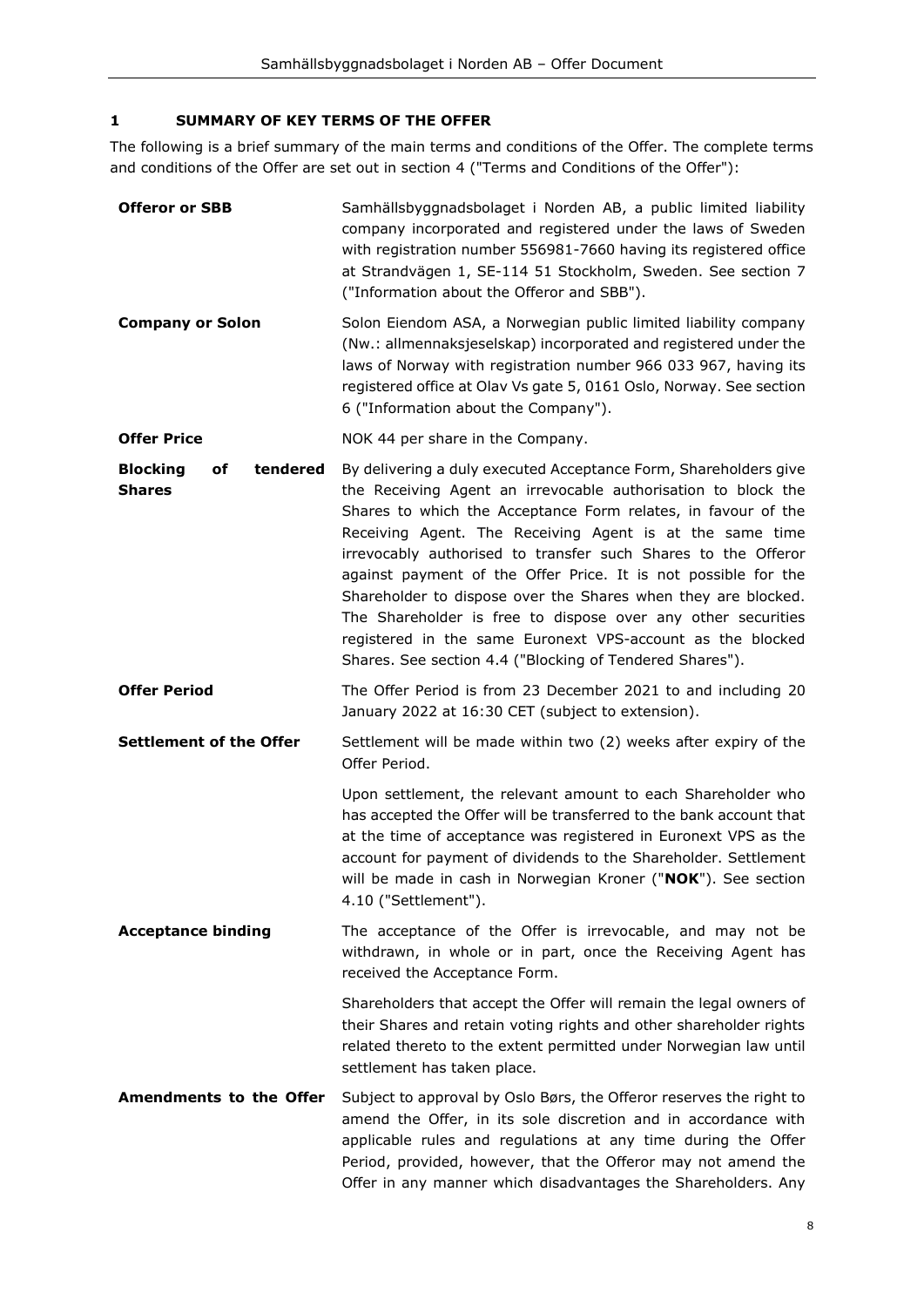acceptance received is binding even if the Offer Period is extended and/or the Offer is otherwise amended in accordance with the terms of the Offer. Shareholders who have already accepted the Offer in its original form or with previous amendments will be entitled to any benefits arising from such amendments. See section [4.6](#page-15-0) (["Amendments to the Offer"](#page-15-0)).

**Governing** law **jurisdiction** and The Offer, this Offer Document and all acceptances of the Offer shall be governed by Norwegian law with the Oslo district court as legal venue.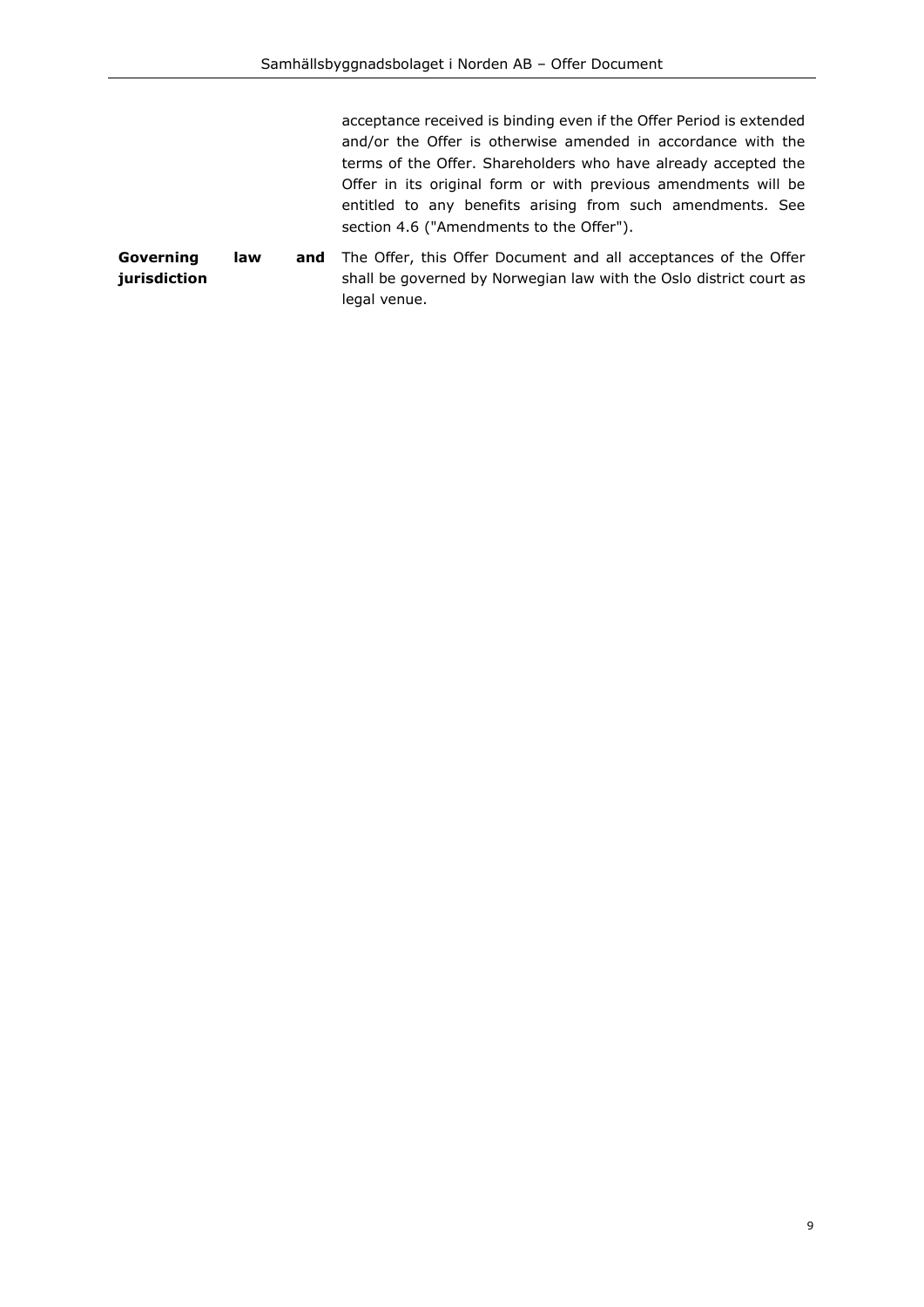# <span id="page-9-0"></span>**2 STATEMENT REGARDING THE OFFER DOCUMENT**

This Offer Document has been prepared by the Offeror in accordance with Chapter 6 of the Norwegian Securities Trading Act to provide the Shareholders of the Company with a basis for evaluating the Offer by the Offeror to acquire the Shares in the Company as presented herein.

The information about the Company included in this Offer Document is extracted exclusively from the Company's public financial statements and other information in the public domain as at the date hereof. The Offeror has not independently verified the information regarding the Company which is included in this Offer Document. The Offeror does not assume any responsibility for the accuracy or completeness of, or any responsibility to update, the information regarding the Company included in this Offer Document.

22 December 2021

Samhällsbyggnadsbolaget i Norden AB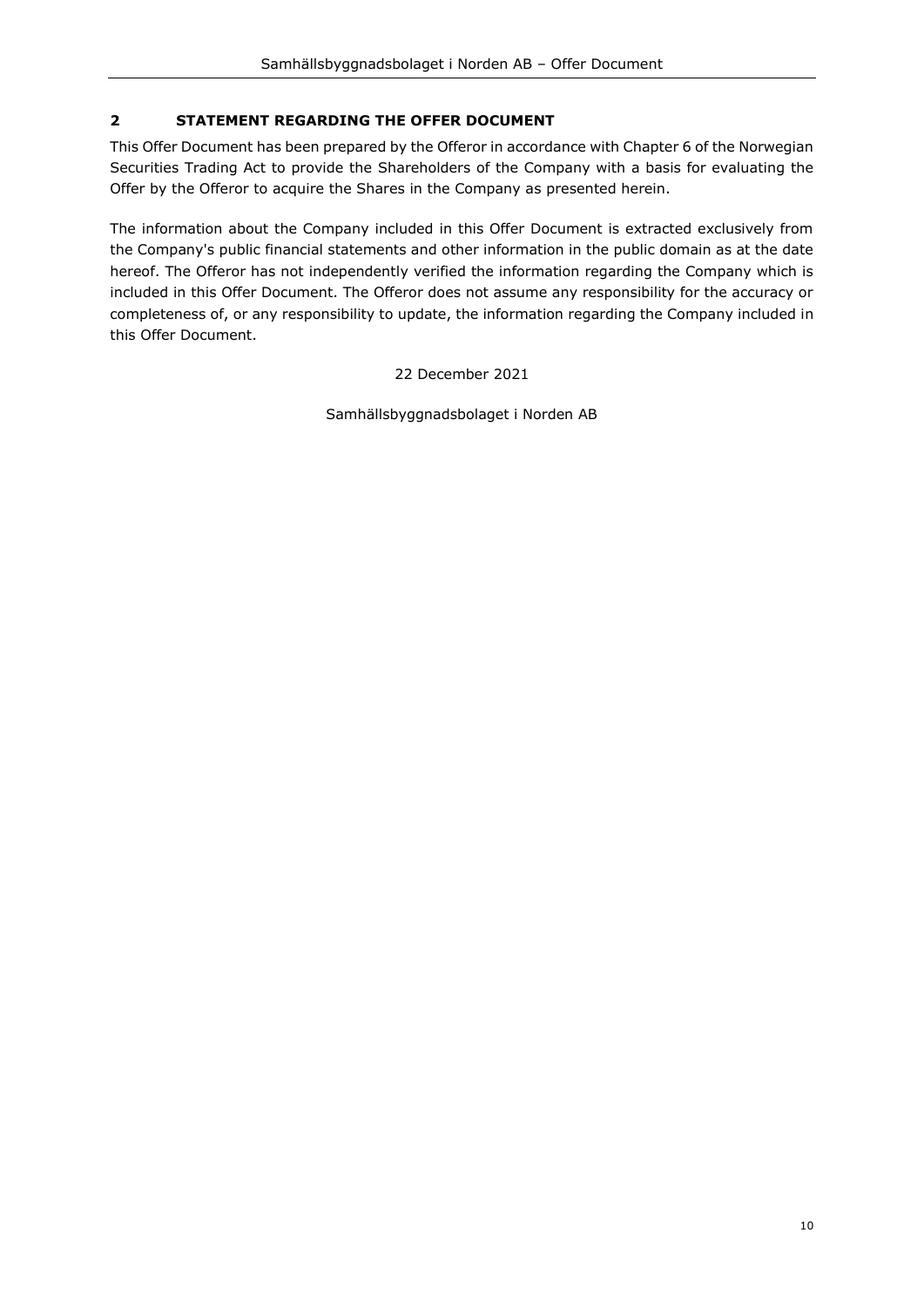# <span id="page-10-0"></span>**3 BACKGROUND FOR THE OFFER**

#### <span id="page-10-1"></span>**3.1 General**

On 9 November 2021, the Offeror entered into an agreement to acquire 51,106,538 shares in Solon (the "**Acquisition**"). The acquisition completed on 24 November 2021, following which the Offeror held a total of 68,005,231 Shares, representing in total 83.36% of the Company's issued share capital. 12,416,230 of the shares were held by the SBB's wholly-owned subsidiary, SBB i Norden AB. Consequently, pursuant to Section 6-1 of the Norwegian Securities Trading Act, the Offeror is, following the Acquisition, obligated to make a mandatory offer for the issued shares of Solon not already owned (directly or indirectly) by the Offeror.

The Offeror is offering to acquire all the issued Shares in the Company not already owned by the Offeror, at a price of NOK 44.0 in cash for each Share tendered in the Offer. The Offer also includes any new shares issued by Solon during the Offer Period, including any new shares issued as a result of exercise of options, if any.

As of the date of this Offer Document, the Offeror owns 72,646,146 shares equivalent to 89.05% of the outstanding share capital and voting rights of the Company. The 12,416,230 of the shares in Solon that were held indirectly through its wholly owned subsidiary, SBB i Norden AB, were transferred to SBB on 21 December 2021. Other than this, neither the Offeror nor any of its related parties, as defined in the Securities Trading Act section 6-5 cf. section 2-5 owns any Shares or has any other rights to Shares, convertible loans (as set out in Section 11-1 of the Norwegian Public Limited Companies Act) or any other financial instruments that gives the right to acquire Shares in the Company.

On 19 December 2021, SBB entered into an agreement with OBOS BBL ("**OBOS**") which entails that SBB will contribute all the shares in the Company currently held by SBB to a subsidiary (to be named Solon Eiendom Holding AS ("**SEH AS**") and subsequently sell 50.5% of the shares in SEH AS to OBOS (49.5%) and Jan-Erik Sigurd Höjvall (current board member of the Company) ("**JESH**") and other members of the Solon management (1%) (the "**SEH Transaction**"). SBB has also undertaken to transfer any shares in the Company acquired in the Offer or a subsequent Compulsory Acquisition to SEH AS, and any new shares issued by SEH AS to SBB as a result will be sold to OBOS and JESH on the same terms as in the SEH Transaction. The purchase price per share in the Company in the SEH Transaction is equal to the Offer Price, i.e. NOK 44 per share. The SEH Transaction will trigger a mandatory offer obligation for SEH AS, at the same offer price as the in the Offer unless an exemption is given by Oslo Stock Exchange in its capacity as take-over authority. Unless such exemption is given or a Compulsory Acquisition by SBB has been completed, such mandatory offer may run in parallel or come subsequent to the Offer.

As further described in Section [5.2](#page-19-0) (["Reasons of the Offer and Future Plans for the Company"](#page-19-0)), OBOS and SBB will as a result of the SEH Transaction collaborate on the development of attractive housing for OBOS's members in Norway and Sweden.

# <span id="page-10-2"></span>**3.2 The Offeror – SBB**

The Offer is made by SBB, a public limited liability company incorporated and existing under the laws of Sweden with registration number 556981-7660 and registered office at Strandvägen 1, SE-114 51 Stockholm, Sweden. The LEI code for SBB is 549300HX9MRFY47AH564. SBB's Series B shares (i.e. the SBB Class B Shares) are traded on Nasdaq Stockholm, Large Cap. The stock ticker symbol is "SBB B" and the ISIN is SE0009554454. SBB's Series D shares are traded on Nasdaq Stockholm, Large Cap. The stock ticker symbol is "SBB D" and the ISIN code is SE0011844091.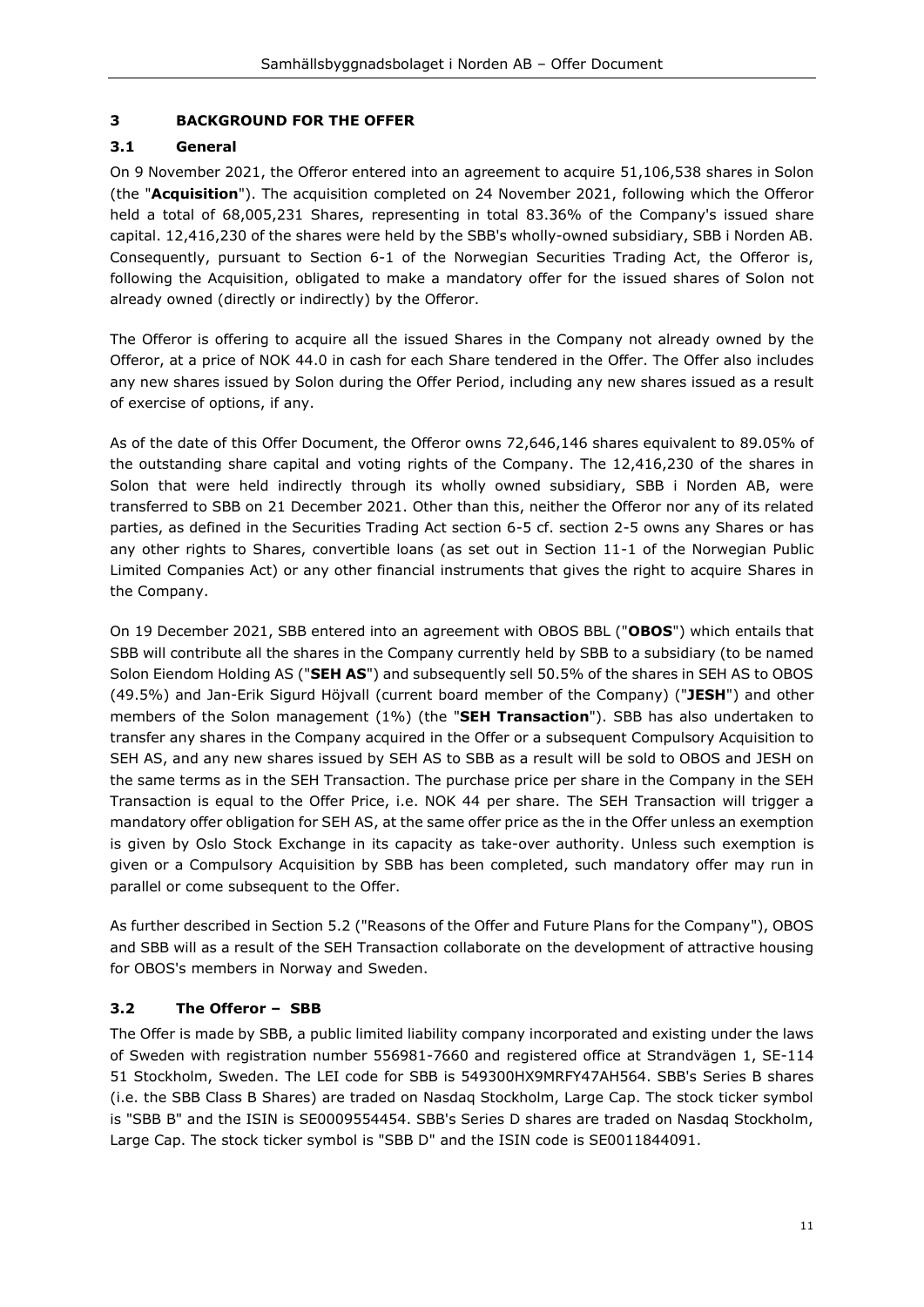SBB was established in March 2016, and is a leading Nordic social infrastructure company with a property portfolio across Sweden, Norway, Finland and Denmark with a property value of SEK 125 billion as of 30 September 2021. The property portfolio of SBB has a clear focus on low-risk assets with exposure to the Nordic welfare states with long leases, high occupancy rates, and a stable base of tenants, a majority of which are governmental backed. Due to such focus, SBB generates almost all of its revenue from management of its social infrastructure portfolio, which includes (i) community services properties, such as elderly care homes, schools and group housing for people with disabilities, in Sweden, Norway, Finland and Denmark and (ii) rent-regulated residential properties in Sweden. The SBB Group also generates additional revenue from building rights development and new production, investments in existing portfolio and value-adding transactions. SBB's business model is to acquire and manage properties and deploy capital to effectively generate sustainable and steady risk-adjusted returns. For further information on the Offeror and SBB see Section [7](#page-29-0) (["Information about the Offeror and S](#page-29-0)BB") below.

# <span id="page-11-0"></span>**3.3 The Company – Solon Eiendom ASA**

Solon Eiendom ASA is a public limited liability company incorporated and existing under the laws of Norway with registration number 966 033 967 and registered address at Olav Vs gate 5, 0161 Oslo, Norway. The Company is listed on the Oslo stock exchange, a stock exchange being part of Euronext and operated by Oslo Børs ASA (the "**Oslo Stock Exchange**"), under the ticker "SOLON".

Solon is residential real estate development company established in 2006 committed to deliver homes with unique architecture of high quality. Its main focus is the Greater Oslo Region, other larger cities in Norway and Sweden, and it has established four offices across Scandinavia. Solon has a significant back log and land bank and has throughout its 15 years of operation delivered around 2,200 residential property projects and currently has around 1,000 property projects under development.

The Company has a registered share capital of NOK 81,578,530, divided into 81,578,530 Shares, each with a nominal value of NOK 1. The Shares provide equal rights to vote and other privileges in the Company in accordance with the Norwegian Public Limited Companies Act. The Shares are registered in the Euronext VPS with ISIN NO 0003106700.

For further information on the Company see Section [6](#page-23-0) (["Information about the Company"](#page-23-0)) below.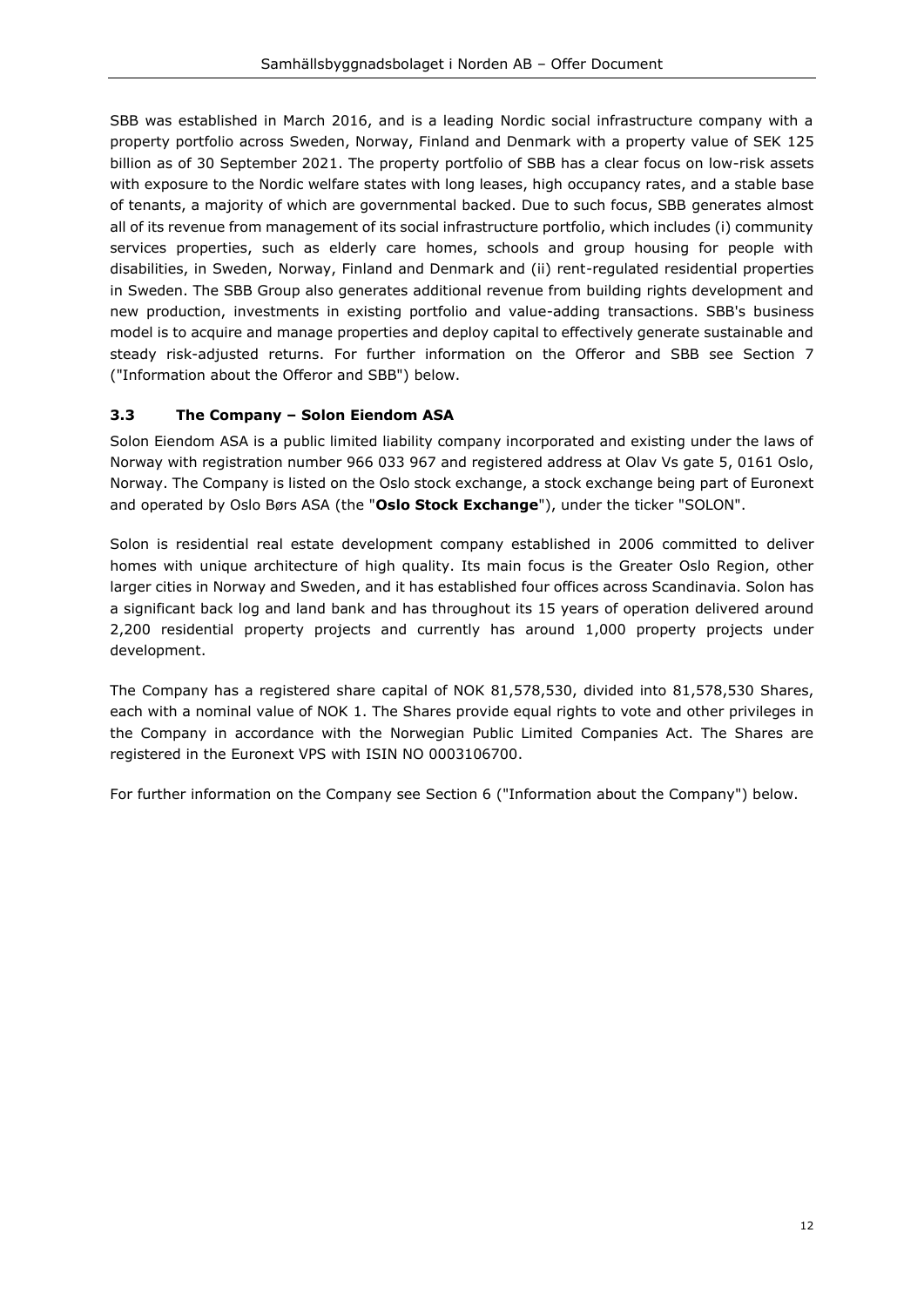# <span id="page-12-0"></span>**4 TERMS AND CONDITIONS OF THE OFFER**

# <span id="page-12-1"></span>**4.1 Offer Price**

The Offer Price in the Offer is NOK 44 per Share.

The highest price that the Offeror or its related parties have paid or agreed to pay for Shares in the Company during the six month period before the mandatory offer obligation was triggered was NOK 43, see Section [5.1](#page-18-1) ["Contact between the Parties Prior to the Offer"](#page-18-1). After the mandatory offer obligation was triggered, the Offeror has paid NOK 43.80, NOK 43.90, NOK 43.99 and NOK 44 for Shares in the Company as further described in Section [5.1](#page-18-1) ["Contact between the Parties Prior to the](#page-18-1)  [Offer"](#page-18-1)

The Offer Price will be paid in cash as further set out in this Offer Document. The Offer Price values the entire issued share capital of the Company at approximately NOK 3.59 billion.

The Offer Price represents a 16.38%, 14.24% and 16.75% premium to the volume-weighted average closing price ("**VWAP**") of the Company for the one-month, three-month and six month period prior to 8 November 2021 (being the last day of trading prior to the announcement of that the Offeror had the intention to make an Offer (the "**Announcement Date**")), respectively.

The Offeror has not acquired or agreed to acquire any Shares at a price above the Offer Price.

Other than the Offer Price, and any default interest if settlement has not taken place within the Settlement Date, no interest or other compensation will be paid by the Offeror to Shareholders tendering Shares in the Offer.

If the Company should resolve to distribute dividend or make any other distributions to its Shareholders with a record date prior to settlement of the Offer, the Offer Price will be reduced to the fullest extent permitted by Norwegian securities laws and regulations. If such adjustment is made, the acceptance by a previously accepting Shareholder shall be deemed an acceptance of the Offer as revised.

The Offeror reserves the right to acquire or agree to acquire Shares or rights to Shares outside the Offer during and after the Offer Period in accordance with Applicable Law and regulations, as further described in section [4.11](#page-16-1) (["Acquisition of Shares outside the Offer"](#page-16-1)) below. If the Offeror acquires or has acquired Shares or rights to acquire Shares (in the open market or in privately negotiated transactions or otherwise) at a consideration higher than the Offer Price in the period between the Announcement Date and the expiry of the Offer Period, then the Offeror will increase the Offer Price to be at least equal to the highest consideration paid per Share during such period. Any such event and the consequences thereof will be communicated in accordance with section [4.6](#page-15-0) "Amendments of the Offer".

# <span id="page-12-2"></span>**4.2 Offer Period**

The Offer can be accepted from and including 23 December 2021 to and including 20 January 2022 at 16:30 CET.

Subject to approval by Oslo Børs, the Offeror may in its sole discretion extend the Offer Period (one or more times) by up to an aggregate total of six weeks (to and including 3 February 2022). Any extension of the Offer Period will be announced in the manner described in section [4.9](#page-15-3) (["Notices"](#page-15-3)) below before 16:30 CET on the last day of the prevailing Offer Period. When reference is made to the Offer Period in this Offer Document, this refers to the Offer Period as extended from time to time.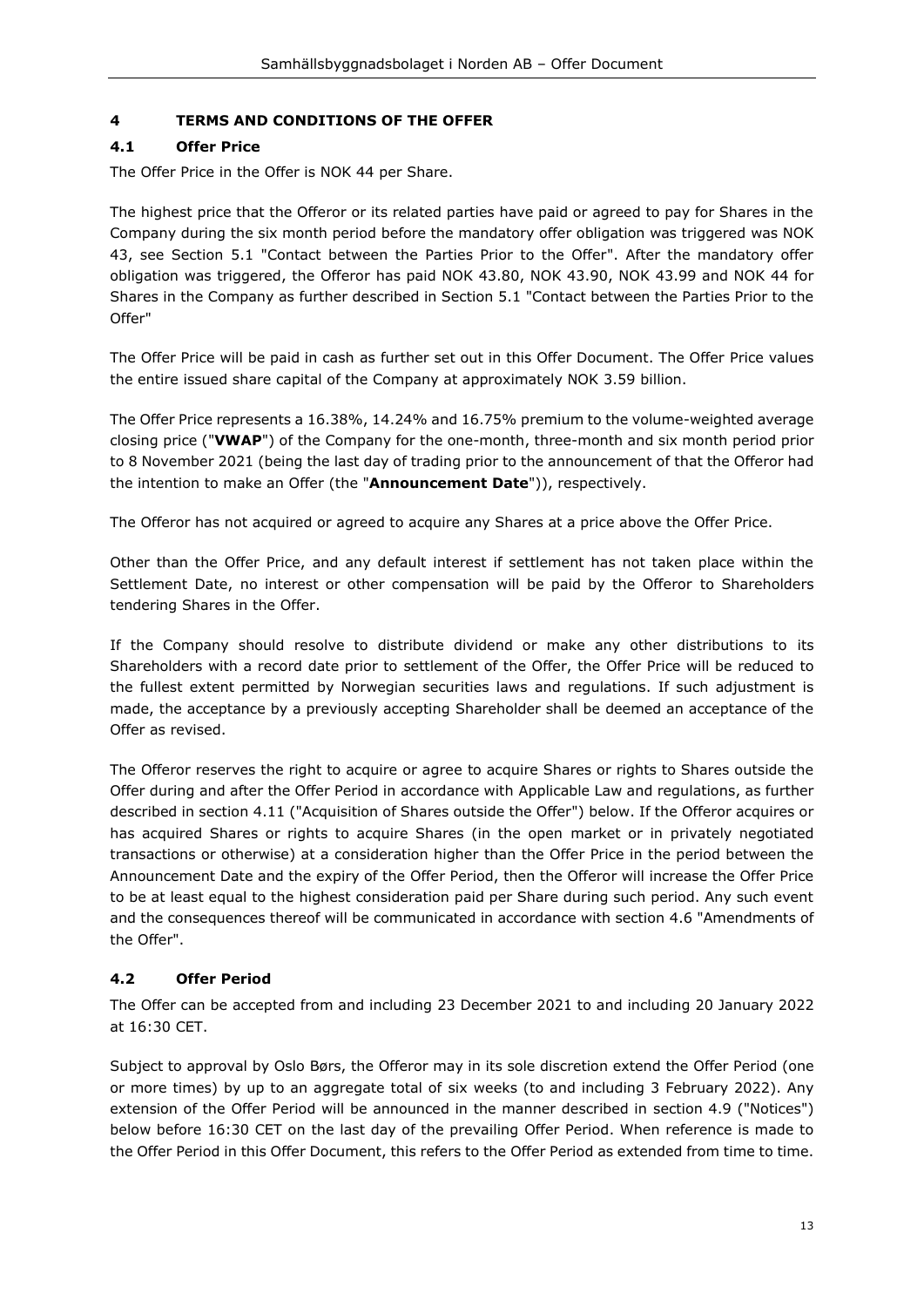If the Offer Period is extended, the other dates included in this Offer Document will change accordingly.

The Offeror will after the end of the Offer Period issue a notification of the level of acceptance in the Offer in accordance with the procedures set out in section [4.9](#page-15-3) (["Notices"](#page-15-3)) below.

# <span id="page-13-1"></span><span id="page-13-0"></span>**4.3 Procedures for Accepting the Offer**

Shareholders who wish to accept the Offer must complete and sign the Acceptance Form enclosed with this Offer Document and return it to the Receiving Agent within the expiration of the Offer Period on 20 January 2022 at 16:30 CET (or such later time that the Offer Period may be extended to). The Acceptance Form can be submitted either by e-mail, hand delivery or by postal mail.

# **Shareholders who wish to accept the Offer are urged to submit their Acceptance Forms in accordance with these procedures as soon as possible.**

An acceptance of the Offer will, in addition to the Shares the Shareholder has registered on the Euronext VPS account stated in the Acceptance Form, cover all Shares the Shareholder holds or acquires and that are registered on the Euronext VPS account stated in the Acceptance Form before or upon the settlement of the Offer.

Shareholders who own Shares registered on more than one Euronext VPS account must submit a separate Acceptance Form for each account.

The correctly completed and signed Acceptance Form must be sent by e-mail, delivered by hand or sent by postal mail to the Receiving Agent at the following address:

#### **Arctic Securities AS**

Business address: Haakon VIIs gate 5 0161 Oslo Norway

Postal address: P.O. Box 1833 Vika 0123 Oslo Norway

#### Phone: +47 21 01 30 40 E-mail: [subscription@arctic.com](mailto:subscription@arctic.com)

Any Acceptance Form that is not correctly or lawfully completed or that is received after the expiration of the Offer Period can be rejected without further notice. The Offeror reserves the right to approve acceptances being received after the expiration of the Offer Period or not being correctly completed within the limits of the requirements in Section 6-10 (9) of the Norwegian Securities Trading Act regarding the principle of equal treatment of Shareholders.

Shareholders who own Shares registered in the name of brokers, banks, investment companies or other nominees, must contact such persons to accept the Offer. Acceptance of the Offer for Shares registered in the name of an investment manager must be done by the manager on behalf of the Shareholder.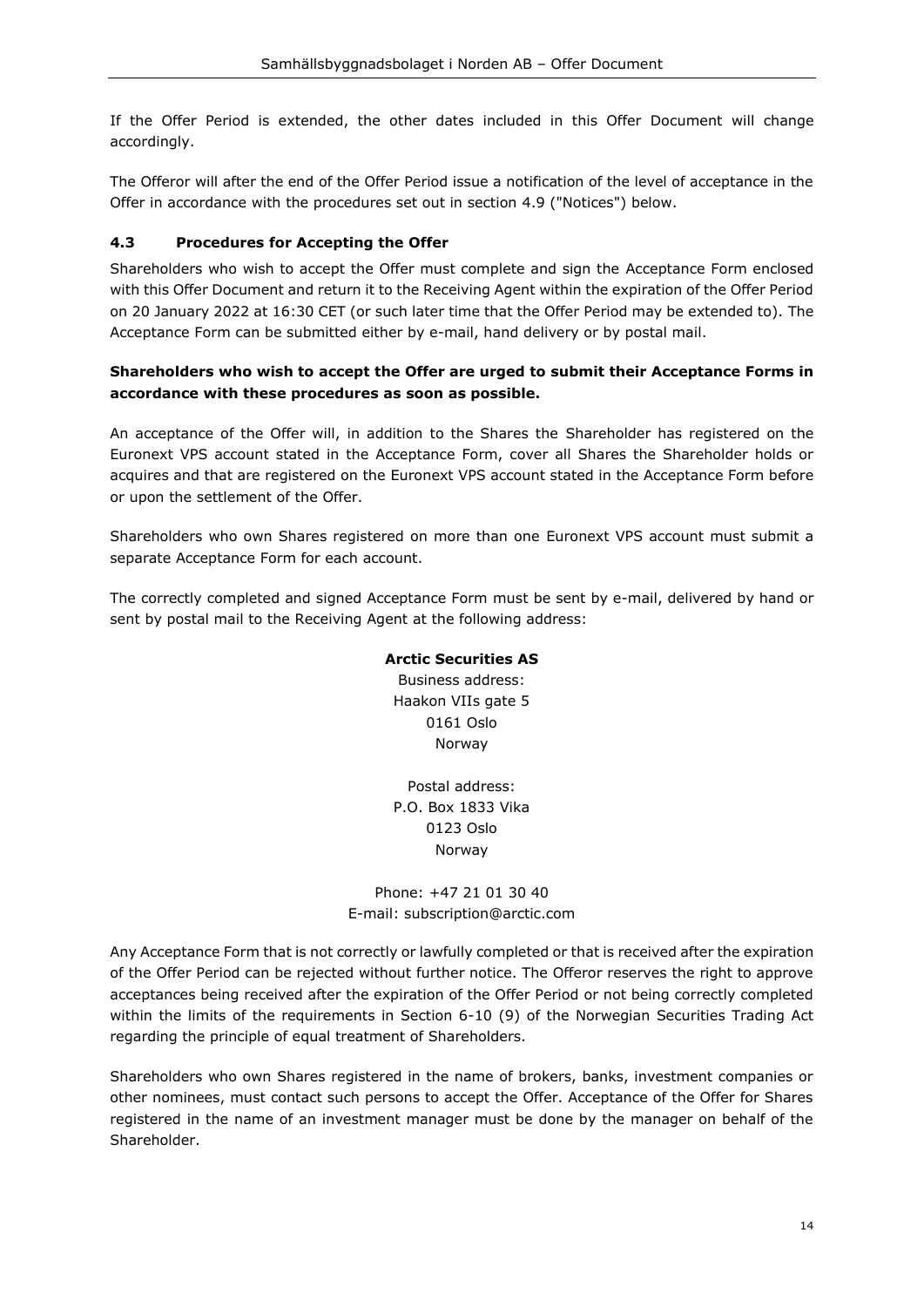All Shares tendered in the Offer are to be transferred free of any encumbrances and any other third party rights whatsoever and with all shareholder rights attached to them. Any third party with registered encumbrances or other third-party rights over the relevant Euronext VPS account(s) must sign the Acceptance Form and thereby waives its rights in the Shares sold in the Offer and approves the transfer of the Shares to the Offeror free and clear of any such encumbrances and any other third party rights. Acceptances will be treated as valid only if any such rights holder has consented by signing on the Acceptance Form for the sale and transfer of the Shares free of encumbrances to the Offeror.

No confirmation of receipt of Acceptance Forms or other documents will be made on behalf of the Offeror. Neither the Offeror nor the Receiving Agent, nor any third parties engaged by the Offeror or the Receiving Agent, will be responsible for delays in the postal systems, unavailable internet lines or servers, e-mail delays or any other logistical or technical problems that may result in Application Forms, notifications, documents or remittances not being delivered in time or at all.

#### **The acceptance of the Offer is irrevocable, and may not be withdrawn, in whole or in part, once the Receiving Agent has received the Acceptance Form.**

**By delivering a duly executed Acceptance Form, Shareholders irrevocably authorise the Receiving Agent to debit such accepting Shareholder's Euronext VPS account, and to transfer the Shares to the Offeror against payment of the Offer Price upon settlement of the Offer.**

In accordance with the Norwegian Securities Trading Act, the Receiving Agent must categorise all new customers in one of three customer categories. All Shareholders delivering the Acceptance Form and which are not existing clients of the Receiving Agent will be categorised as non-professional clients. For further information about the categorisation, the Shareholder may contact the Receiving Agent. The Receiving Agent will treat the delivery of the Acceptance Form as an execution only instruction from the Shareholder to sell his/her/its Shares under the Offer, since the Receiving Agent is not in the position to determine whether the acceptance and selling of Shares is suitable or not for the Shareholder.

#### <span id="page-14-0"></span>**4.4 Blocking of Tendered Shares**

By delivering a duly executed Acceptance Form, Shareholders give the Receiving Agent an irrevocable authorisation to block the Shares to which the Acceptance Form relates, in favour of the Receiving Agent. The Receiving Agent is at the same time irrevocably authorised to transfer the Shares to the Offeror against payment of the Offer Price (see section [4.3](#page-13-0) (["Procedures for Accepting the Offer"](#page-13-0))) above and section [4.10](#page-15-4) (["Settlement"](#page-15-4)) below). Each accepting Shareholder undertakes, from the time of delivering a duly executed Acceptance Form, not to, and it will, from the time of blocking, not be possible to, sell or in any other way dispose of, use as security, pledge, encumber or transfer to another Euronext VPS account, the Shares covered by the Acceptance Form. The Shareholder is free to dispose of any other securities registered in the same Euronext VPS account as the blocked Shares.

#### <span id="page-14-1"></span>**4.5 Shareholder Rights**

Shareholders that accept the Offer will remain the legal owners of their Shares and to the extent permitted by law retain voting rights and other shareholder rights related thereto until settlement of the Offer has taken place.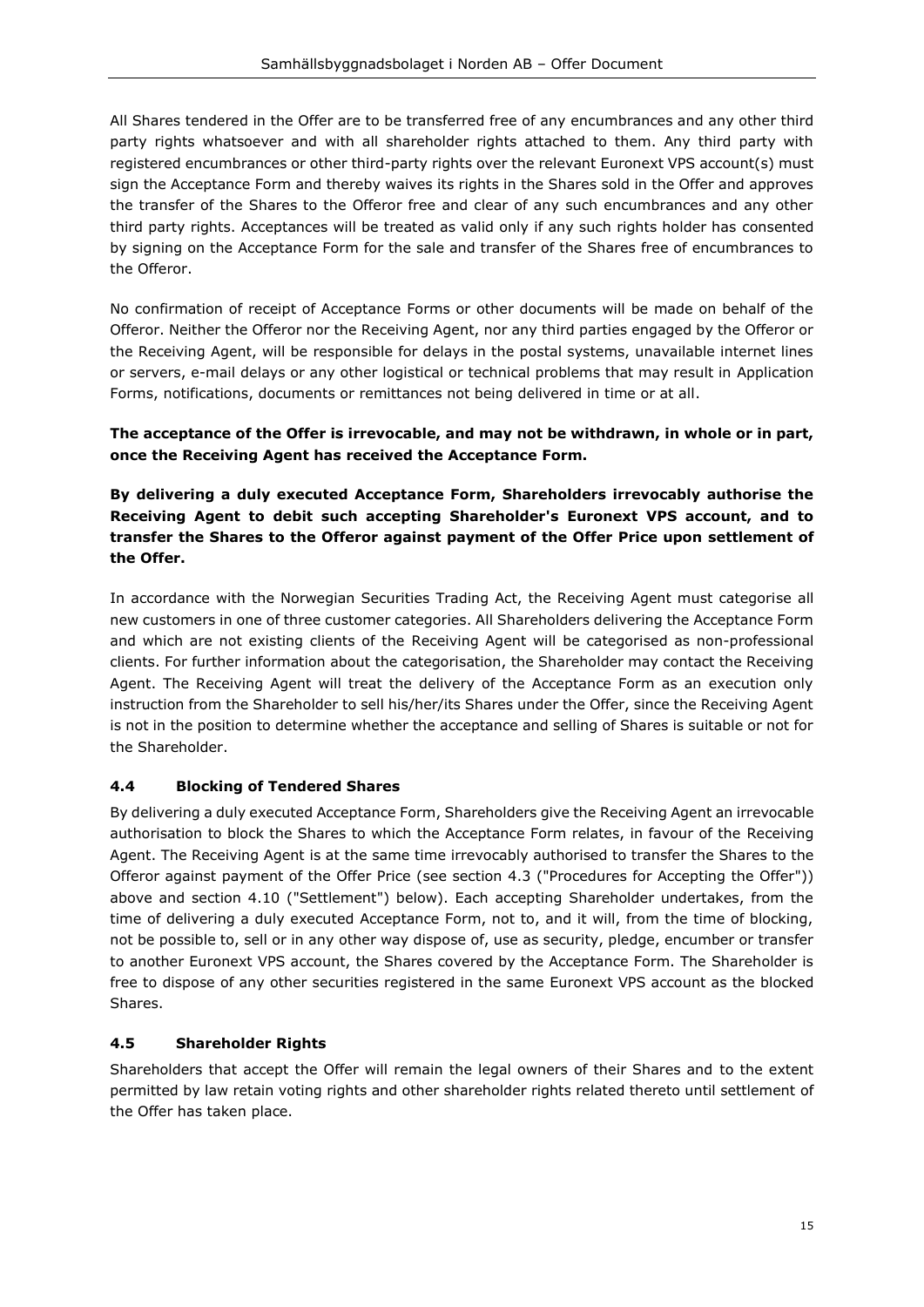# <span id="page-15-0"></span>**4.6 Amendments to the Offer**

Subject to the approval by Oslo Børs, the Offeror reserves the right to amend the Offer, including the Offer Price, in its sole discretion and in accordance with applicable rules and regulations at any time during the Offer Period, provided, however, that the Offeror may not amend the Offer in a manner which disadvantages the Shareholders ("**Amended Offer**"). Any amendments are binding on the Offeror once a notice is published by Oslo Børs in accordance with the procedures set out in Section [4.9](#page-15-3) (["Notices"](#page-15-3)). Any acceptance of the Offer (as revised) received by the Receiving Agent is binding even if the Offer is amended in accordance with the terms of this Offer Document. Shareholders who have already accepted the Offer in its original form or with previous amendments will be entitled to any benefits arising from an Amended Offer. In case of an Amended Offer, the Offer Period will be extended, if necessary, so that at least two weeks remain to expiry of such Amended Offer.

# <span id="page-15-1"></span>**4.7 Transaction Costs**

Shareholders who accept the Offer will not have to pay brokerage fees. The Offeror will pay Euronext VPS transaction costs that may occur as a direct consequence of the Shareholder accepting the Offer. The Offeror will not cover any other costs that a Shareholder may incur in connection with acceptance of the Offer.

# <span id="page-15-2"></span>**4.8 Tax**

Shareholders accepting the Offer are themselves responsible for any tax liability arising as a result of the settlement and any costs incurred in obtaining advice in this matter. A general description of the tax implications of the Offer is included under section [8](#page-30-0) (["Taxation"](#page-30-0)) below.

# <span id="page-15-3"></span>**4.9 Notices**

Notices in connection with the Offer will be published through releases on the Oslo Stock Exchange's electronic information system (www.newsweb.no). Notices will be deemed made when Oslo Børs has published the notice.

#### <span id="page-15-4"></span>**4.10 Settlement**

Settlement according to the Offer will be made in cash in NOK as soon as reasonably possible, and no later than two (2) weeks after the expiry of the Offer Period. The latest date on which settlement of the Offer will be made is 3 February 2022 if the Offer Period is not extended, and 17 February 2022 if the Offer Period is extended by maximum two (2) weeks.

Upon settlement, the relevant amount to each Shareholder who has accepted the Offer will be transferred to the bank account that at the time of acceptance was registered in the Euronext VPS as the account for payment of dividends to the relevant Shareholder. If there are no records of a bank account in the Euronext VPS that can be used for settlement, and accordingly no bank account number is included in the box named "Bank account for cash payment" in the Acceptance Form, the Shareholder must specify on the Acceptance Form (or on a separate sheet submitted together with the Acceptance Form) the bank account to which payment should be made.

If settlement takes place after the Settlement Date, the Offeror shall pay to the Shareholders having accepted the Offer an interest at a rate corresponding to the then prevailing interest on overdue payments according to the Norwegian Act on Interest on Overdue Payments of 17 December 1976 no. 100 calculated from the Settlement Date.

For Shareholders who do not hold a bank account with a Norwegian bank, payment details for offshore payments must be included in addition to the bank account number, such as IBAN, SWIFT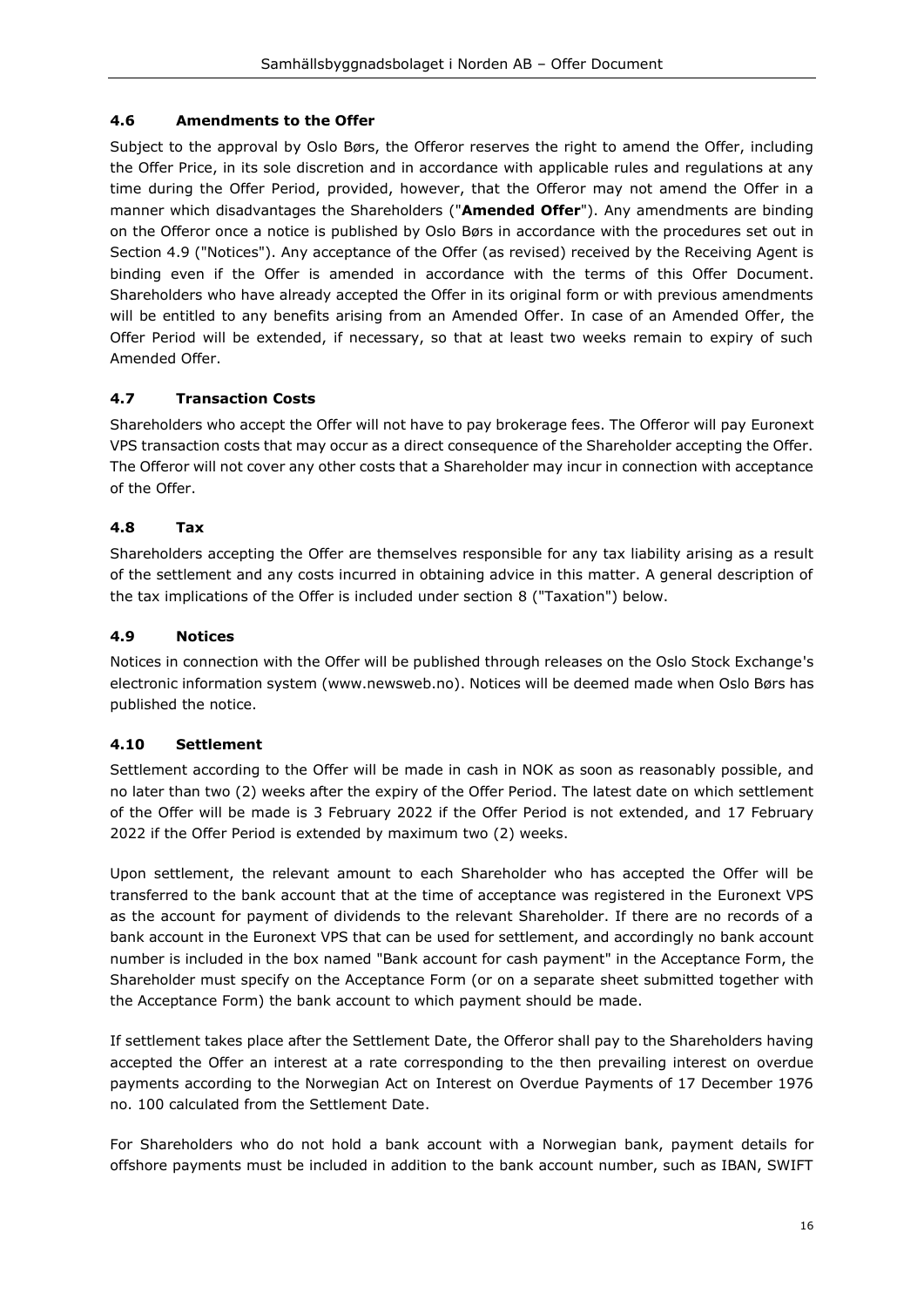or similar payment codes depending on the jurisdiction where the bank account is located. The Receiving Agent should be contacted in this respect.

If there are no records of a bank account in the Euronext VPS and no bank account is specified by the Shareholder when submitting the Acceptance Form, the Receiving Agent may send the funds by remittal of funds to any bank account in the relevant Shareholders' name in any applicable currency of such account. In the absence of a Norwegian bank account, settlement will be made by way of postal cheque (or currency cheque for shareholders with a non-Norwegian address).

Settlement for Shareholders who do not have a bank account will be made upon further request and the Receiving Agent will endeavour to contact all Shareholders who have not registered bank accounts with their Euronext VPS accounts or included account details in the Acceptance Form. To the extent they are not able to reach the Shareholders, the Receiving Agent will deposit the amounts for collection at a later stage.

# <span id="page-16-1"></span>**4.11 Acquisition of Shares outside the Offer**

During and after the Offer Period, the Offeror and/or its Affiliates or their brokers (acting as agents) can purchase or make arrangements to purchase Shares or other securities that are immediately convertible into, exchangeable for, or exercisable for, Shares, in accordance with applicable regulation.

The Offeror reserves the right to acquire or agree to acquire Shares or rights to Shares outside the Offer during the Offer Period in accordance with Applicable Law and regulations. Please see information regarding relevant US restrictions for such acquisitions under "Restrictions" on page 3.

If the Offeror, during the Offer Period, pays or agrees to pay a higher price than the Offer Price for any Share, a new offer shall be deemed to have been made with an offer price equivalent to the higher payment or price. In such event, the Offer Period shall be extended so that at least two weeks remain to expiry in accordance with section 6-12 (2) of the Norwegian Securities Trading Act.

#### <span id="page-16-0"></span>**4.12 Restrictions**

By accepting the Offer by delivery of a duly executed Acceptance Form to the Receiving Agent, the accepting Shareholder certifies that such accepting Shareholder:

- a) has not received the Offer Document, the Acceptance Form or any other document relating to the Offer in any Restricted Jurisdiction, nor to have mailed, transmitted or otherwise distributed any such document in or into any Restricted Jurisdiction;
- b) has not utilised, directly or indirectly, the mails, or any means or instrumentality of commerce, or the facilities of any national securities exchange, of any Restricted Jurisdiction in connection with the Offer;
- c) is not and was not located in any Restricted Jurisdiction at the time of accepting the terms of the Offer or at the time of returning the Acceptance Form; and
- d) if acting in a fiduciary, agency or other capacity as an intermediary, then either (i) has full investment discretion with respect to the securities covered by the Acceptance Form or (ii) the Person on whose behalf such Person is acting was located outside any Restricted Jurisdiction at the time of instructing acceptance of the Offer.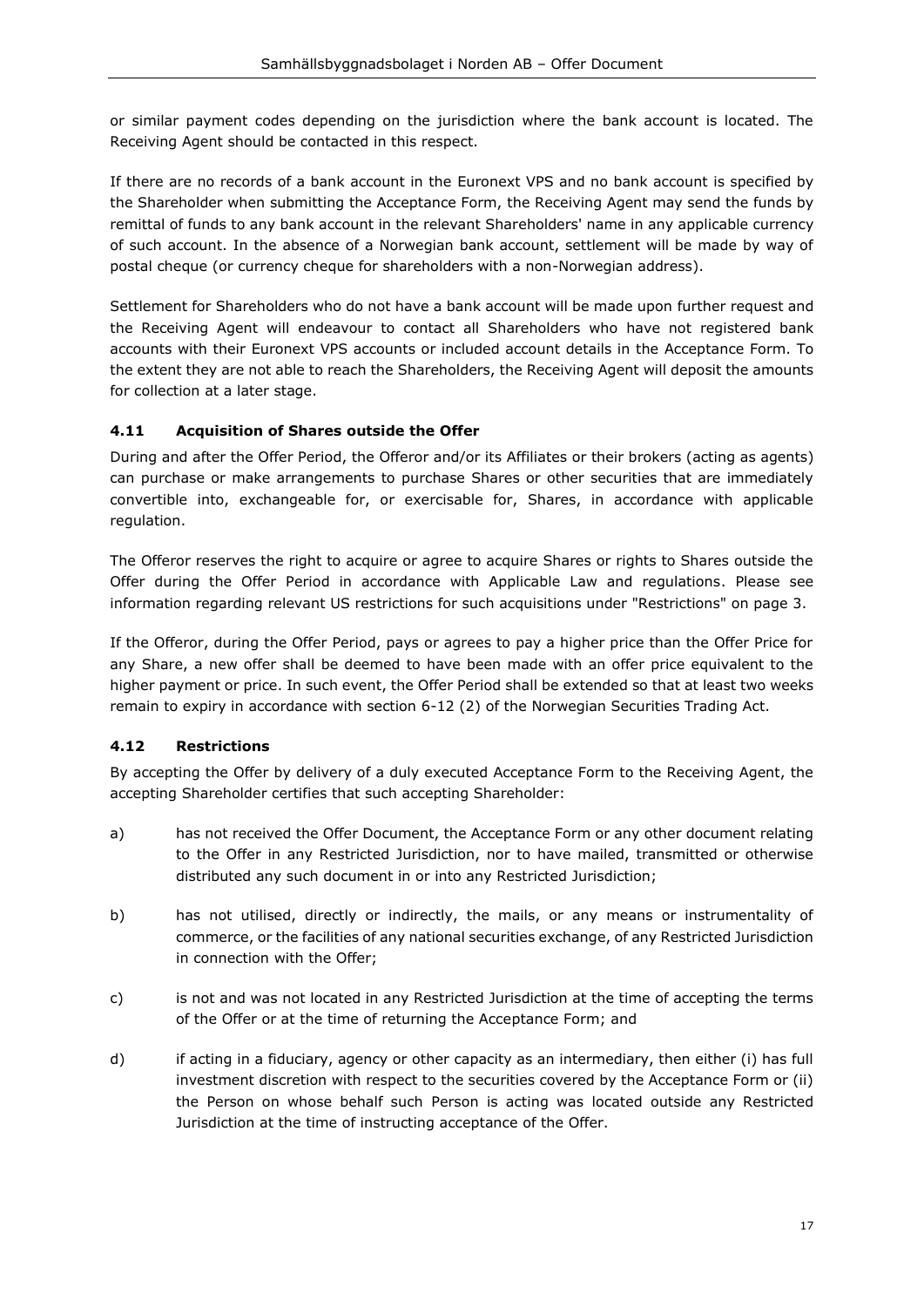Shareholders not residing in Norway wanting to accept the Offer must make inquiries on relevant and applicable legislation, including but not limited to whether public consent is required and possible tax consequences.

# <span id="page-17-0"></span>**4.13 Jurisdiction and Choice of Law**

The Offer, this Offer Document and all acceptances of the Offer shall be governed by Norwegian law with Oslo district court as legal venue. Shareholders accepting the Offer agree that any dispute arising out of or in connection with the Offer, this Offer Document or any acceptances of the Offer are subject to Norwegian law and shall exclusively be settled by Norwegian courts and with Oslo district court as legal venue.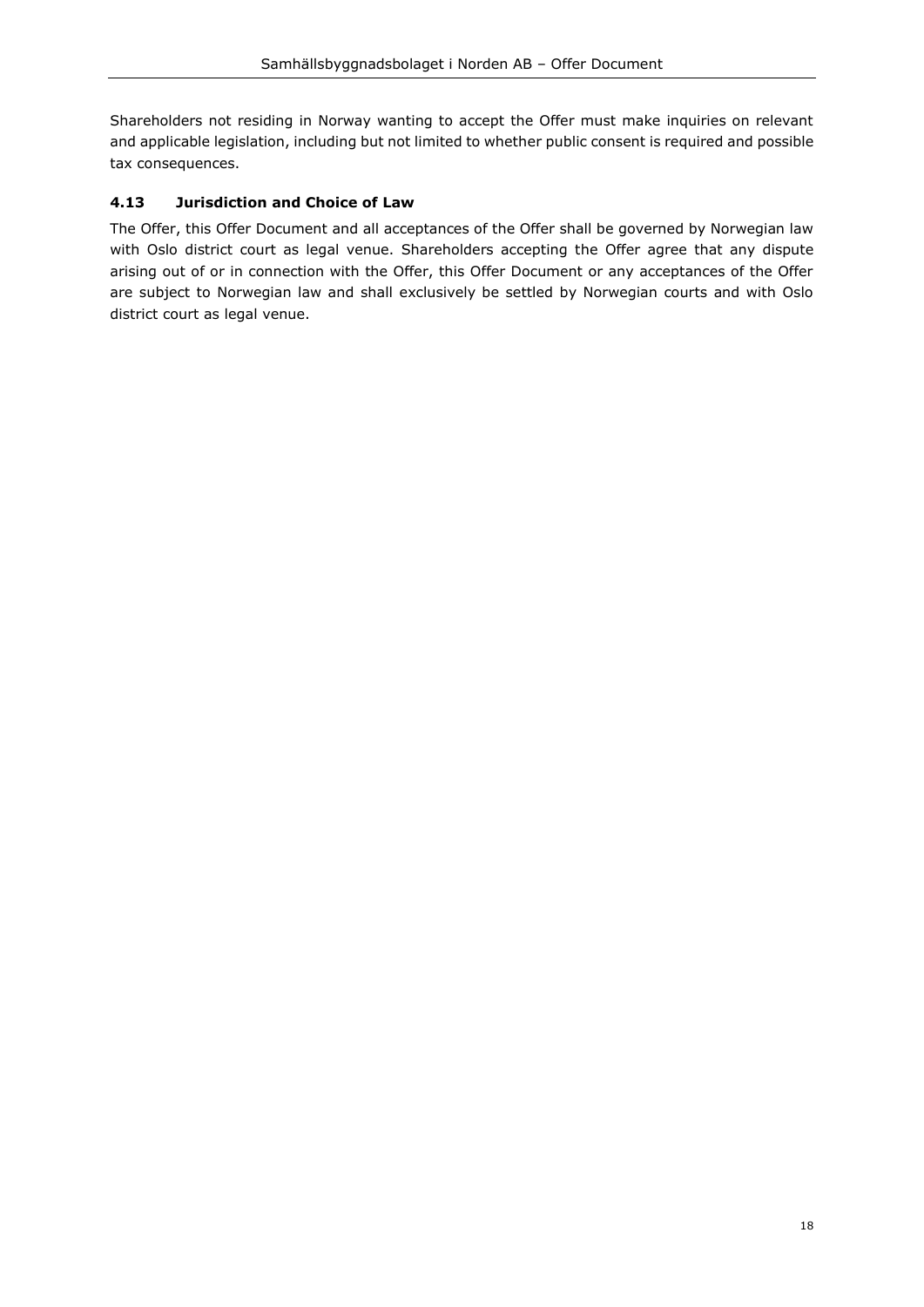#### <span id="page-18-0"></span>**5 ADDITIONAL INFORMATION ON THE OFFER**

#### <span id="page-18-1"></span>**5.1 Contact between the Parties Prior to the Offer**

On 17 June 2021, SBB and Solon executed binding agreements for a cooperation between the parties, comprising the following transactions and initiatives:

- (i) A joint venture agreement to export Solon's business model to Stockholm. As part of the joint venture agreement, the parties incorporated a 50:50 Swedish joint venture (the "**Joint Venture**") which shall acquire a real estate portfolio consisting of residential development rights in the Stockholm area. The Swedish portfolio includes 11 development projects, with a targeted development potential of up to 1,000 residential units and 70,000 square meters saleable area. Solon shall manage the projects under a property development agreement with the Joint Venture.
- (ii) SBB's sale of its real estate portfolio in Kristiansand to Solon. The portfolio includes two commercial properties with existing cash flow. The acquisition was financed through a combination of issuance of 7,416,230 consideration shares to SBB at NOK 43 per share and deferred payment to SBB. This represents the highest price paid by the Offeror for shares in the Company the last six months prior to the Offer being triggered.

As announced in connection with the execution of the abovementioned agreements, SBB launched a voluntary offer, on 18 June 2021, to acquire 5,000,000 more shares in Solon to increase SBB shareholdings to around 20% of the shares in Solon. In the offer, SBB acquired a total of 5,000,000 shares in Solon at a purchase price of NOK 40 per share, of which (i) 304,931 shares were acquired based on acceptances received during the offer period which expired on 25 June 2021 and (ii) 4,695,069 shares were sold by Solon shareholders controlled by chairman of the Company's board, Simen Thorsen, as well as previous Solon board members Runar Vatne, Tore Aksel Voldberg and Øystein Landvik.

Jan-Erik Höjvall was elected as a board member of Solon in the extraordinary general meeting held on 22 June 2021, after being recommended by SBB. Jan-Erik Höjvall has no formal connection to SBB.

Further, SBB entered into an agreement on 9 November 2021 to acquire 51,106,538 shares, corresponding to 62,65% of the shares in Solon, which triggered the mandatory offer requirement. The total purchase price was NOK 2,248,687,672. The transaction was financed in half through an issue of 17,035,513 SBB class B shares at a subscription price of SEK 66 per share, and the remaining part SEK 1,124,343,836 payable in cash was financed by SBB realising certain financial assets. For the purpose of determining the mandatory offer price, the market value of the consideration shares must be determined. Based on previous decisions and statements from Oslo Børs, the market value of the SBB class B shares used as consideration shall be determined on the basis of a volumeweighted average of the share price of such shares for a period prior to the signing date. Based on the volume-weighted average shares price of the SBB class B shares the last three days before the signing of the agreement on 9 November 2021, the market value of the consideration shares was SEK 60.1358. This corresponds to NOK 59.7902 based on the average exchange rate for the same three day period, based on exchange rates from the Norwegian Central Bank and the Swedish Central Bank. On this basis, the market value of the consideration shares taken together with the cash amount paid, the NOK amount paid per share in Solon by SBB was NOK 41.8 in this transaction.

As of the completion of the transaction on 24 November 2021, SBB owned 83,36% of the shares in Solon.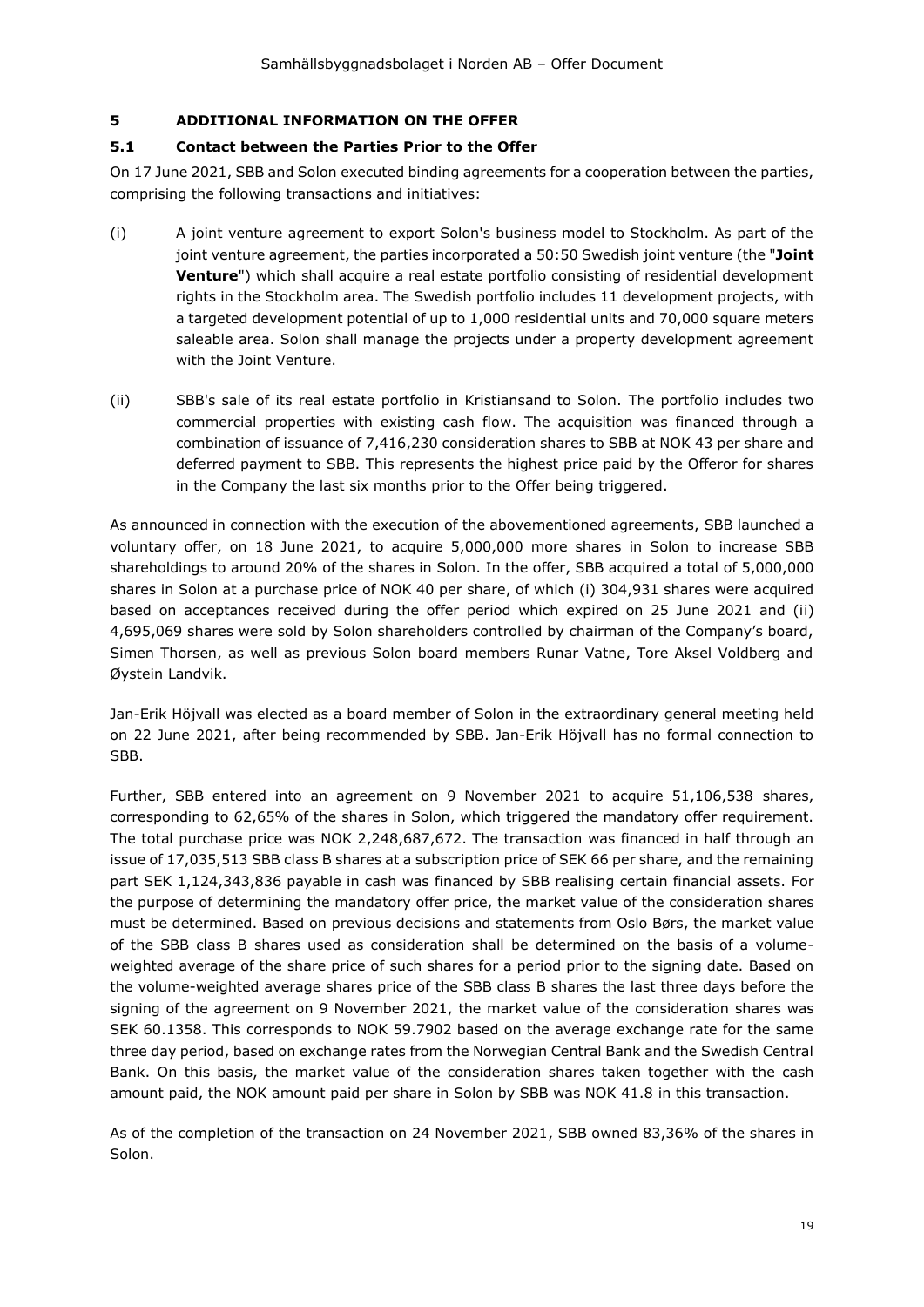On 16 December 2021, the Offeror acquired 3,030,603 shares in Solon at a price of NOK 43.8. On 19 December 2021, the Offeror acquired 846,686 shares in Solon at a price of NOK 44 from John Galt AS (owned by Andreas Martinussen, CEO of the Company), Finn Øystein Nordam (CFO of the Company) and Ole Halvor Svenkerud (COO of the Company). Further, on 21 December 2021, the Offeror acquired a total of 763,626 additional shares in Solon; 684,835 of the shares were acquired at a price of NOK 44, 28,272 of the shares were acquired at a price of NOK 43.90 and 50,519 of the shares were acquired at a price of NOK 43.99.

Finally, Jan-Erik Sigurd Höjvall (board member of the Company) is a party to the SEH Transaction described in Section 3.1 ("Background for the Offer").

Apart from the above, there has been no contact between the Offeror and management or governing bodies of Solon regarding the Offer before the mandatory offer obligation was triggered on 9 November 2021. The Offeror has not obtained any pre-acceptances of the Offer from any Shareholder or Solon board members.

# <span id="page-19-0"></span>**5.2 Reasons of the Offer and Future Plans for the Company**

SBB's strategy is to own, manage and develop community service properties and social infrastructure properties over the long term. SBB also aims to actively conduct project and property development to develop new social infrastructure. As of the date of this Offer Document, the SBB has the largest development portfolio in Europe.

SBB has followed Solon's journey in Norway, and are impressed by its success in combining good profitability with creating attractive projects that add qualities to the cities in which it operates. Norway and Oslo are a priority for SBB, and through the acquisition of Solon, SBB is seeking to strengthen its position in these areas. SBB believes the combined company has great potential for continued growth of SBB's project portfolio, as well as adding additional implementation projects to its development portfolio. Further, Solon has a strong land bank and highly experienced staff, which SBB believes will benefit the combined company going forward. SBB believes that its property development expertise combined with Solon's ability to create attractive projects will add value in both Norway and Sweden. As a result of the SEH Transaction, OBOS and SBB will collaborate on the development of attractive housing for OBOS's members in Norway and Sweden. The purpose of the collaboration is to support SBB's ambitions to contribute to the construction of important social infrastructure in the Nordic region and OBOS 'goal of offering its members more housing. See Section 3.1 ("Background for the Offer") for a further description.

Other than the SEH Transaction there are no planned reorganisations of Solon or the Solon Group as at the date of this Offer Document.

# <span id="page-19-1"></span>**5.3 Impact on the Company's Employees**

There are currently no decisions on any changes to SBB's or the Company's employees and management or to the existing organisation and operations of the Company, including the terms of employment, employment rate and locations of the business. The existing employment rights, including pension rights, of the employees of the Company will in any event be safeguarded. The Offer is not expected to have legal, economic or work-related consequences for Solon's employees.

Any options issued to employees under the Company's share option program will be handled in accordance with the terms of the relevant option agreement.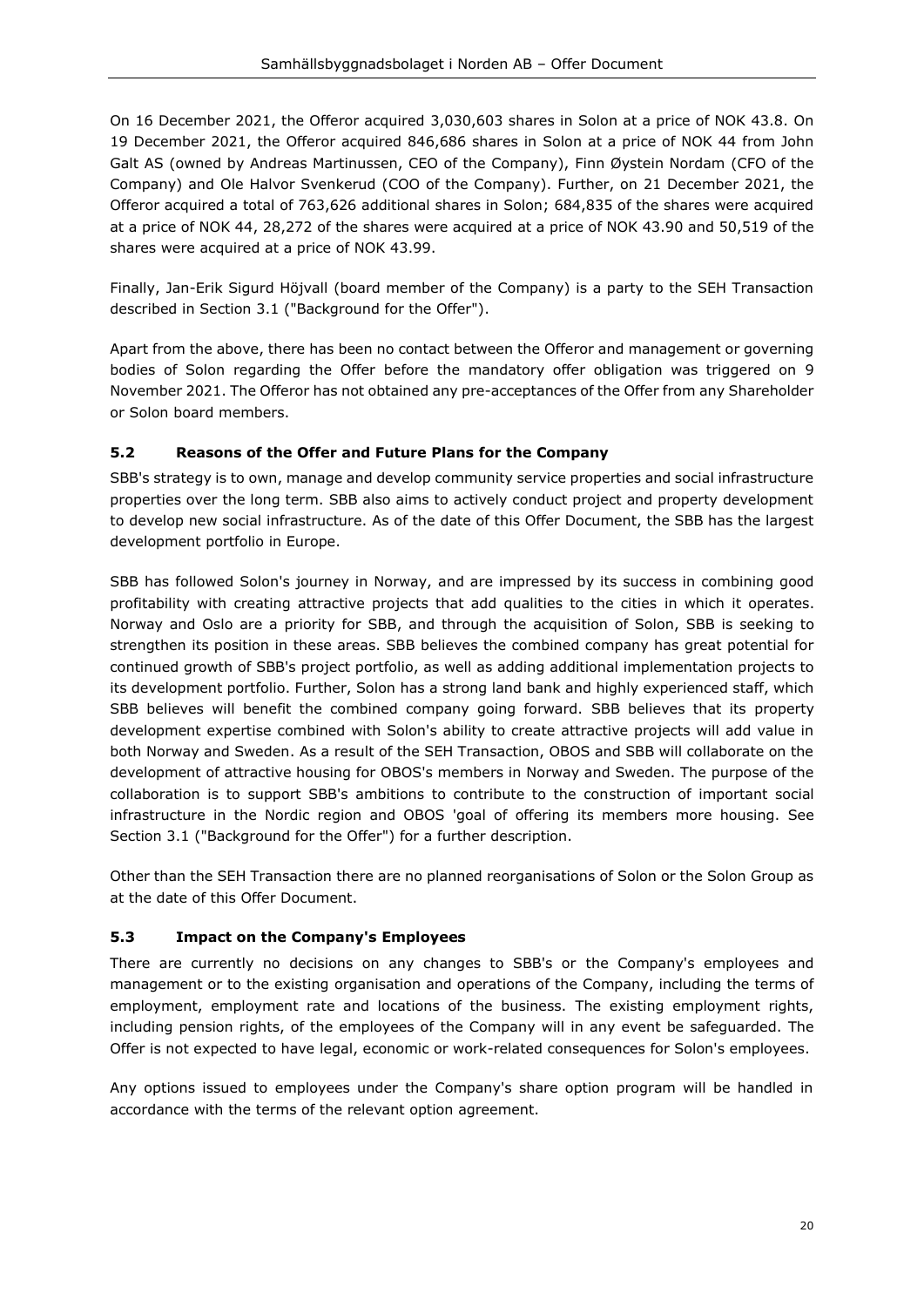# <span id="page-20-0"></span>**5.4 Legal Implications**

From the point in time the Company was informed that the Offer would be launched and until expiry of the Offer Period and publication of the results of the Offer, the Company is subject to certain restrictions on its freedom of action pursuant to Section 6-17 of the Norwegian Securities Trading Act.

To the Offeror's knowledge, other than as set forth above, the Offer and the Offeror becoming the owner of all Shares in the Company validly tendered under the Offer is not expected to have any material legal consequences for the Solon Group.

Following completion of the Offer, the Offeror reserves the right conduct a Compulsory Acquisition, as further described in Section [5.9](#page-21-1) (["Compulsory Acquisitions of Shares"](#page-21-1)) below, and/or to apply for a delisting of the Company, as further described in Section [5.10](#page-21-2) (["Delisting of the Shares"](#page-21-2)) below. For information about tax implications of the Offer, reference is made to Section [8](#page-30-0) (["Taxation"](#page-30-0)).

# <span id="page-20-1"></span>**5.5 Statement by the Board of Directors of the Company**

The Board of Directors of the Company has a duty under Section 6-16 of the Norwegian Securities Trading Act to issue a statement on its assessment of the Offer's consequences in respect of the interest of the Company, including the effect, if any, of strategic plans by the Offeror noted in this Offer Document on the employees and the location of the Company's business as well as other factors of significance for assessing whether the Offer should be accepted by the Shareholders. Under Section 6-16 of the Norwegian Securities Trading Act, such statement must be made public not later than one week prior to the expiry of the Offer Period. If a separate opinion is issued from the employees on the effects of the Offer on employment, that opinion shall be appended to or included in the statement.

According to Section 6-16 (4) of the Norwegian Securities Trading Act, Oslo Børs may require that the formal statement pursuant to Section 6-16 of the Norwegian Securities Trading Act is issued by parts of the Board of Directors of the Company or an independent third party on behalf of the Company when an offer is made by someone in the target company's Board of Directors or in agreement with the Board of Directors of the target company.

# <span id="page-20-2"></span>**5.6 Financing of the Offer**

The Offeror has access to sufficient funds to enable the Offeror to pay the consideration due to the Shareholders upon completion of the Offer, and upon any Compulsory Acquisition.

# <span id="page-20-3"></span>**5.7 Bank guarantee**

The Offeror has in accordance with section 6-10 (7) of the Norwegian Securities Trading Act, provided a bank guarantee, issued by DNB Bank ASA, covering the Offeror's obligation to pay for the Shares to be purchased pursuant to the Offer (the "**Bank Guarantee**"). A copy of the Bank Guarantee text has been included in Schedule 2.

The bank guarantee is limited to a principal guarantee amount of NOK 393,024,896, which is equal to the maximum amount payable by the Offeror pursuant to the Offer Price of NOK 44 per Share multiplied with up to 8,932,384 Shares not already owned by the Offeror, plus statutory default interests (currently 8 per cent interest per annum) for late payment for a period of up to four weeks (unless the duration of the Offer is extended as set out below) (the "**Guarantee Period**"), calculated from the due date of the settlement of the Offer. To the extent that any decision to change the Norwegian default interest is adopted within the Guarantee Period, such changed default interest is comprised by this guarantee.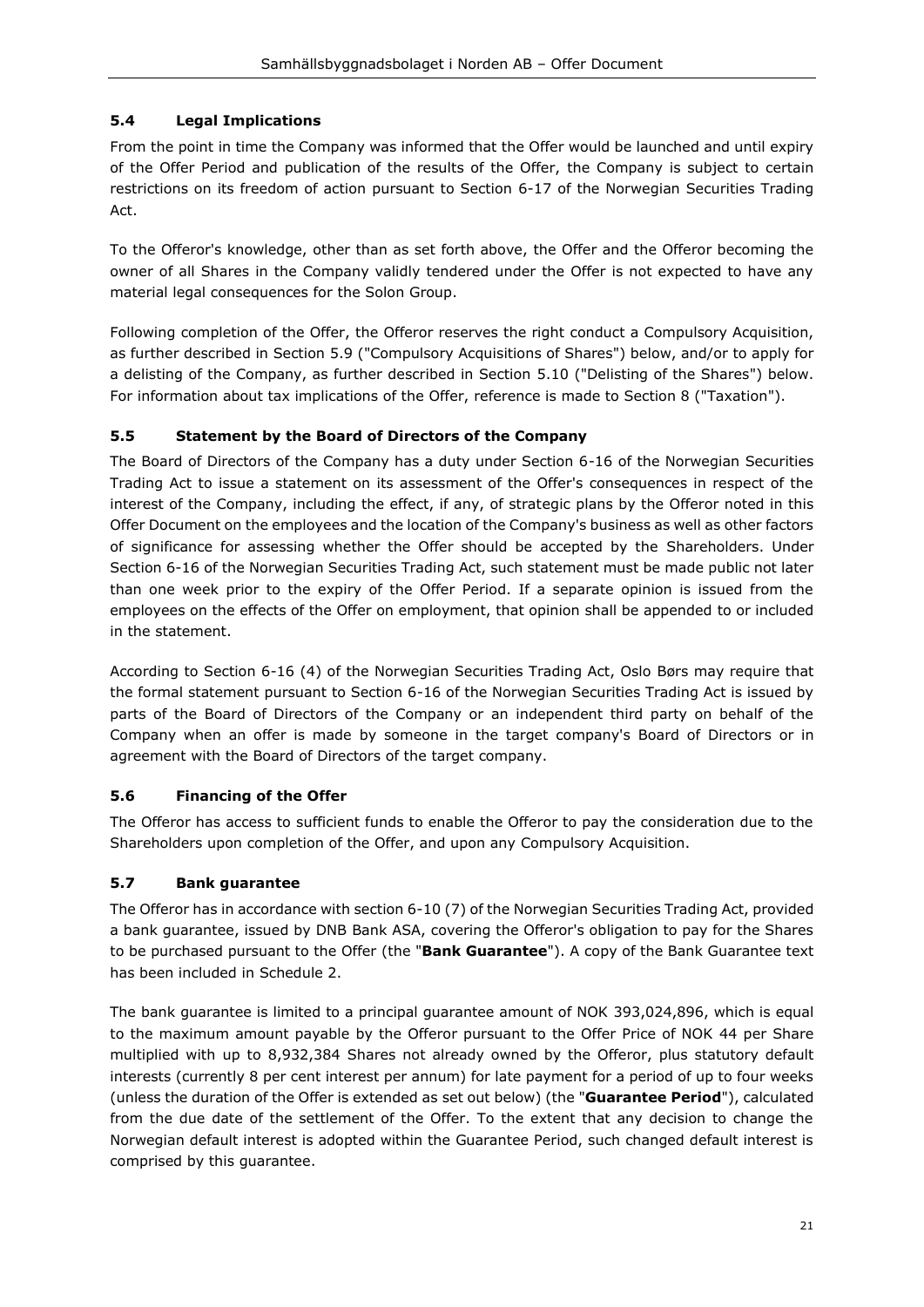The guarantee will remain in effect as from 23 December 2021 until 16:30 CET on 4 March 2022, and until 16:30 CET on 18 March 2022 if the Offer is extended by maximum 14 days, after which time the guarantee will automatically lapse.

# <span id="page-21-0"></span>**5.8 Benefits to the Members of Management and Directors**

No special advantages or benefits have been awarded by the Offeror to, or are being held in prospect for, the members of the Executive Management, the Board of Directors or any other governing body of the Company in connection with the Offer.

# <span id="page-21-1"></span>**5.9 Compulsory Acquisitions of Shares**

If, as a result of the Offer, or otherwise, the Offeror acquires and holds, alone and not calculated together with any other parties, 90% or more of the total issued Shares representing 90% or more of the voting rights in the Company, then the Offeror will have the right (and each remaining Shareholder in the Company would have the right to require the Offeror) to initiate a Compulsory Acquisition (squeeze-out) of remaining Shares not already owned by the Offeror pursuant to Section 4-25 of the Norwegian Public Limited Companies Act and Section 6-22 of the Norwegian Securities Trading Act ("**Compulsory Acquisition**").

Should a parent company decide to commence a Compulsory Acquisition, the minority shareholders' rights to the minority shares are transferred to the parent company, and the minority shareholders receives a cash claim towards the parent company. If the Offeror presents such offer in writing to all of the remaining shareholders with a known address, and the offer is announced in the Norwegian Company Register's electronic bulletin for public announcement, the parent company may set a time limit for each shareholder to contest or refuse the offer price. If the parent company and certain shareholders do not agree on the price to be paid, the price to be paid will be determined by a Norwegian court. However, pursuant to section 6-22 (2) of the Norwegian Securities Trading Act, if such Compulsory Acquisition is commenced within three months of the expiry of the Offer Period, the price shall equal the Offer Price unless particular reasons call for another price to be set.

If, as a result of the Offer, or otherwise, the Offeror acquires and holds 90% or more of the total issued Shares representing 90% or more of the voting rights in the Company, the Offeror intends to carry out a Compulsory Acquisition of the remaining Shares in accordance with the procedures outlined above. If so, the minority shareholders will be informed about their rights and the further process, in writing. Their ownership to the Shares will immediately pass to the Offeror when the Compulsory Acquisition is declared. Shareholders disputing the offer price may within two months then decide to dispute the price in the courts based on the regulations in section 4-25 of the Norwegian Public Limited Liability Companies Act. The court's valuation shall be made at the expense of the Offeror, however so that whenever special reasons so indicate it may be decided that all or part of the expenses shall be paid by the other party.

Following completion of the SEH Transaction (as described in Section [3.1](#page-10-1) (["General"](#page-10-1))), the Offeror's shares in the Company will have been contributed to SEH AS and a Compulsory Acquisition may no longer be carried out by the Offeror.

# <span id="page-21-2"></span>**5.10 Delisting of the Shares**

Following completion of the Offer, dependent upon the number of Shares acquired by the Offeror pursuant to the Offer, the Offeror reserves its right to propose to the general meeting of the Company to apply to Oslo Børs for the delisting of the Shares. Such proposal requires the approval of a 2/3 majority at the general meeting to be adopted. Any application for de-listing will be approved or rejected by Oslo Børs in accordance with Oslo Børs' continuing obligations of stock exchange listed companies, taking into account among other things the interests of any minority Shareholders. Oslo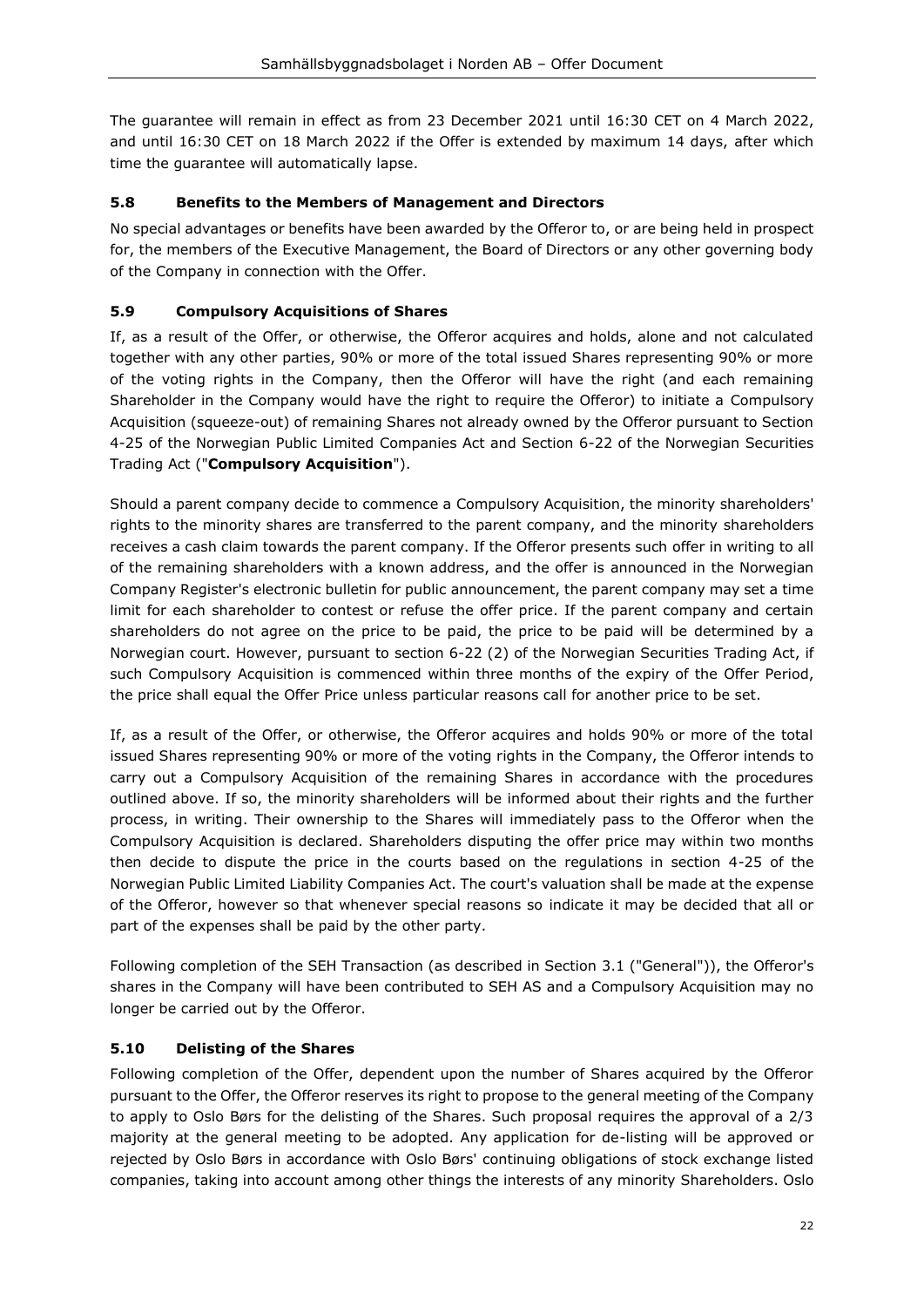Børs may also decide on its own initiative to delist the Shares should the conditions for listing no longer be fulfilled, for instance following initiation of a Compulsory Acquisition.

# <span id="page-22-0"></span>**5.11 Miscellaneous**

The Offer Document is sent to all Shareholders whose addresses appear in the Company's share register in the Euronext VPS as of 21 December 2021, except to Shareholders residing in jurisdictions where the Offer Document may not be lawfully distributed. Shareholders resident outside of Norway should read the section entitled ("Restrictions") on page 2 and section [4.12](#page-16-0) ("Restrictions") above.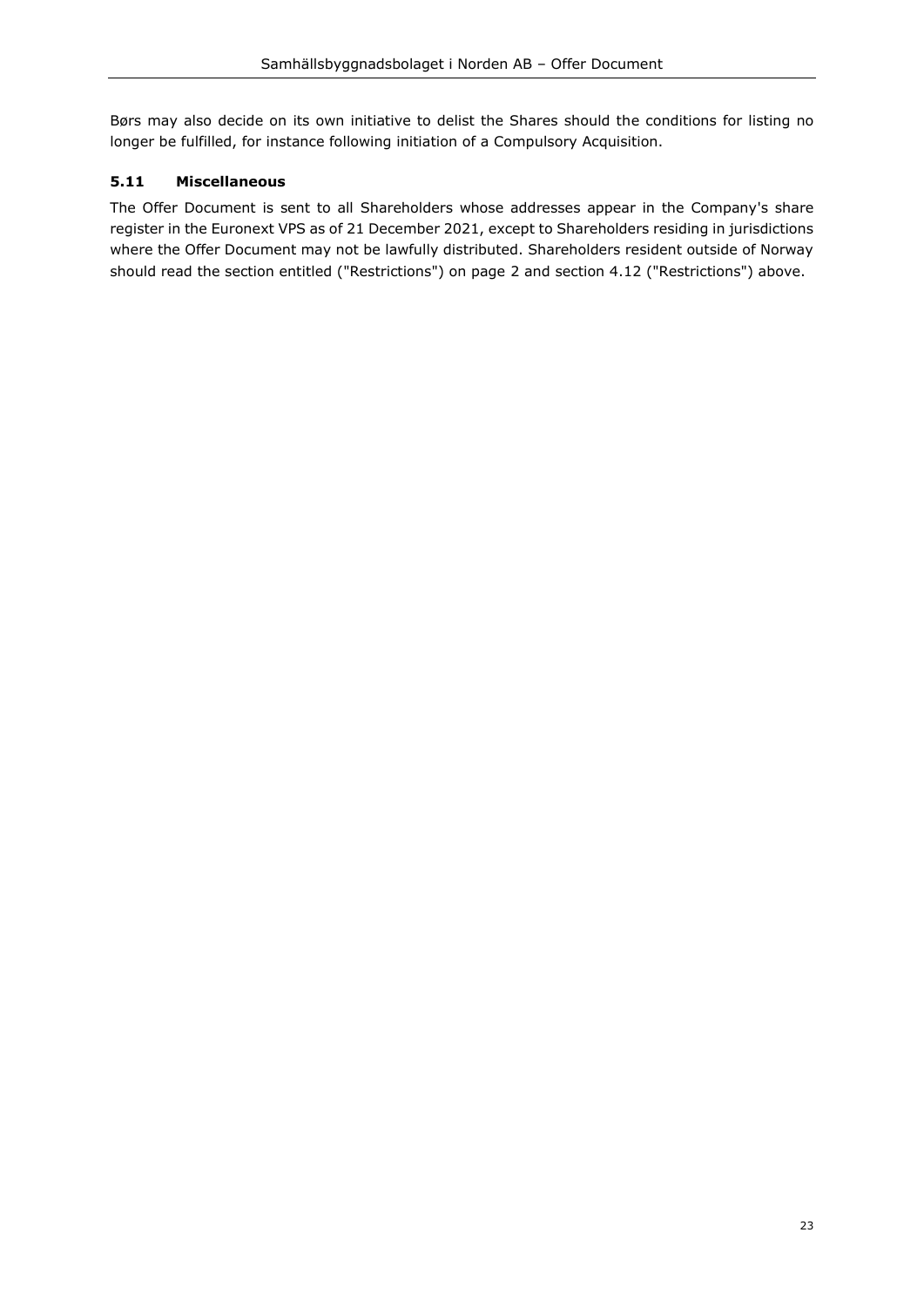## <span id="page-23-0"></span>**6 INFORMATION ABOUT THE COMPANY**

The following section contains a brief presentation of the Company and its operations. The information on the Company is based on the Company's public accounts and other material in the public domain. The Offeror disclaims any responsibility and liability for the accuracy or completeness of the Offer Document in terms of the information on the Company. For a more detailed description of the Company, please refer to the Company's website: https:/[/soloneiendom.no.](https://soloneiendom.no/) Information may also be obtained through the annual reports, quarterly reports and investor information releases published by the Company. Information released by the Company can be accessed either through the Oslo Stock Exchange web page or the Company's press releases: https:/[/soloneiendom.no/investor-relations/news/.](https://soloneiendom.no/investor-relations/news/) The contents of the Company's website does not form a part of this Offer Document.

# <span id="page-23-1"></span>**6.1 Company Overview**

Solon Eiendom ASA is a public limited liability company incorporated and existing under the laws of Norway with registration number 966 033 967 and registered address at Olav Vs gate 5, 0161 Oslo, Norway. The Company is listed on Oslo Stock Exchange, under the ticker "SOLON".

Solon is a residential real estate development company established in 2006 committed to deliver homes with unique architecture of high quality. Its main focus is the Greater Oslo Region, other larger cities in Norway and Sweden, and has established four offices across Scandinavia. Solon has a significant back log and land bank and has throughout its 15 years of operations delivered around 2,200 residential property projects and currently has around 1,000 property projects under development.

# <span id="page-23-2"></span>**6.2 Financial Information**

The following tables provide a summary of the audited consolidated statement of comprehensive income, statement of financial position and cash flow statement for the Solon Group for the financial year ended 31 December 2020, with comparable figures for the financial year ended 31 December 2019 (the "**Solon 2020 Financial Statements**") and the unaudited consolidated statement of comprehensive income, statement of financial position and cash flow statement for the three and nine months periods ended 30 September 2021, with comparable figures for the same period in 2020 (the "**Solon 2021 Interim Financial Statements**"). The Solon 2020 Financial Statements and the Solon 2021 Interim Financial Statements are referred to herein as the "Solon Historical Financial Information". The full Solon Historical Financial Information is available online, at Solon's webpage www.soloneiendom.no. The contents of this website does not form a part of this Offer Document.

The Solon 2020 Financial Statements have been prepared in accordance with International Financial Reporting Standards and in accordance with interpretations determined by the International Accounting Standards Board (IASB) as adopted by the EU (the "**IFRS**"), and have been audited by Solon's independent auditor Ernst & Young AS per its auditor report included therein. The Solon 2021 Interim Financial Statements have been prepared in accordance with have been prepared in accordance with International Accounting standard 34 "Interim Financial Reporting" as adopted by the EU ("**IAS 34**"). Ernst and Young AS has not audited, reviewed or produced any report on any other information provided in this Offer Document.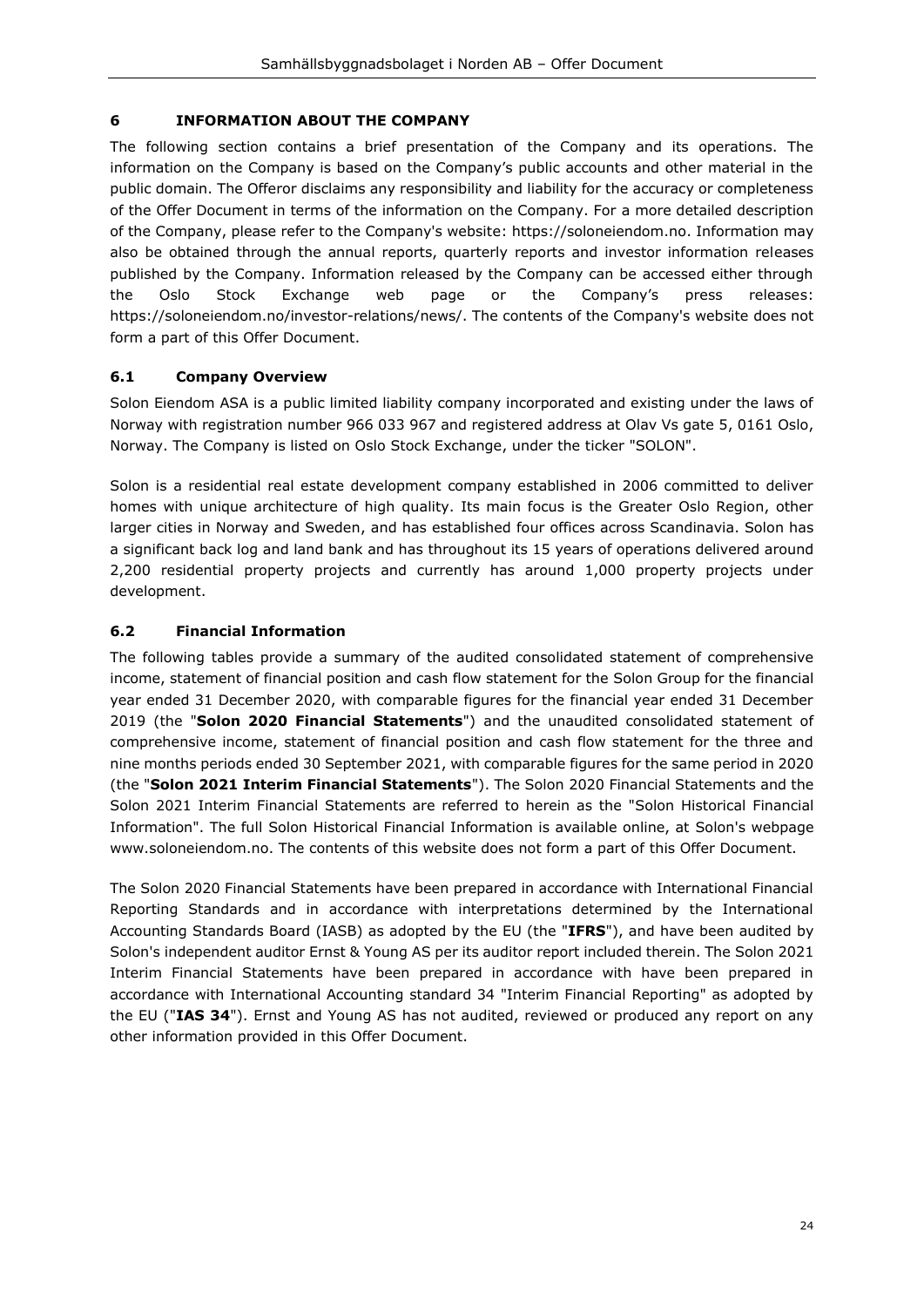#### <span id="page-24-0"></span>*6.2.1 Consolidated statement of income*

The table below sets out data from the Solon Group's consolidated statement of income for the financial periods set out therein, as extracted from the Solon Historical Financial Information.

| In NOK thousand (except for                                                            | <b>Three months ended</b> |              | <b>Nine months ended</b> |            | Year ended  |           |
|----------------------------------------------------------------------------------------|---------------------------|--------------|--------------------------|------------|-------------|-----------|
| earnings per share)                                                                    |                           | 30 September | 30 September             |            | 31 December |           |
|                                                                                        | 2021                      | 2020         | 2021                     | 2020       | 2020        | 2019      |
| <b>Operating Revenues</b>                                                              |                           |              |                          |            |             |           |
| Operating income                                                                       | 475,807                   | 291,553      | 1,689,555                | 822,748    | 1,498,389   | 1,584,656 |
| <b>Total Operating income</b>                                                          | 475,807                   | 291,553      | 1,689,555                | 822,748    | 1,498,389   | 1,584,656 |
| Project costs                                                                          | 397,875                   | 243,953      | 1,357,734                | 673,268    | 1,146,687   | 1,205,397 |
| Employee benefit expenses.                                                             | 20,170                    | 51,576       | 71,151                   | 90,325     | 116,600     | 76,043    |
| Depreciation                                                                           | 2,001                     | 2,714        | 5,476                    | 6,491      | 9,490       | 4,908     |
| Other operating expenses                                                               | 27,805                    | 25,052       | 68,808                   | 59,809     | 91,641      | 43,049    |
| Total operating costs                                                                  | 447,851                   | 323,294      | 1,503,170                | 829,893    | 1,364,419   | 1,329,397 |
| Share<br>in<br>results<br>from<br>associated companies                                 | 2,383                     | 1,136        | 1,301                    | 3,747      | (1,890)     |           |
| Operating results                                                                      | 30,339                    | (30, 605)    | 187,687                  | (3,398)    | 132,079     | 255,259   |
| Financial income                                                                       | 53,855                    | 172          | 96,523                   | 392        | 108,489     | 15,898    |
| Financial costs                                                                        | 21,757                    | 24,791       | 70,265                   | 175,139    | (163, 797)  | (73, 496) |
| Net financial expenses                                                                 | 32,097                    | (24, 619)    | 26,258                   | (174, 747) | (55, 308)   | (57, 598) |
| Profit/(Loss) before taxes                                                             | 62,436                    | (55, 224)    | 213,945                  | (178, 145) | 76,772      | 197,661   |
| Tax cost                                                                               | 4,734                     | (12, 149)    | (25, 761)                | (39, 192)  | 19,148      | (44, 617) |
| Result after tax                                                                       | 57,702                    | (43, 075)    | 188,184                  | (138, 953) | 95,919      | 153,044   |
| Other financial and non-<br>operating items                                            |                           |              |                          |            |             |           |
| <b>Total</b><br>financial<br>and<br>operating items                                    | 57,702                    | (43, 075)    | 188,184                  | (138,953)  | 95,919      | 153,044   |
| Profit after tax for the<br>period divided into:                                       |                           |              |                          |            |             |           |
| Shareholders<br>in<br>Solon<br>Eiendom ASA                                             | 56,536                    | (42, 342)    | 185,897                  | (152, 437) | 90,370      | 136,078   |
| Non-controlling interests                                                              | 1,166                     | (733)        | 2,287                    | 13,484     | 5,549       | 16,966    |
| Earnings per share<br>distributed among<br>shareholders in Solon<br><b>Eiendom ASA</b> |                           |              |                          |            |             |           |
| Earnings per share (NOK)<br>ordinary                                                   | 0,695                     | (0, 577)     | 2,433                    | (2,078)    | 1,240       | 2,063     |
| Earnings per share (NOK)<br>diluted                                                    | 0,690                     | (0, 577)     | 2,414                    | (2,078)    | 1,233       | 2,049     |

#### <span id="page-24-1"></span>*6.2.2 Consolidated statement of financial position*

The table below sets out data from the Solon Group's consolidated statement of financial position for the financial periods set out therein, as extracted from the Solon Historical Financial Information.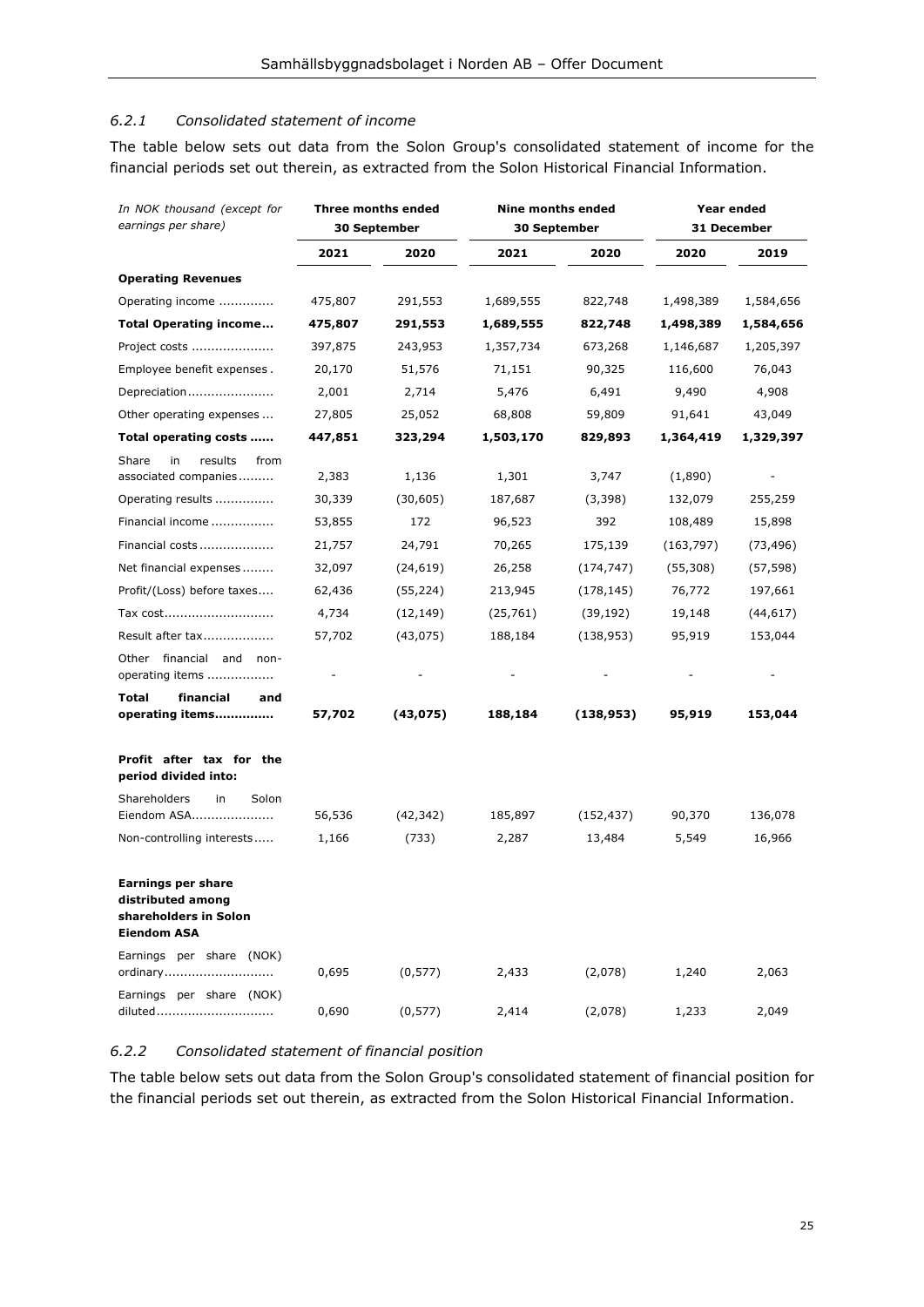| In NOK thousand                        |           | As at                    | As at              |           |
|----------------------------------------|-----------|--------------------------|--------------------|-----------|
|                                        |           | <b>30 September</b>      | <b>31 December</b> |           |
|                                        | 2021      | 2020                     | 2020               | 2019      |
| <b>Fixed assets</b>                    |           |                          |                    |           |
| Deferred tax benefit                   | 6,237     | 44,032                   | 6,237              | 4,024     |
| Property, plant and equipment          | 9,187     | 101,173                  | 9,528              | 8,725     |
|                                        | 29,078    | 37,932                   | 35,710             | 29,865    |
| Affiliates and joint ventures          | 330,675   | 418,083                  | 429,789            | 22        |
| Financial assets                       |           | $\overline{\phantom{a}}$ | 23,686             | 1,661     |
| Long-term receivables                  | 125,358   | 244,355                  | 163,052            | 250,037   |
| Total fixed assets                     | 500,535   | 845,574                  | 668,003            | 294,334   |
| Current assets                         |           |                          |                    |           |
| Inventory (property)                   | 5,510,400 | 5,214,028                | 5,236,794          | 4,062,264 |
| Accounts receivable and other current  | 295,424   | 115,871                  | 138,288            | 25,934    |
| Cash and cash equivalents              | 529,620   | 139,394                  | 263,541            | 435,730   |
| Total current assets                   | 6,335,444 | 5,469,293                | 5,638,623          | 4,523,928 |
|                                        | 6,835,979 | 6,314,866                | 6,306,625          | 4,818,262 |
| <b>Equity and debt</b>                 |           |                          |                    |           |
|                                        | 81,579    | 74,162                   | 74,162             | 69,877    |
| Earned and other equity                | 1,809,650 | 1,047,611                | 1,293,175          | 1,066,343 |
| Equity divided among shareholders in   |           |                          |                    |           |
| Solon Eiendom ASA                      | 1,891,229 | 1,121,773                | 1,367,338          | 1,136,219 |
| Non-controlling interests              | 8,264     | 29,698                   | 5,095              | 15,179    |
|                                        | 1,899,493 | 1,151,472                | 1,372,432          | 1,151,398 |
| Long term debt                         |           |                          |                    |           |
|                                        | 112,597   | 97,892                   | 86,837             | 133,842   |
| Prepayment from customers              | 26,445    | 22,177                   | 37,684             | 85,356    |
| Long-term debt to credit institutions  | 1,610,061 | 2,446,628                | 2,414,570          | 2,133,272 |
| Rental obligation                      | 21,288    | 30,036                   | 27,500             | 24,433    |
| Other long-term debt                   | 110,122   | 227,442                  | 204,191            | 145,441   |
| Total long-term debt                   | 1,880,514 | 2,824,175                | 2,770,782          | 2,522,344 |
| Short-term debt                        |           |                          |                    |           |
| Short-term debt to credit institutions | 2,606,049 | 1,957,684                | 1,767,018          | 922,383   |
| Accounts payable                       | 87,657    | 120,717                  | 126,692            | 84,802    |
|                                        | 13,780    | 11,705                   | 13,780             | 11,705    |
|                                        | 11,980    | 13,436                   | 14,200             | 8,539     |
| Advance payment from customers         | 192,367   | 123,765                  | 81,941             | 73,158    |
|                                        | 8,805     | 8,611                    | 9,025              | 5,883     |
| Other short-term non-interest-bearing  |           |                          |                    |           |
|                                        | 135,334   | 103,299                  | 150,752            | 38,049    |
| Total short-term debt                  | 3,055,972 | 2,339,218                | 2,163,409          | 1,144,518 |
|                                        | 4,936,486 | 5,163,393                | 4,934,191          | 3,666,863 |
| Total equity and debt                  | 6,835,979 | 6,314,866                | 6,306,625          | 4,818,626 |

#### <span id="page-25-0"></span>*6.2.3 Consolidated statement of cash flow*

The table below sets out data from the Solon Group's consolidated cash flow statement for the financial periods set out therein, as extracted from the Solon Historical Financial Information.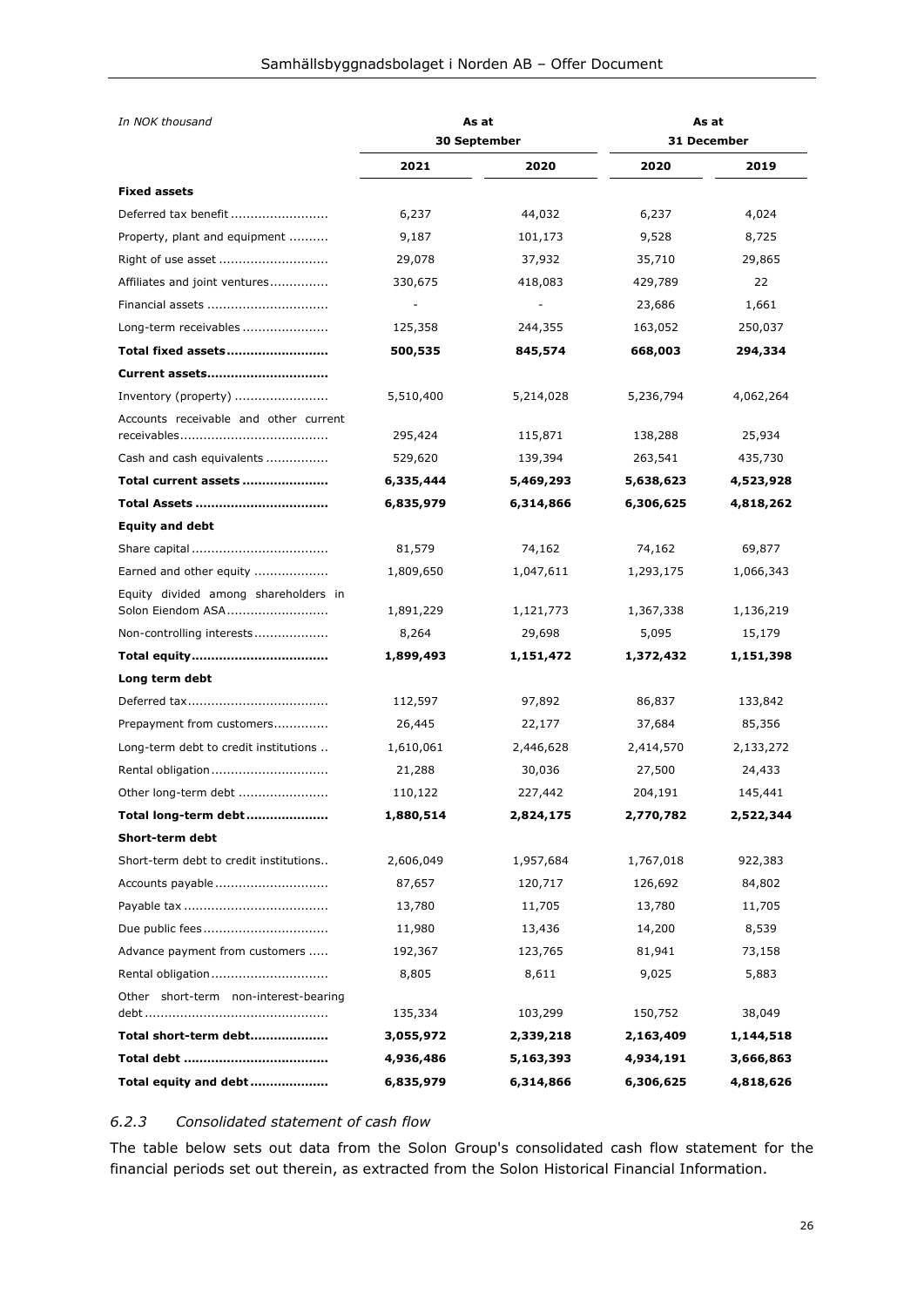| In NOK thousand                                                                                    | <b>Three months ended</b><br>30 September |            | <b>Nine months ended</b><br>30 September |            | Year ended<br>31 December |                  |
|----------------------------------------------------------------------------------------------------|-------------------------------------------|------------|------------------------------------------|------------|---------------------------|------------------|
|                                                                                                    | 2021                                      | 2020       | 2021                                     | 2020       | 2020                      | 2019             |
| Cash<br>flow<br>operating<br>from<br>activities                                                    |                                           |            |                                          |            |                           |                  |
| Earnings before Tax                                                                                | 62,436                                    | (55, 224)  | 213,945                                  | (178, 145) | 76,772                    | 197,661          |
|                                                                                                    |                                           |            |                                          | $-771$     | (2,312)                   | (2, 176)         |
| Depreciation                                                                                       | 2,001                                     | 2,714      | 5,476                                    | 6,491      | 9,490                     | 4,908            |
| Change in inventory                                                                                | (29, 247)                                 | (156, 991) | 45,292                                   | (662,708)  | (592, 147)                | (1,325,487)      |
| Change in accounts receivable                                                                      | (200, 160)                                | 340,310    | (157, 136)                               | 9,719      | (12, 698)                 | (108, 850)       |
| Change in accounts payable                                                                         | (64, 728)                                 | (22,760)   | (39, 035)                                | 20,220     | 26,194                    | (67, 481)        |
| Change in other working capital                                                                    | (11, 019)                                 | (20, 480)  | 64,612                                   | 222,841    | 316,231                   | (138, 344)       |
| Net cash flow from operating<br>activities                                                         | (240, 718)                                | 87,568     | 133,154                                  | (582, 353) | (178, 469)                | (1,439,769)<br>) |
| <b>Cash flow from investing</b><br>activities                                                      |                                           |            |                                          |            |                           |                  |
| Payments on access to fixed                                                                        |                                           | (1,909)    | (725)                                    | (2, 109)   | (1,978)                   | (2,970)          |
| Payment on the sale of property,<br>plant and equipment                                            | 85                                        |            | 955                                      |            |                           |                  |
| Payments on access of<br>subsidiaries and businesses less<br>cash taken over                       |                                           |            |                                          | (235, 752) | (235, 752)                |                  |
| Payment on closure of associated<br>companies and joint ventures                                   | 52,273                                    |            | 52,273                                   |            |                           |                  |
| Payments on access by associated<br>companies and joint ventures                                   |                                           |            | (539)                                    |            | (26, 250)                 |                  |
| Dividends and distributions from<br>associated companies and joint<br>ventures                     |                                           | 50,000     | 51,323                                   | 50,000     | 72,690                    |                  |
| Payments on departure of other<br>investments and repayments of<br>loan receivables                | 71,695                                    |            | 78,772                                   |            |                           |                  |
| Payments on access to other<br>investments and loan receivables                                    | (2,750)                                   |            | (6, 439)                                 |            |                           |                  |
| Net cash flow from investing<br>activities                                                         | 121,303                                   | 48,091     | 175,620                                  | (187, 860) | (191, 290)                | (2,970)          |
| <b>Cash flow from financing</b><br>activities                                                      |                                           |            |                                          |            |                           |                  |
| Transactions with non-controlling<br>interests                                                     |                                           |            | (1,847)                                  |            |                           |                  |
| Debt settlement                                                                                    | (275, 877)                                | (538, 666) | (1, 512, 249)                            | (850, 795) | (1,488,329)               | (981, 532)       |
| Payments on debt collection                                                                        | 650,077                                   | 496,354    | 1,546,772                                | 1,243,541  | 1,658,351                 | (2,074,594)      |
| Paid interest                                                                                      | (24, 051)                                 | (30, 975)  | (81, 260)                                | (102, 841) | (139, 755)                | (113, 213)       |
| Payments / disbursements in<br>connection with withdrawals /<br>deductions of non-interest-bearing |                                           |            | (8, 191)                                 | 46,348     | 46,348                    | 65,723           |
| Payment of profit sharing and<br>dividends to minorities                                           |                                           |            |                                          |            | (16, 668)                 |                  |
| Dividend to shareholders in Solon<br>Eiendom ASA                                                   |                                           |            |                                          |            |                           | (121, 525)       |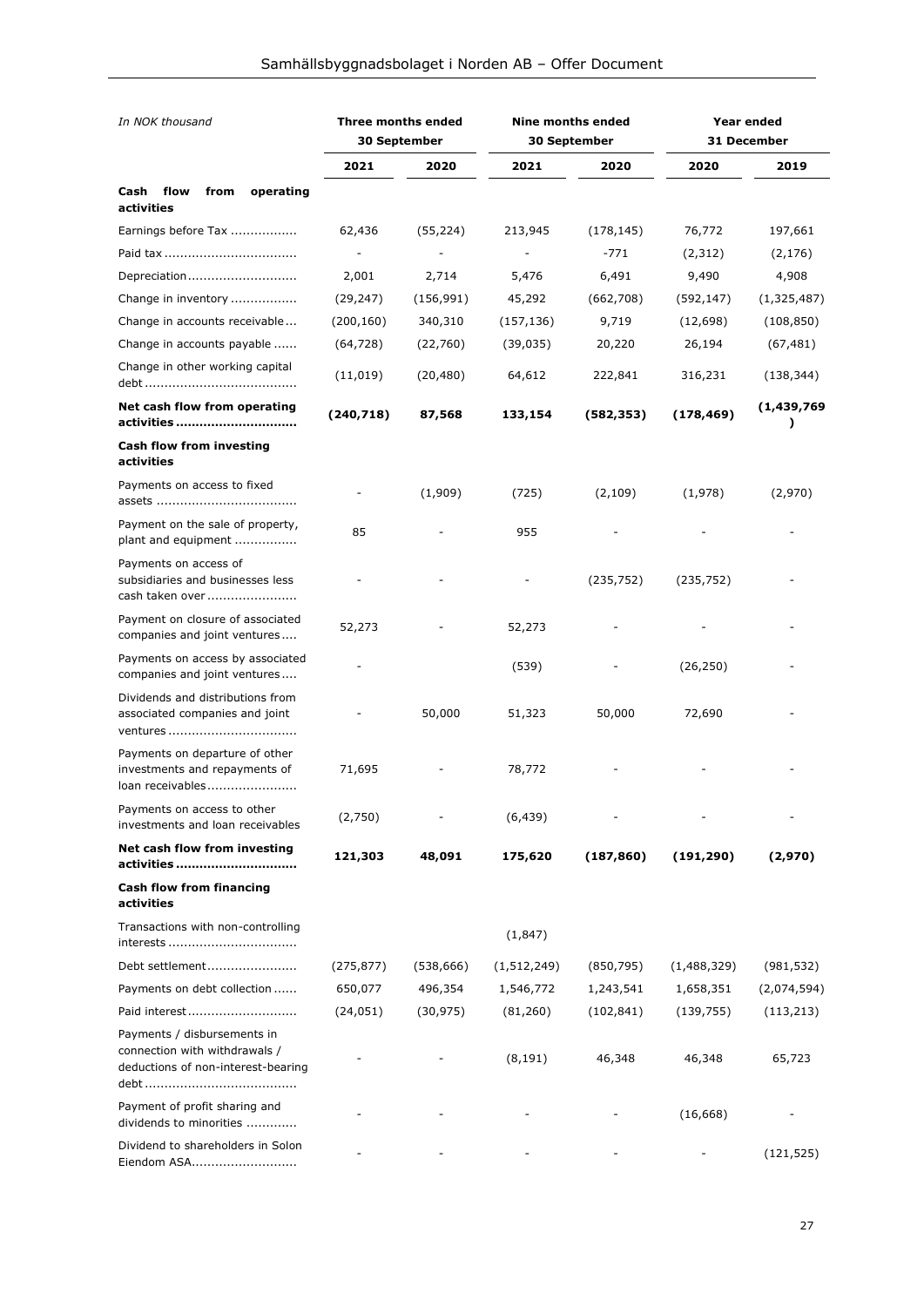| In NOK thousand                                | Three months ended<br><b>30 September</b> |           | Nine months ended<br><b>30 September</b> |            | Year ended<br><b>31 December</b> |            |
|------------------------------------------------|-------------------------------------------|-----------|------------------------------------------|------------|----------------------------------|------------|
|                                                | 2021                                      | 2020      | 2021                                     | 2020       | 2020                             | 2019       |
| Capital increase on issue                      |                                           |           |                                          | 162,400    | 162,400                          | 388,738    |
| Transaction costs issue                        |                                           | ۰         | ٠                                        | (3,982)    | (3,982)                          | (12, 533)  |
| Repurchase of shares in Solon<br>Eiendom ASA   | 14,080                                    |           | 14,080                                   | (20, 795)  | (20, 795)                        |            |
| Net cash flow from financing<br>activities     | 364,229                                   | (73, 287) | (42,695)                                 | 473,877    | 197,570                          | 1,300,253  |
| Net change in cash and cash<br>equivalents     | 244,814                                   | 62,372    | 266,079                                  | (296, 336) | (172189)                         | (142, 487) |
| Cash and cash equivalents per 1                | 284,806                                   | 77,022    | 263,541                                  | 435,730    | 435,730                          | 578,216    |
| Cash and cash equivalents as<br>of 31 December | 529,620                                   | 139,394   | 529,620                                  | 139,394    | 263,541                          | 435,730    |

#### <span id="page-27-0"></span>**6.3 Share Capital and Shareholders**

The Company has a registered share capital of NOK 81,578,530, divided into 81,578,530 Shares, each with a nominal value of NOK 1. The Shares provide equal rights to vote and other privileges in the Company in accordance with the Norwegian Public Limited Companies Act. The Shares are registered in the Euronext VPS with ISIN NO0003106700.

As of the date of this Offer Document, the Company owns 249,307 treasury Shares. The Company has implemented an option program for certain key employees as further described in note 22 in the annual report for 2020. Other than this, the Company has not issued to any of its employees, directors or any third party any options, warrants or rights to subscribe for and/or to acquire Shares.

The table below shows the 20 largest Shareholders in the Company as of 21 December 2021, as recorded with the Euronext VPS.

| Name of Shareholder <sup>1</sup>   | <b>Number of Shares</b> | Percentage |
|------------------------------------|-------------------------|------------|
| Samhällsbyggnadsbolaget i Norden A | 58,619,604              | 71.86      |
|                                    | 12,416 427              | 15.22      |
| J.P. MORGAN BANK LUXEMBOURG S.A.   | 1,968,698               | 2.41       |
| Morgan Stanley & Co. International | 1,337,747               | 1.64       |
| DnB NOR MARKETS, AKSJEHAND/ANALYSE | 1,029,818               | 1.26       |
|                                    | 800,000                 | 0.98       |
| Skandinaviska Enskilda Banken AB   | 684,259                 | 0.84       |
| The Bank of New York Mellon SA/NV  | 490,154                 | 0.60       |
|                                    | 478,127                 | 0.59       |
|                                    | 352,009                 | 0.43       |
|                                    | 249,307                 | 0.31       |
| UBS AG LONDON BRANCH               | 207,492                 | 0.25       |
| The Bank of New York Mellon SA/NV  | 202,032                 | 0.25       |
| BNP Paribas Securities Services    | 170,000                 | 0.21       |
| J.P. MORGAN SECURITIES PLC         | 138,625                 | 0.17       |
| BNP Paribas Securities Services    | 136,618                 | 0.17       |
| ABN AMRO Global Custody Services N | 122,417                 | 0.15       |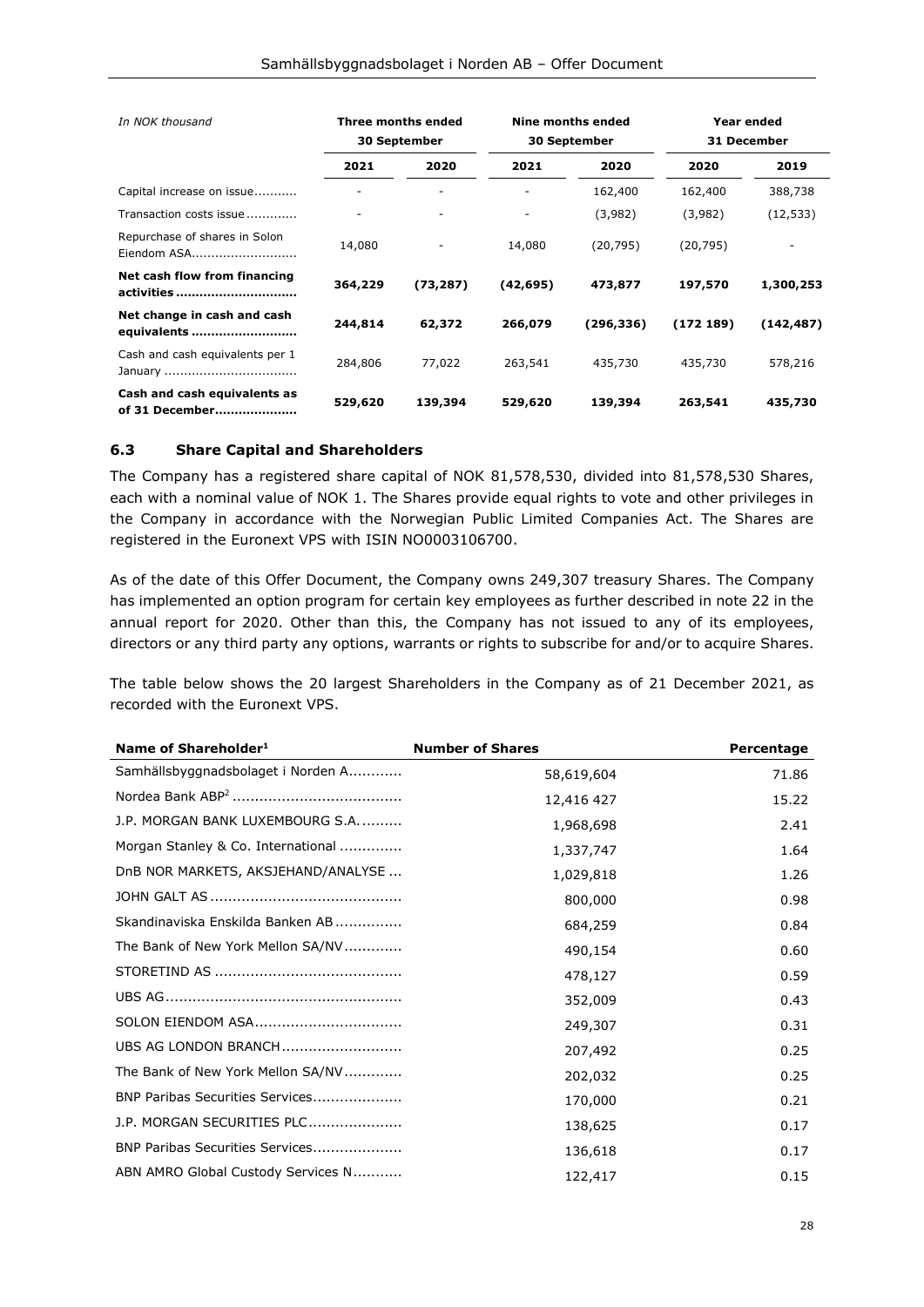| Name of Shareholder <sup>1</sup> | <b>Number of Shares</b> | Percentage |
|----------------------------------|-------------------------|------------|
| BNP Paribas Securities Services  | 121,029                 | 0.15       |
|                                  | 96,898                  | 0.12       |
| THRANE-STEEN NÆRINGSBYGG AS      | 75,000                  | 0.09       |
| Top 20 Shareholders              | 79,696,261              | 97.69      |
|                                  | 1,882,269               | 2.31       |
| Total number of Shares           | 81,578,530              | 100.00     |

<sup>1</sup> The Offeror's acquisition of 846,686 shares in the Company on 19 December 2021 and the Offeror's acquisition of 763,626 shares in the Company on 21 December 2021 mentioned in Section [5.1](#page-18-1) is not reflected in this list of 20 largest Shareholders in the Company.

<sup>2</sup> Nordea Bank ABP acted as nominee account for the SBB Group and 12,416,230 of the shares were held on behalf of SBB i Norden AB. These shares were transferred to the Offeror on 21 December 2021 and such transfer has not been reflected in this list of 20 largest Shareholders in the Company.

#### <span id="page-28-0"></span>**6.4 Board of Directors and management**

#### <span id="page-28-1"></span>*6.4.1 Board of Directors*

The Board of Directors of Solon comprise the individuals listed in the table below.

| <b>Name</b> | <b>Position in the Board of Directors</b> |
|-------------|-------------------------------------------|
|             | Chair                                     |
|             | Deputy chair                              |
|             | Board member                              |
|             | Board member                              |
|             | Board member                              |

#### <span id="page-28-2"></span>*6.4.2 Management*

The executive management of Solon comprise the individuals listed in the table below.

| <b>Name</b> | Position in the executive management |
|-------------|--------------------------------------|
|             | CEO                                  |
|             | CFO                                  |
|             | CDO                                  |
|             | COO                                  |
|             | CMO                                  |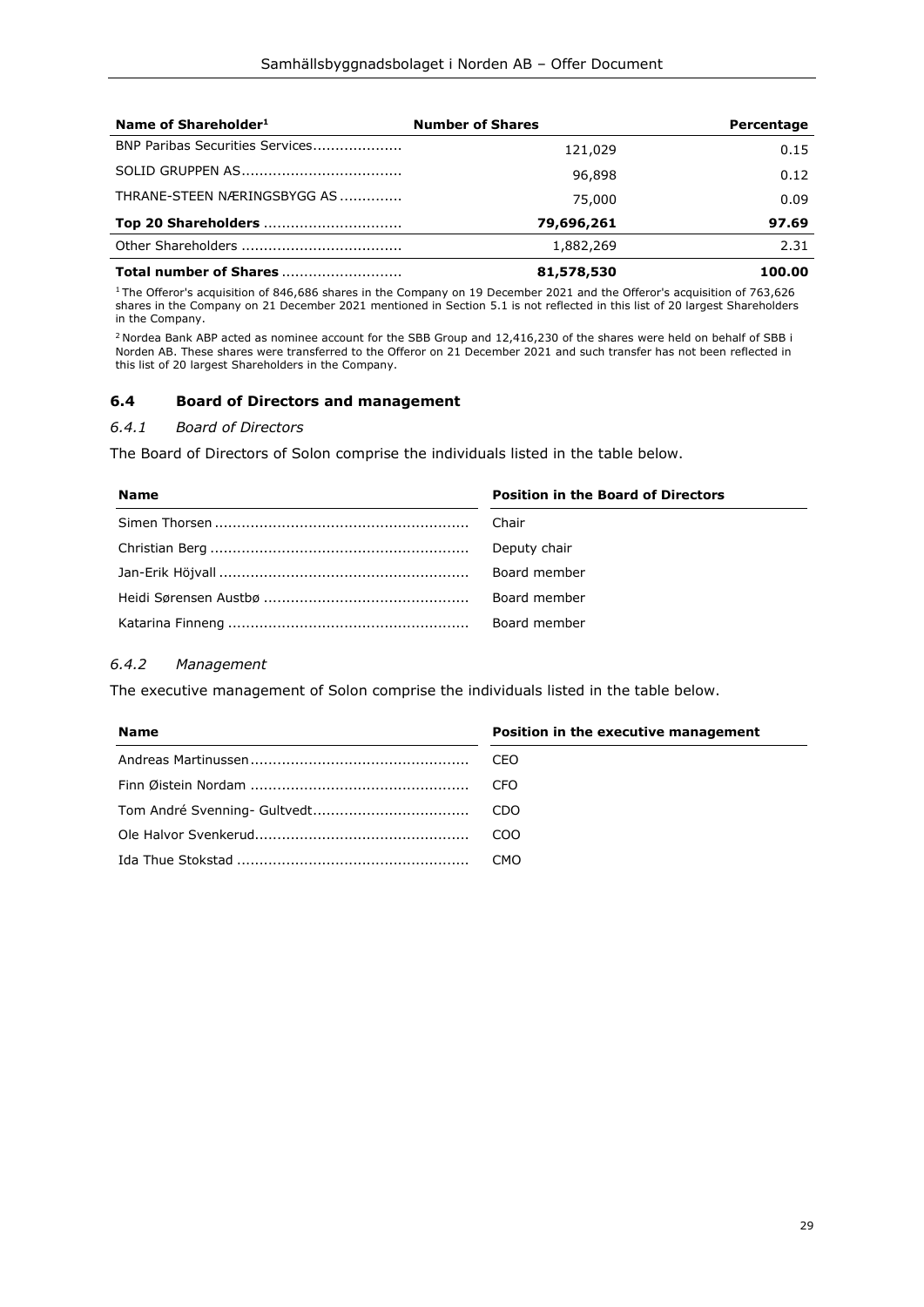# <span id="page-29-0"></span>**7 INFORMATION ABOUT THE OFFEROR AND SBB**

# <span id="page-29-1"></span>**7.1 Information about the Offeror**

The Offeror, SBB, is a public limited liability company incorporated and existing under the laws of Sweden with registration number 556981-7660 and registered office at Strandvägen 1, SE-114 51 Stockholm, Sweden. The LEI code for SBB is 549300HX9MRFY47AH564. SBB's Series B shares (i.e. the SBB Class B Shares) are traded on Nasdaq Stockholm, Large Cap. The stock ticker symbol is "SBB B" and the ISIN is SE0009554454. SBB's Series D shares are traded on Nasdaq Stockholm, Large Cap. The stock ticker symbol is "SBB D" and the ISIN code is SE0011844091.

The SBB Group generates most of its income from the management of its social infrastructure property portfolio, which includes (i) community service properties, such as elderly care homes, schools and group housing for people with disabilities, in Sweden, Norway, Finland and Denmark and (ii) rent-regulated residential properties in Sweden.

For further information on the Offeror see Section [3.2](#page-10-2) (["The Offeror](#page-10-2) – SBB) above.

# <span id="page-29-2"></span>**7.2 Information about SBB**

SBB has built strong long-term relationships with a number of Nordic municipalities, becoming a preferred partner for municipalities due to its track record operating in both community services and residential sectors. SBB's experienced team has local market presence in its investment markets as well as expertise to cover each stage of the property value chain from property management, development and transaction to financing. As of 30 September 2021, SBB's property portfolio comprised 1,893 properties in the Nordic countries covering 5,029 thousand square metres with Passing Rent of SEK 4,235 million and counts of 300 employees. The value of all properties amounted to SEK 125,0 billion.

SBB's property portfolio consists mainly of community service properties and Swedish rent-regulated residential properties:

- **Community service properties:** The SBB Group's community service properties portfolio primarily consists of elderly care homes, schools, group housing for people with disabilities, municipal and government agency office buildings and healthcare centres in Sweden, Norway, Finland and Denmark. SBB's diversified tenant base includes a range low-risk municipality and government tenants with strong credit ratings, such as the Swedish and Norwegian states, municipalities and regions.
- **Swedish rent-regulated residential properties**: The SBB Group's rent-regulated residential property portfolio consists of rent-regulated residential apartment properties located in Swedish growth municipalities. SBB owns rent-regulated residential properties with a large geographical spread, whereof most of the rent-regulated residential properties are located in the Stockholm region, Linköping, Jönköping and Helsingborg.

For further information on SBB see Section [3.2](#page-10-2) (["The Offeror](#page-10-2) – SBB") above.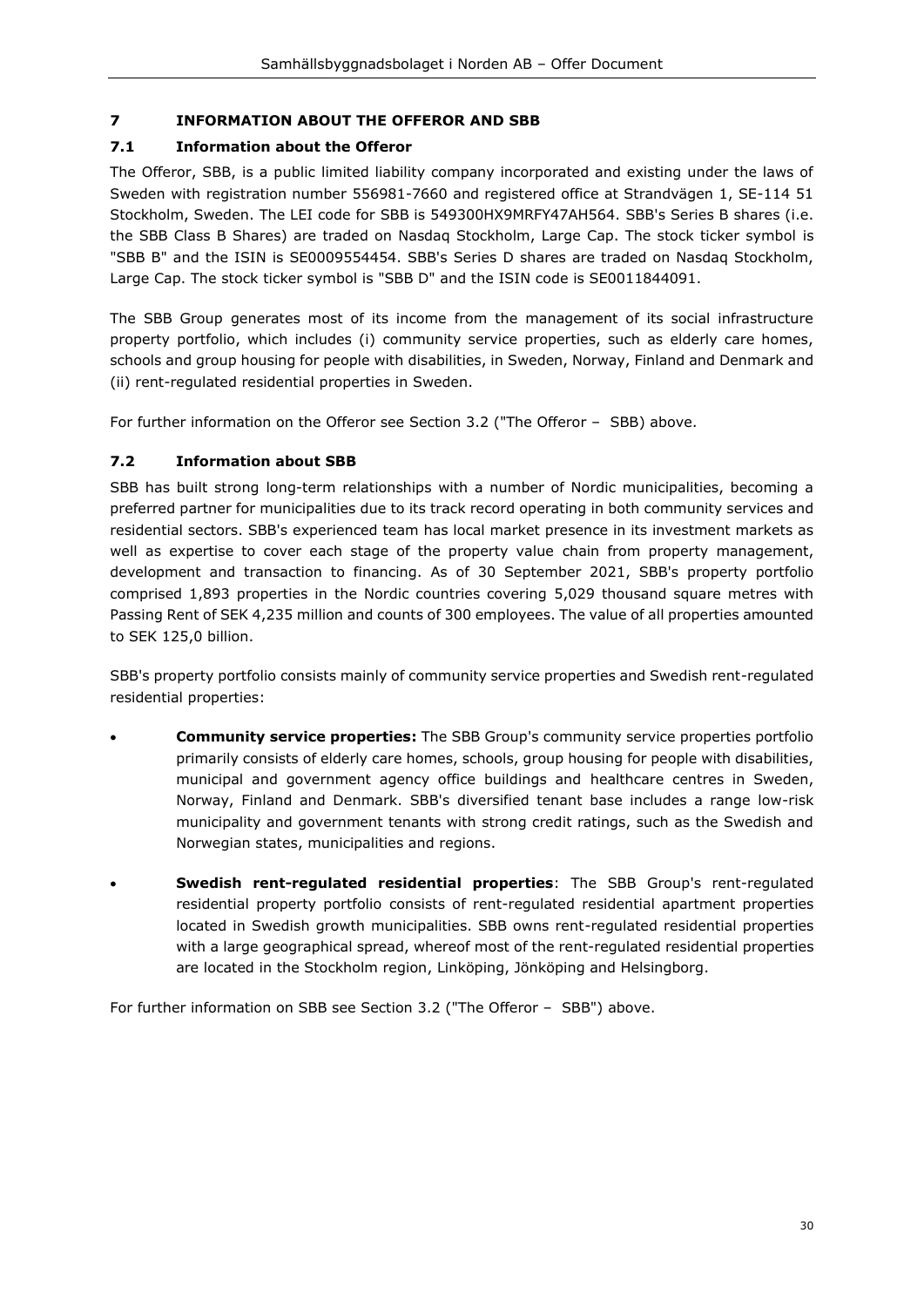# <span id="page-30-0"></span>**8 TAXATION**

# <span id="page-30-1"></span>**8.1 Introduction**

Set out below is a summary of certain Norwegian tax considerations relevant to the disposal of Shares pursuant to the Offer. The statements below regarding Norwegian taxation are based on the laws, rules and regulations in force in Norway as of the date of this Offer Document, which may be subject to any changes in law occurring after such date. Such changes could possibly be made on a retroactive basis. The summary does not address foreign tax laws.

The summary does not purport to be a comprehensive description of all the Norwegian tax considerations that may be relevant to a decision to dispose of Shares. Shareholders are advised to consult their own tax advisers concerning their overall tax situation. Shareholders resident in jurisdictions other than Norway should specifically consult with and rely upon their own tax advisers with respect to the tax position in their country of residence or other jurisdictions to which they may have a tax liability.

Please note that for the purpose of the summary below, a reference to a Norwegian or non-Norwegian Shareholder refers to the tax residency rather than the nationality of the Shareholder.

# <span id="page-30-2"></span>**8.2 Norwegian taxation related to the Offer**

#### <span id="page-30-3"></span>*8.2.1 General*

The sale or other disposal of Shares is considered a realisation for Norwegian tax purposes.

#### <span id="page-30-4"></span>*8.2.2 Taxation of capital gains on realisation of Shares – Norwegian Personal Shareholders*

A capital gain or loss realised by Shareholders who are individuals resident in Norway for tax purposes ("**Norwegian Personal Shareholders**") through a realisation of Shares in the Company is taxable or tax deductible in Norway. The effective tax rate on gain or loss related to Shares realised by Norwegian Personal Shareholders is currently 31.68%; i.e. capital gains (less a tax free allowance) and losses shall be multiplied by 1.44 which are then included in or deducted from the Norwegian Personal Shareholder's ordinary income in the year of disposal. Ordinary income is taxable at a flat rate of currently 22%, increasing the effective tax rate on gains/losses realised by Norwegian Personal Shareholders to 31.68%. The gain is subject to tax and the loss is tax deductible irrespective of the duration of the ownership and the number of Shares disposed of. Please note that the newly elected Norwegian Government proposed on 8 November 2021 to increase the adjustment factor from 1.44 to 1.6 with effect from 1 January 2022. If the amendment is adopted by the Norwegian Parliament, the effective tax rate on gain or loss related to shares realized by Norwegian Personal Shareholders will be 35.2%.

The taxable gain/deductible loss is calculated per Share, as the difference between the consideration for the Share and the Norwegian Personal Shareholder's cost price of the Share, including any costs incurred in relation to the acquisition or realisation of the Share. From this capital gain, Norwegian Personal Shareholders are entitled to deduct a calculated allowance when calculating their taxable income provided that such allowance has not already been used to reduce taxable dividend income. The allowance is calculated on a share-by-share basis. The allowance for each Share is equal to the cost price of the Share multiplied by a determined risk free interest rate based on the effective rate of interest on treasury bills (*Nw.: statskasseveksler*) with three months maturity plus 0.5 percentage points, after tax. The allowance is calculated for each calendar year, and is allocated solely to Norwegian Personal Shareholders holding Shares at the expiration of the relevant calendar year. Norwegian Personal Shareholders who transfer Shares will thus not be entitled to deduct any calculated allowance related to the year of transfer. Any unused allowance one year is added to the cost price of the Share and forms the basis for the calculation of the allowance in the next year. The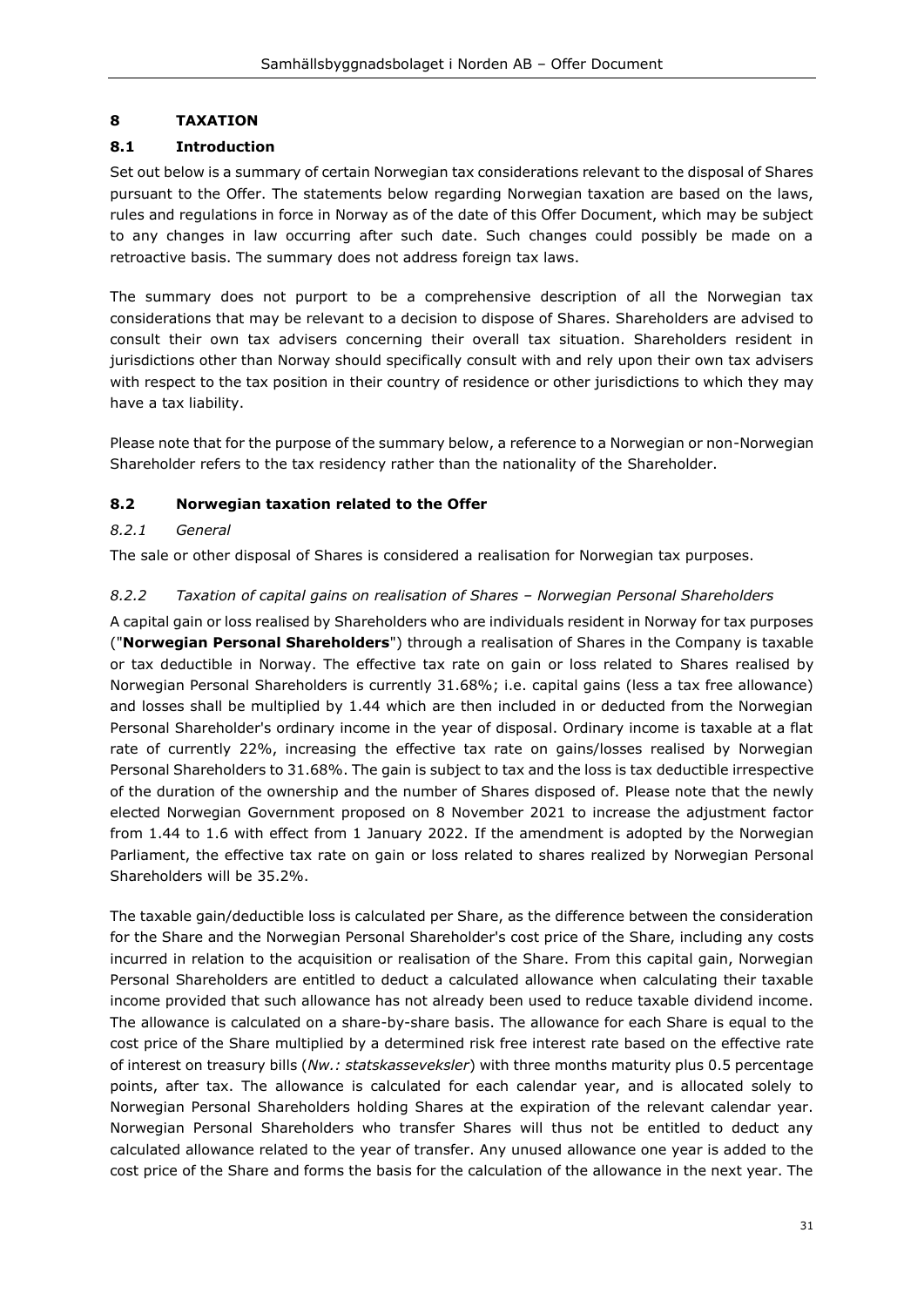allowance may only be deducted in order to reduce a taxable gain, and cannot be deducted in order to increase or produce a deductible loss, i.e. any unused allowance exceeding the capital gain upon the realisation of a Share will be annulled. Unused allowance may not be set off against gains from realisation of other shares.

If the Norwegian Personal Shareholder owns Shares acquired at different points in time, the Shares that were acquired first will be regarded as the first to be disposed of, on a first-in first-out basis.

Gains derived upon the realisation of Shares held through a Norwegian share saving account will be exempt from immediate Norwegian tax and losses will not be tax deductible. Instead, withdrawal of funds from the share saving account exceeding the Norwegian Personal Shareholder's paid in deposit, will be regarded as taxable income, subject to tax at an effective tax rate of 31.68%. Please note that if the proposed increase in the adjustment factor as referred to above from 1.44 to 1.6 is implemented, such income will be taxed with an effective tax rate of 35.2%. Norwegian Personal Shareholders will be entitled to a calculated tax-free allowance provided that such allowance has not already been used to reduce taxable dividend income (as outlined above). The tax-free allowance is calculated based on the lowest paid in deposit in the account during the income year, plus any unused tax-free allowance from previous years. The tax-free allowance can only be deducted in order to reduce taxable income, and cannot increase or produce a deductible loss. Any excess allowance may be carried forward and set off against future withdrawals from the account or future dividends received on shares held through the account. Special rules apply for Norwegian Personal Shareholders that cease to be tax-resident in Norway.

# <span id="page-31-0"></span>*8.2.3 Taxation of capital gains on realisation of Shares – Norwegian Corporate Shareholders*

Shareholders who are limited liability companies (and certain similar entities) resident in Norway for tax purposes ("**Norwegian Corporate Shareholders**"), are exempt from tax on capital gains derived from the realisation of Shares qualifying for Norwegian participation exemption, such as shares in a Norwegian incorporated and tax resident public limited company. Losses upon the realisation and costs incurred in connection with the purchase and realisation of such Shares are not deductible for tax purposes.

Special rules apply for Norwegian Corporate Shareholders that cease to be tax-resident in Norway.

#### <span id="page-31-1"></span>*8.2.4 Taxation of capital gains on realisation of Shares – Non-Norwegian Shareholders*

Gains from the sale or other realisation of Shares by Shareholders who are not resident in Norway for tax purposes ("**Non-Norwegian Shareholders**") will not be subject to taxation in Norway unless the Non-Norwegian Shareholder holds the Shares in connection with the conduct of a trade or business in Norway. In such case, the Non-Norwegian Shareholder will be subject to the same taxation as Norwegian Shareholders as described above, see Sections [8.2.2](#page-30-4) (["Taxation of capital](#page-30-4)  gains on realisation of Shares – [Norwegian Personal Shareholders"](#page-30-4)) and [8.2.3](#page-31-0) (["Taxation of capital](#page-31-0)  gains on realisation of Shares – [Norwegian Corporate Shareholders"](#page-31-0)) above depending on the Non-Norwegian Shareholder's specific circumstances.

Non-Norwegian Shareholders who are individuals ("**Non-Norwegian Personal Shareholders**") resident in the EEA for tax purposes may hold their Shares through a Norwegian share saving account. Capital gains realised upon realisation of shares held through the share saving account will be regarded as paid in deposits, which may be withdrawn without taxation. Losses will correspondingly be deducted from the paid in deposit, reducing the amount which can be withdrawn without taxation.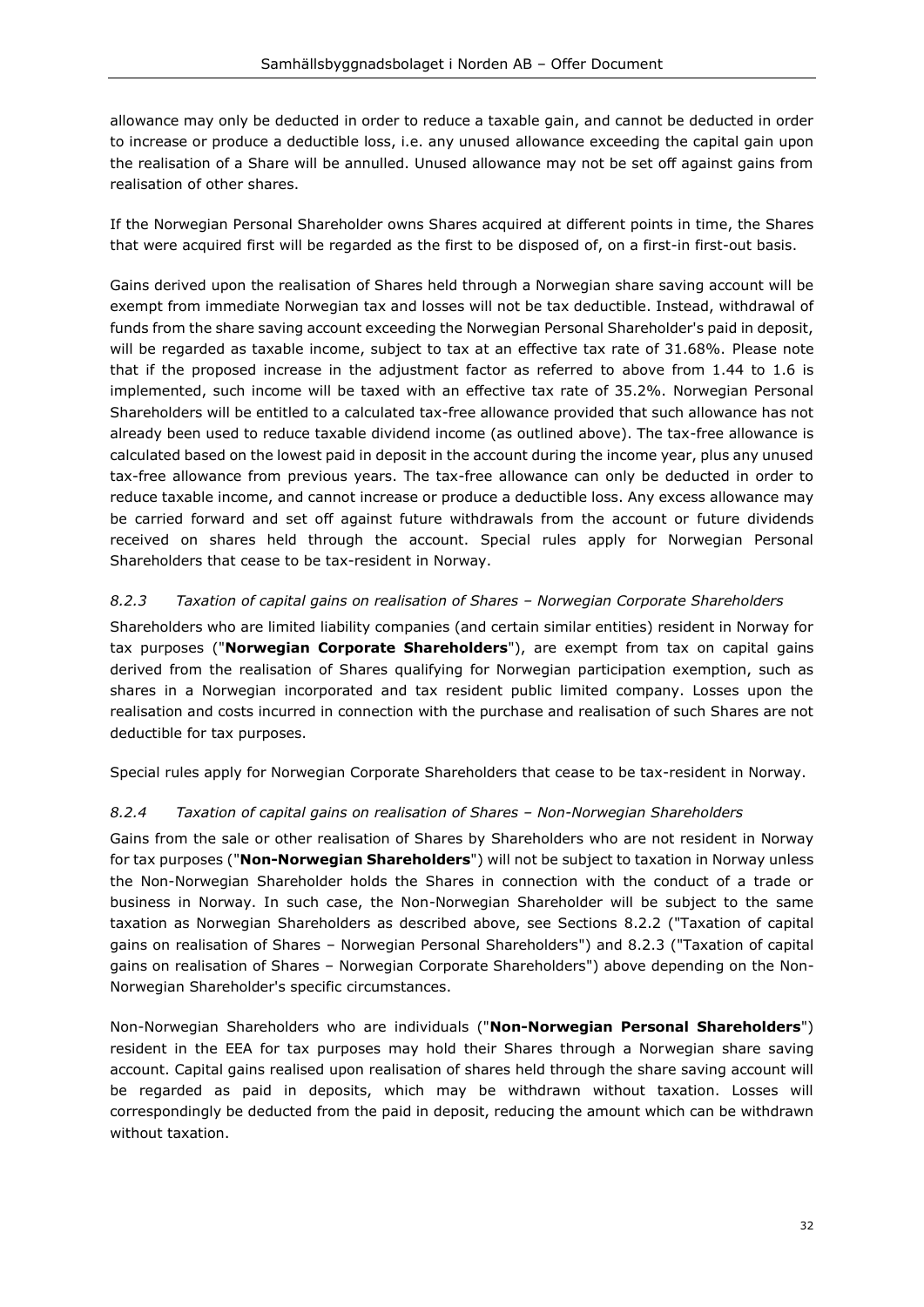# <span id="page-32-0"></span>**8.3 Duties on the transfer of shares**

There are currently no Norwegian VAT, stamp duties or transfer taxes on the transfer of shares in Norwegian companies.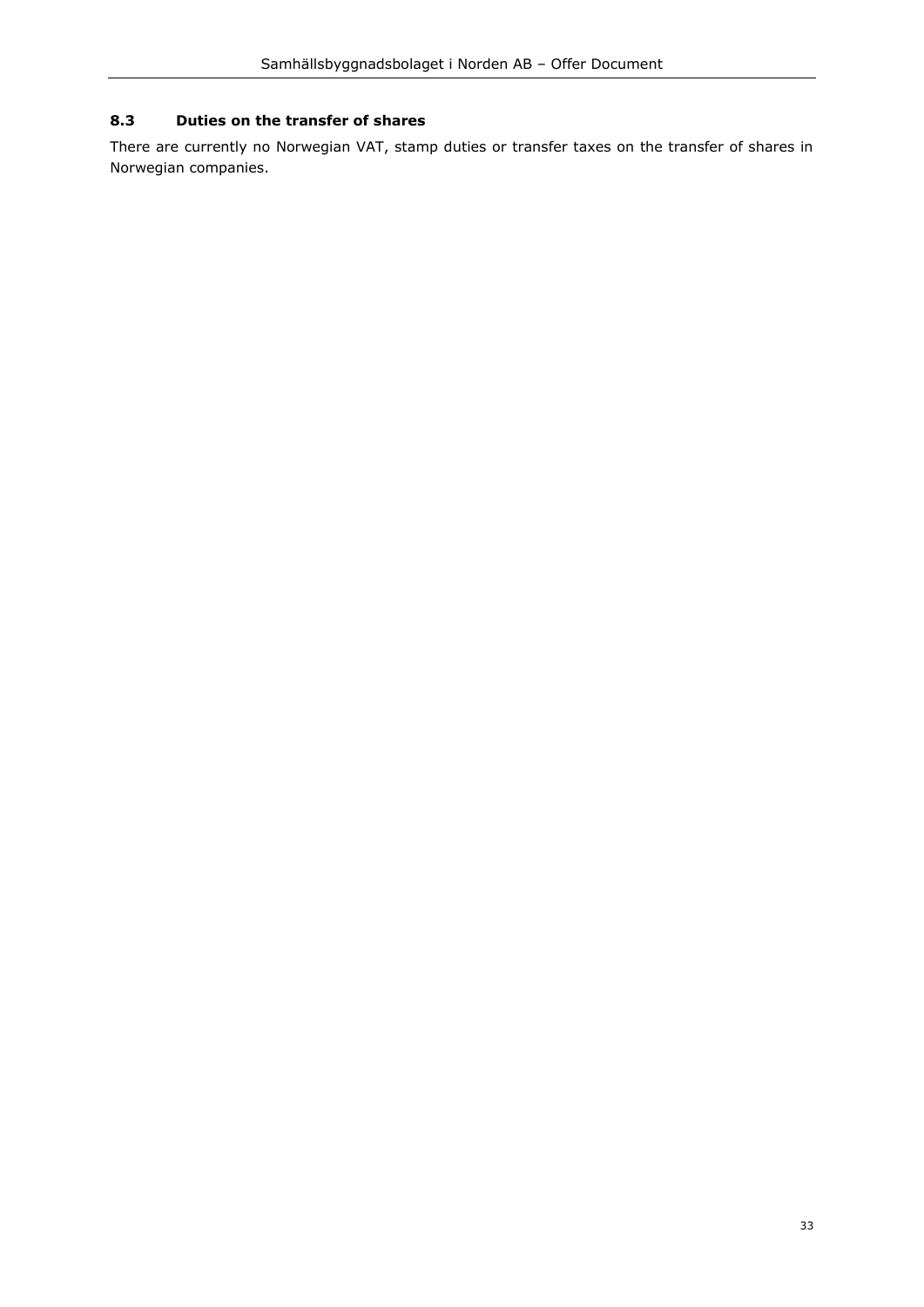# <span id="page-33-0"></span>**9 DEFINITIONS AND GLOSSARY**

Capitalised terms used throughout this Offer Document shall have the meanings ascribed to such terms as set out below, unless the context require otherwise.

|                             | means the acceptance form enclosed with this Offer<br>Document on Schedule 1.                                                                                                                                                                                                                                                                                                                                                                                                                                    |
|-----------------------------|------------------------------------------------------------------------------------------------------------------------------------------------------------------------------------------------------------------------------------------------------------------------------------------------------------------------------------------------------------------------------------------------------------------------------------------------------------------------------------------------------------------|
|                             | means, with reference to a specified Person, a<br>Person that, directly or indirectly, controls, is<br>controlled by, or is under common control with, the<br>specified Person. The term "control" as used in this<br>(including its correlative meanings<br>definition<br>"controlled by" and "under common control with")<br>shall mean the ability, directly or indirectly, to direct<br>the management or policies of another body<br>corporate, whether through ownership of voting<br>rights or otherwise. |
|                             | Means the Offeror's right to amend the Offer,<br>including the Offer Price, in its sole discretion and in<br>accordance with applicable rules and regulations at<br>any time during the Offer Period, provided,<br>however, that the Offeror may not amend the Offer<br>in a manner which disadvantages the Shareholders.                                                                                                                                                                                        |
| Announcement Date           | means the last day of trading prior to the<br>announcement of that the Offeror had the intention<br>to make an Offer.                                                                                                                                                                                                                                                                                                                                                                                            |
|                             | means all foreign, federal, state, local, municipal or<br>other laws, ordinances, regulations, rules and other<br>provisions having the force or effect of law,<br>applicable to the Parties, their Affiliates or their<br>respective businesses (which for the avoidance of<br>doubt shall include the rules of any listing authority<br>or stock exchange on which the securities of a Party<br>or any Affiliate is listed).                                                                                   |
|                             | means the agreement entered into on 9 November<br>2021, by the Offeror to acquire 51,106,538 shares<br>in Solon.                                                                                                                                                                                                                                                                                                                                                                                                 |
|                             | means the Bank Guarantee provided by the Offeror<br>in accordance with section 6-10 (7) of the<br>Norwegian Securities Trading Act, issued by DNB<br>Bank ASA, covering the Offeror's obligation to pay<br>for the Shares to be purchased pursuant to the<br>Offer.                                                                                                                                                                                                                                              |
| Board of Directors or Board | means the board of directors of the Company.                                                                                                                                                                                                                                                                                                                                                                                                                                                                     |
|                             | means Central European Time.                                                                                                                                                                                                                                                                                                                                                                                                                                                                                     |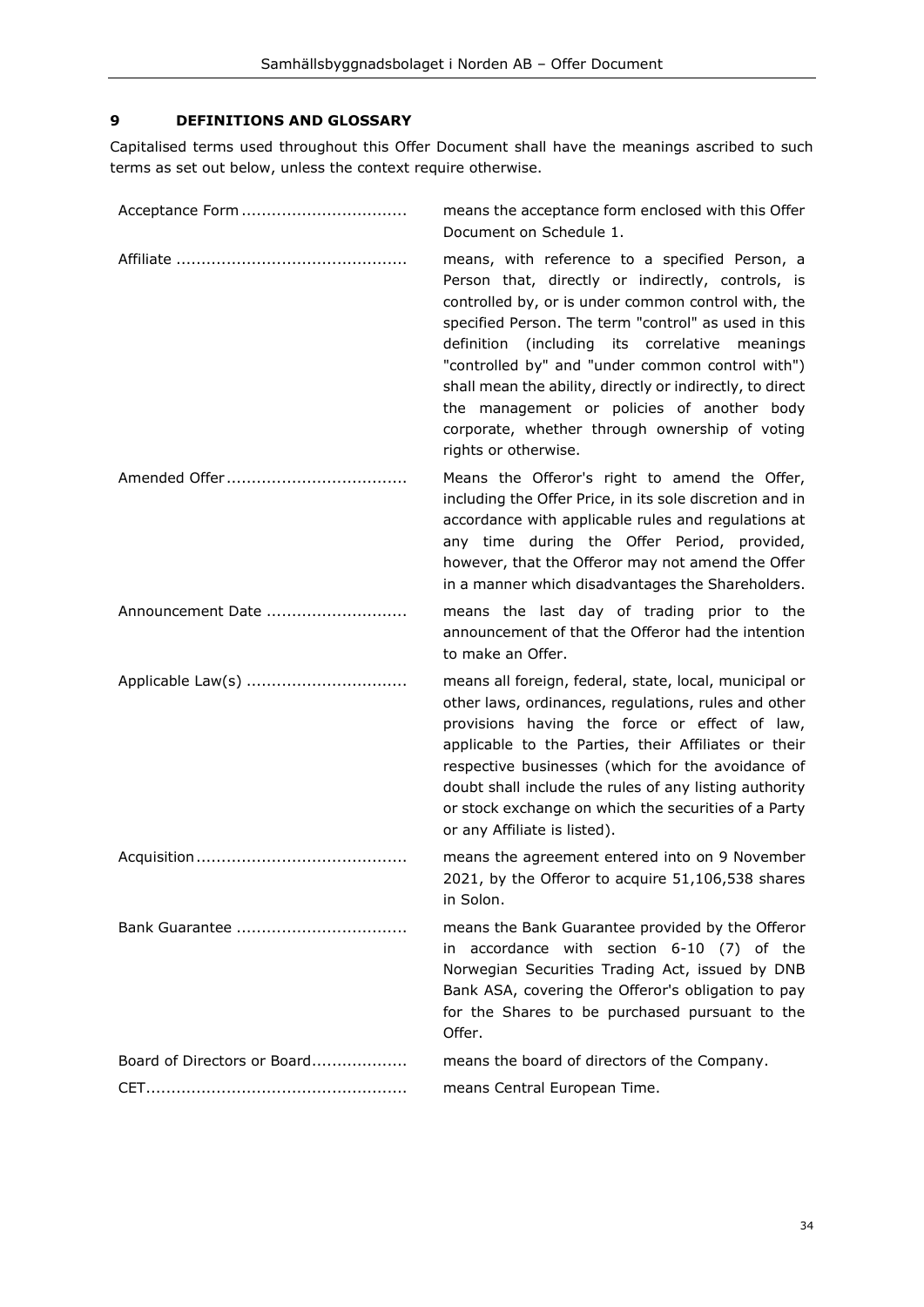|                                        | means Solon Eiendom ASA, a Norwegian public<br>limited<br>liability<br>company<br>(Nw.<br>allmennaksjeselskap) incorporated and registered<br>under the laws of Norway with registration number<br>966 033 967, having its registered business<br>address at Olav Vs gate 5, 0161 Oslo, Norway. |
|----------------------------------------|-------------------------------------------------------------------------------------------------------------------------------------------------------------------------------------------------------------------------------------------------------------------------------------------------|
| Compulsory Acquisition                 | means a compulsory acquisition pursuant to Section<br>6-22 (3) of the Norwegian Securities Trading Act,<br>cf. Section 4-25 of the Norwegian Public Limited<br>Companies Act.                                                                                                                   |
|                                        | means the Norwegian Central Securities Depositary.                                                                                                                                                                                                                                              |
|                                        | means the Securities Exchange Act of 1934.                                                                                                                                                                                                                                                      |
| Executive Management                   | means CEO, CFO, CDO, COO and CMO.                                                                                                                                                                                                                                                               |
| Financial Advisor or Arctic            | means Arctic Securities AS with registration number                                                                                                                                                                                                                                             |
|                                        | 991 125 175 and registered business address<br>Haakon VIIs gate 5, 0161 Oslo, Norway.                                                                                                                                                                                                           |
| Guarantee Period                       | means the period for which the Bank Guarantee is<br>valid.                                                                                                                                                                                                                                      |
|                                        | means the International Accounting standard 34 as<br>adopted by the EU.                                                                                                                                                                                                                         |
|                                        | Jan-Erik Sigurd Höjvall.                                                                                                                                                                                                                                                                        |
|                                        | Identification<br>International<br>Securities<br>means<br>Number.                                                                                                                                                                                                                               |
|                                        | means the joint venture agreement entered into<br>between the Company and the Offeror to export<br>Solon's business model to Stockholm, where a<br>50:50 Swedish joint venture was incorporated.                                                                                                |
|                                        | means Norwegian Kroner.                                                                                                                                                                                                                                                                         |
| Norwegian Corporate Shareholders       | means Shareholders who are limited liability<br>companies (and certain similar entities) resident in<br>Norway for tax purposes.                                                                                                                                                                |
| Non-Norwegian Personal Shareholders    | means shareholders who are individuals<br>not<br>resident in Norway for tax purposes.                                                                                                                                                                                                           |
| Non-Norwegian Shareholders             | Non-Norwegian Shareholders who are<br>means<br>limited liability companies (and certain similar<br>entities) resident in Norway for tax purposes.                                                                                                                                               |
| Norwegian Personal Shareholders        | means Shareholders who are individuals resident in<br>Norway for tax purposes.                                                                                                                                                                                                                  |
| Norwegian Public Limited Companies Act | means the Norwegian Public Limited Companies Act<br>of 13 June 1997 no. 45 (Nw: allmennaksjeloven).                                                                                                                                                                                             |
| Norwegian Securities Trading Act       | means the Norwegian Securities Trading Act of 29<br>June 2007 no. 75 (Nw: verdipapirhandelloven).                                                                                                                                                                                               |
|                                        | means OBOS BBL.                                                                                                                                                                                                                                                                                 |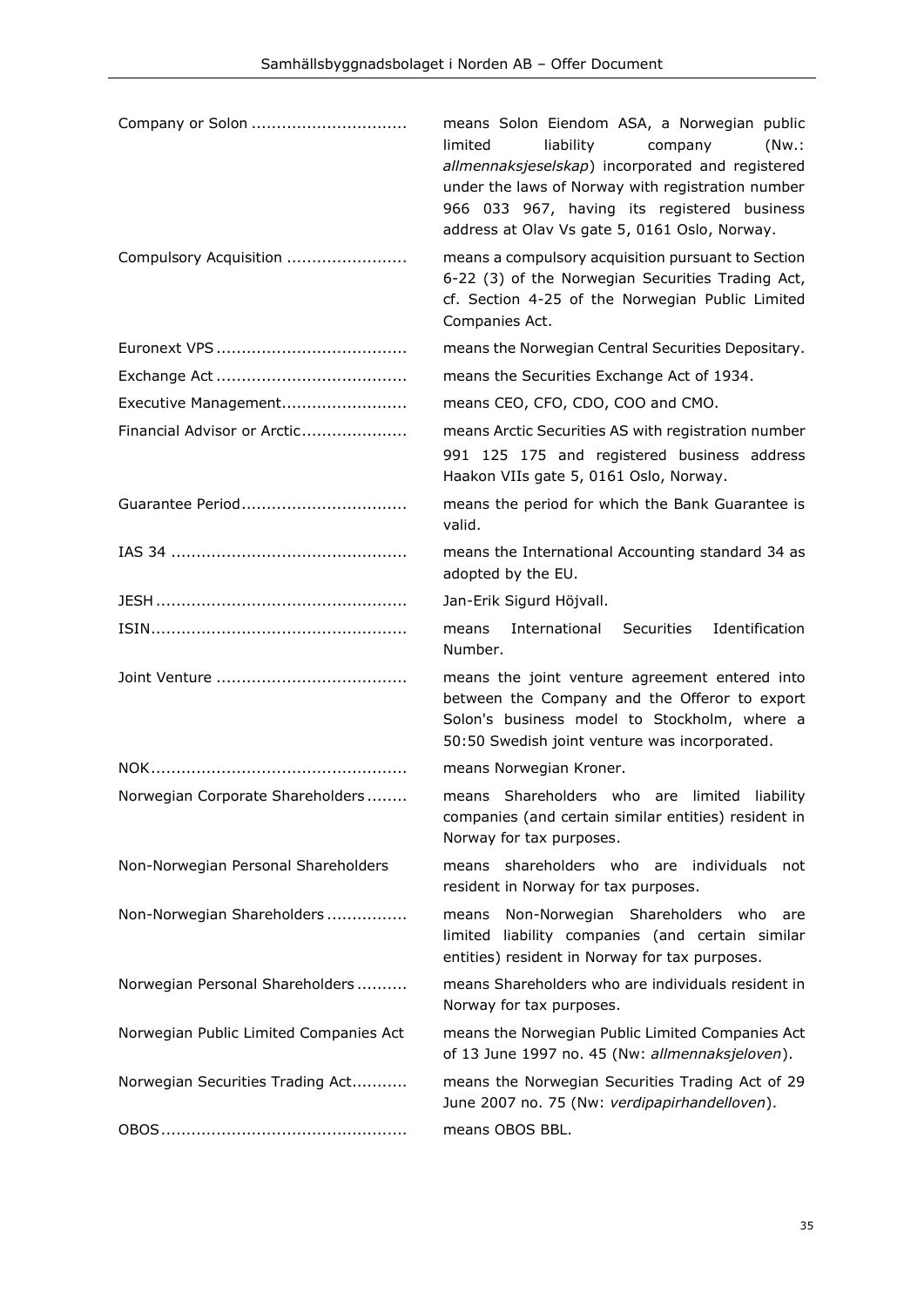|                         | means the mandatory, cf. chapter 6 of the<br>Norwegian Securities Trading Act, cash offer to<br>acquire the Shares made by the Offeror on the<br>terms and conditions set out in this Offer Document.                                                                                                                                                                   |
|-------------------------|-------------------------------------------------------------------------------------------------------------------------------------------------------------------------------------------------------------------------------------------------------------------------------------------------------------------------------------------------------------------------|
|                         | means this offer document dated 22 December<br>2021, documenting the cash offer made by the<br>Offeror to acquire, on the terms set forth herein, all<br>issued and outstanding Shares.                                                                                                                                                                                 |
|                         | means the period in which the Offer can be<br>accepted, being from and including 23 December<br>2021 to and including 20 January 2022 at 16:30<br>CET (subject to extension).                                                                                                                                                                                           |
|                         | means NOK 44 per Share, as further described in<br>section 4.1 ("Offer Price").                                                                                                                                                                                                                                                                                         |
|                         | means Samhällsbyggnadsbolaget i Norden AB, a<br>company incorporated and registered under the<br>laws of Sweden with organisation number 556981-<br>7660, having its registered office at Strandvägen 1,<br>SE-114 51 Stockholm, Sweden.                                                                                                                                |
|                         | means the Financial Services and Markets Act 2000<br>(Financial Promotion) Order 2005.                                                                                                                                                                                                                                                                                  |
| Oslo Stock Exchange     | means the Oslo stock exchange, a Norwegian stock<br>exchange being part of Euronext and operated by<br>Oslo Børs ASA.                                                                                                                                                                                                                                                   |
|                         | Oslo Børs ASA with registration number 983 268<br>633 and registered business address Tollbugata 2,<br>0152 Oslo, Norway.                                                                                                                                                                                                                                               |
|                         | means an individual, a corporation, a partnership, a<br>limited liability company or partnership, a trust, an<br>unincorporated organisation, a government or any<br>department or agency thereof, or any other juridical<br>entity.                                                                                                                                    |
|                         | means Arctic Securities AS.                                                                                                                                                                                                                                                                                                                                             |
| Restricted Jurisdiction | means jurisdictions where distribution and making<br>of the Offer is restricted by law, including, but not<br>limited to Canada, Australia and Japan.                                                                                                                                                                                                                   |
|                         | means the Offeror and its subsidiaries.                                                                                                                                                                                                                                                                                                                                 |
|                         | means Solon Eiendom Holding AS.                                                                                                                                                                                                                                                                                                                                         |
|                         | means the agreement entered into on 19 December<br>2021, by SBB and OBOS which entails that SBB will<br>contribute all the shares in the Company currently<br>held by SBB to SEH AS, and subsequently sell<br>50.5% of the shares in SEH AS to OBOS (49.5%)<br>and JESH (current board member of the Company)<br>and other members of the Solon management<br>$(1\%)$ . |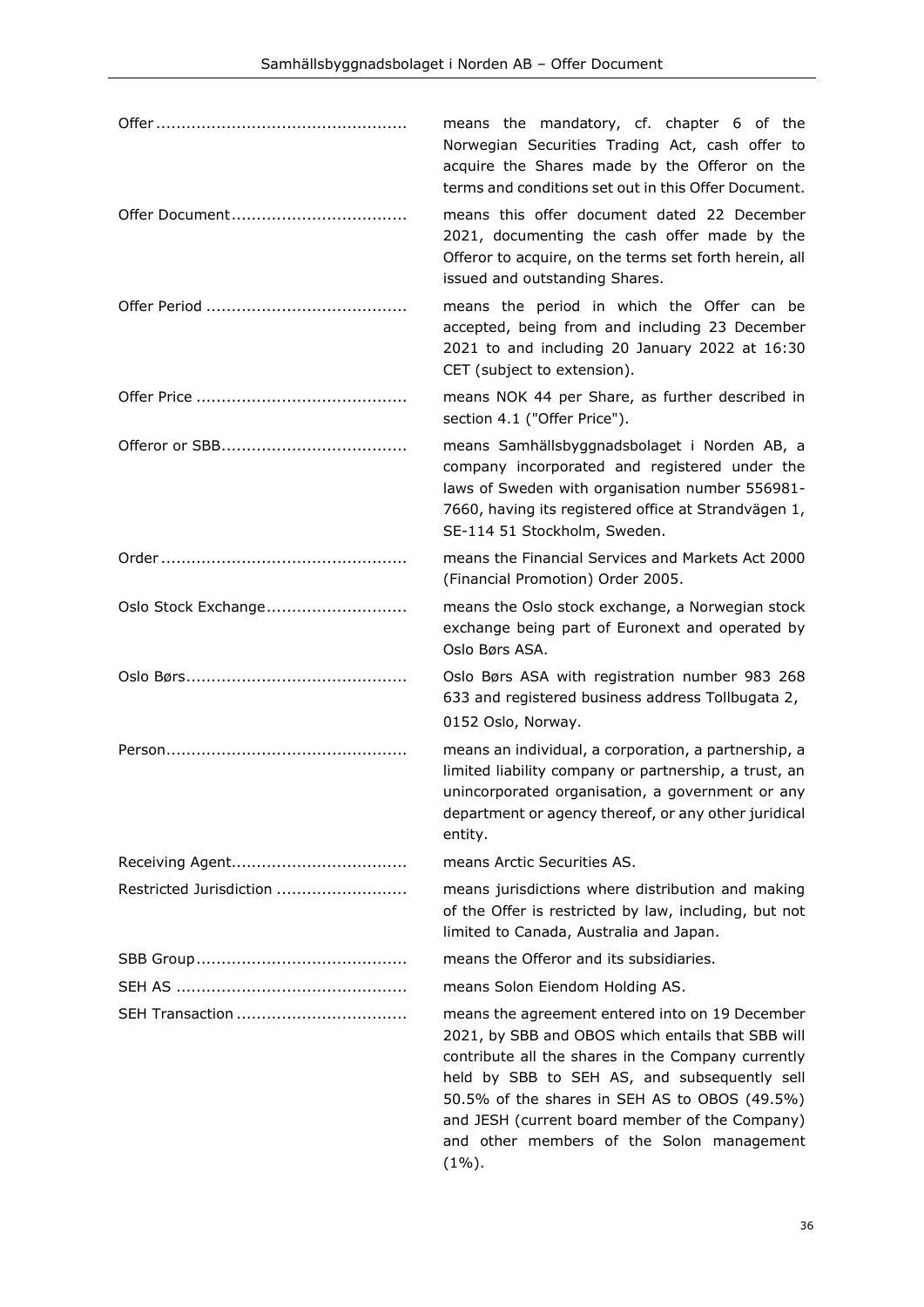| Settlement Date                          | means within two (2) weeks after the end of the<br>Offer Period.                                                                                                                                                                                                                   |
|------------------------------------------|------------------------------------------------------------------------------------------------------------------------------------------------------------------------------------------------------------------------------------------------------------------------------------|
|                                          | means the holders of Shares, or any one of them.                                                                                                                                                                                                                                   |
|                                          | means all issued and outstanding shares in the<br>Company, which are registered in the Euronext VPS<br>with ISIN NO 0003106700, or any one of them.                                                                                                                                |
| Solon 2020 Financial Statements          | means the audited consolidated statement of<br>comprehensive income, statement of financial<br>position and cash flow statement for the Solon<br>Group for the financial year ended 31 December<br>2020, with comparable figures for the financial year<br>ended 31 December 2019. |
| Solon 2021 Interim Financial Statements. | means the unaudited consolidated statement of<br>comprehensive income, statement of financial<br>position and cash flow statement for the three and<br>nine months periods ended 30 September 2021, for<br>the same period in 2020.                                                |
|                                          | means the Company and its subsidiaries.                                                                                                                                                                                                                                            |
|                                          | means value-added tax.                                                                                                                                                                                                                                                             |
|                                          | means volume-weighted average price.                                                                                                                                                                                                                                               |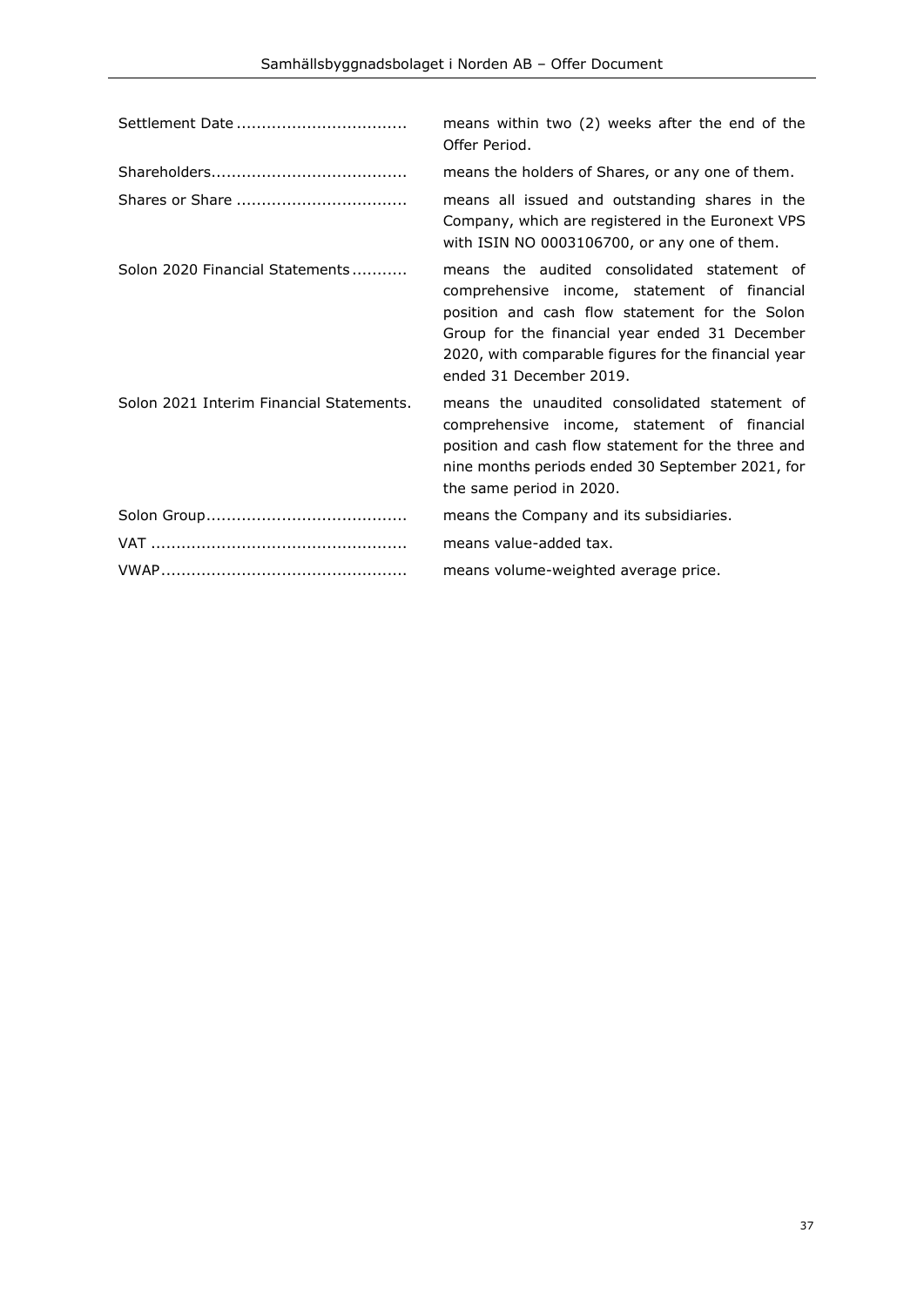#### **Schedule 1 – Acceptance Form**

To be used for accepting the mandatory offer from Samhällsbyggnadsbolaget i Norden AB (the "Offeror") as described in the offer document dated 22<br>December 2021 (the "Offer Document") to purchase all outstanding shares of S as set out in, and be deemed to be construed in accordance with, the Offer Document. The terms and conditions for the Offer are set forth in the Offer<br>Document, see in particular section 4 ("*Terms and conditions of the Of* **mail or delivered to Arctic Securities AS (the "Receiving Agent").**

#### **Offer Price: NOK 44. Offer Period: 23 December 2021 to 20 January 2022 at 16:30 CET (or such time the Offer Period may be extended).**

The Acceptance Form must be received by the Receiving Agent before **20 January 2022** at 16:30 CET (or such time the Offer Period may be extended). Shareholders are encouraged to return the Acceptance Form signed by e-mail. This Acceptance Form must be returned to: Arctic Securities AS, Haakon VIIs gate 5, 0161 Oslo, Norway (business address), Postboks 1833 Vika, 0123 Oslo, Norway (postal address). Telephone: +47 21 01 30 40. Email: subscription@arctic.com.

**Shareholdings registered in the Euronext VPS:** The shareholders' register of the Company maintained in the Euronext VPS as of the date of the Offer Document shows:

| <b>Euronext VPS account:</b> | <b>Number of Shares:</b> | Bank account for cash payment: | Rights holder registered: |
|------------------------------|--------------------------|--------------------------------|---------------------------|
|                              |                          |                                |                           |

#### **Non-Euronext VPS dividend bank account for cash settlement:**

Payment to shareholder who does not have a Norwegian bank account connected to its Euronext VPS accounts or that wishes to have transferred the settlement amount to another bank<br>account than stated above in the box "*Bank* 

Fill in here: \_\_\_\_\_\_\_\_\_\_\_\_\_\_\_\_\_\_\_\_\_\_\_\_\_\_\_\_\_\_\_\_\_\_\_\_\_ and \_\_\_\_\_\_\_\_\_\_\_\_\_\_\_\_\_\_\_\_\_\_\_\_\_\_\_\_\_\_\_\_ Bank account number/IBAN-number

*\*\* The Receiving Agent should be contacted in respect of shareholders who do not hold a bank account with a Norwegian bank.*

#### **Acceptance guidance:**

- 
- Shareholders whose Shares are held in several Euronext VPS-accounts will receive one Acceptance Form for each account.<br>The payabove of the offere research of the several experiment of the offer period can be rejected witho
- to accept the Offer for such Shares. See Sectio[n 4.3](#page-13-1) ("*[Procedures for Accepting the Offer](#page-13-1)*") of the Offer Document.

#### **To Arctic:**

- 1. My/our acceptance includes, in addition to Shares I/we have registered on the Euronext VPS account stated above, all Shares I/we hold or acquire, and that are registered on the<br>above mentioned Euronext VPS account, when bank, trust company or other nominee not accepting the Offer
- 2. Notwithstanding point 1, I/we accept the Offer only for Shares, which is less Shares than registered on my/our Euronext VPS Account (only to be completed if you wish to give partial acceptance)
- 3. I/we accept that I/we may not sell, or in other ways dispose over, use as security, pledge, encumber or transfer to another Euronext VPS account, the Shares covered by this acceptance.
- 4. I/We irrevocably authorize the Receiving Agent to block the Shares on the above mentioned Euronext VPS account in favor of the Receiving Agent, acting on behalf of the Company. 5. The Receiving Agent is given irrevocable authorization to debit my/our Euronext VPS account, and to transfer the Shares covered by this Acceptance to the Offeror against payment of the Offer Price per Share upon settlement of the Offer.
- 56. I/We accept that payment" under "Shareholdings registered in the Euronext VPS" above, or, if there is no record of such account, payment will be credited to the bank account specified on this bey "Bank account for cash
- 7. My/Our Shares will be transferred free of any encumbrances and any other third-party rights whatsoever and with all shareholder rights attached to them. Any third party with registered encumbrances or other third-party rights over my/our Shares and/or Euronext VPS account(s) have signed the Acceptance Form and waive its rights in the Shares for<br>which the Acceptance Form relates to and approve which the Acceptance<br>acceptance to be valid.
- 8. I/We acknowledge that my/our acceptance hereunder is irrevocable and cannot be withdrawn after receipt by the Receiving Agent.
- 9. The Offeror may pay my/our costs directly related to the transactions in Euronext VPS in connection with my/our acceptance of the Offer.
- 10. This Acceptance Form and the Offer is subject to Norwegian law with Oslo District Court as exclusive legal venue.
- 11. I/We represent that I/we are permitted by all applicable law to accept the Offer and has/have complied with all applicable legal requirements so that the Offer may be made to, and accepted by, me/us under the laws of all relevant jurisdictions.
- 12. By duly executing and delivering this Acceptance Form I/we represent and warrant that that I/we have received the Offer Document, and accept the Offer to sell my/our Shares in the Company according to the terms and conditions of the Offer as set forth in the Offer Document.
- 13. Personal data: By duly executing and delivering the Acceptance Form I/we confirm that I/we have accessed information regarding Arctic Securities AS' processing of personal data (available on https://www.https://www.arctic.com/secno/en/department/legal-compliance/personal-data-policy), and that I/we are informed that Arctic Securities AS will process<br>my/our personal data in order to manage and car

**The data controller who is responsible for the processing of personal data is Arctic Securities AS. The processing of personal data is necessary in order to fulfil the**  application and to meet legal obligations. The Norwegian Securities Trading Act and the Norwegian Money Laundering Act require that Arctic Securities AS processes<br>and stores information about clients and trades, and contro **statutory duty to keep it.** 

#### **Signature:**

| Place<br>. | Date<br>. | Binding<br>. signature*<br>. | ephone davtime<br>۱e۱, |
|------------|-----------|------------------------------|------------------------|

*\* If signed by power of attorney, the power of attorney (and with respect to companies, Certificate of Registration or similar documentation) shall be enclosed. If signed by a person with signatory right, Certificate of Registration or similar documentation shall be enclosed* 

**Rights holder:** As rights holder, the undersigned consents to the transfer of the Shares to the Offeror free of encumbrances.

| Place | Date | Rights holder's binding signature*** |
|-------|------|--------------------------------------|

\*\*\* If signed by power of attorney, the power of attorney (and with respect to companies, Certificate of Registration or similar documentation) shall be enclosed. If signed by a person<br>with signatory right, Certificate of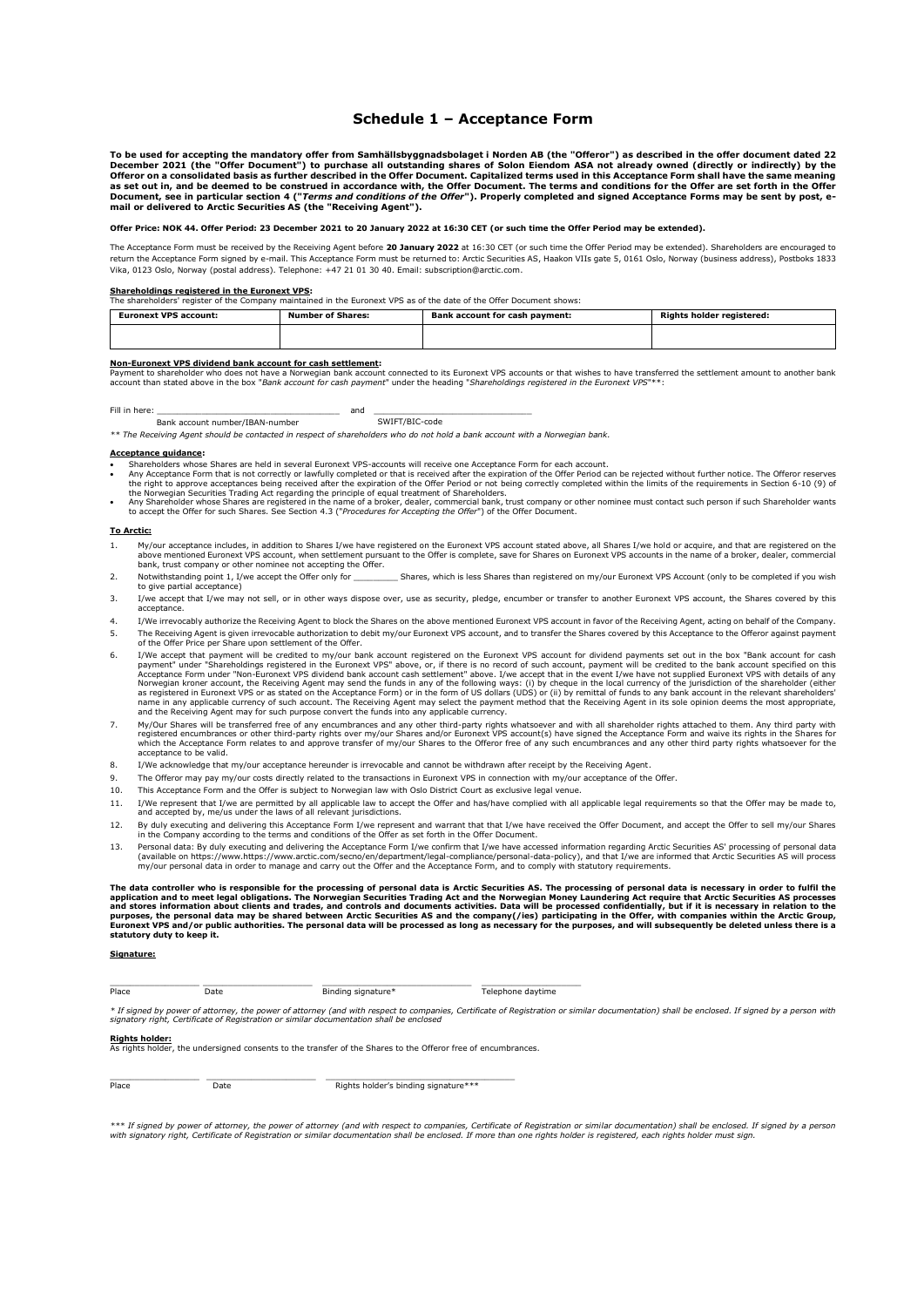#### **FORM OF MANDATORY OFFER GUARANTEE**

# **Bank guarantee issued in connection with the mandatory offer to purchase all remaining shares in Solon Eiendom ASA by Samhällsbyggnadsbolaget i Norden AB (publ)**

In connection with the mandatory offer by Samhällsbyggnadsbolaget i Norden AB (publ), with registration number 556981-7660 and registered office at Strandvägen 1, SE-114 51 Stockholm, Sweden, ("**SBB**" or the "**Offeror**") to purchase all the issued and outstanding shares in Solon Eiendom ASA, with registration number 966 033 967 and registered address at Olav Vs gate 5, 0161 Oslo, Norway, ("**Solon**") not already owned by the Offeror (the "**Shares**") in accordance with Chapter 6 of the Norwegian Securities Trading Act of 29 June 207 no 74 (the "**Offer**") and based on the offer document for the Offer dated 22 December 2021 (the "**Offer Document**") and the acceptance form for the Offer, and at the request of and for the account of SBB, we, DNB Bank ASA, with registration number 984 851 006 and registered address at Dronning Eufemias gate 30, 0191 Oslo, Norway, hereby unconditionally guarantee as for our own debt (*Norwegian: selvskyldnergaranti*) as security in favour of the respective shareholders in Solon accepting the Offer in accordance with the terms of the Offer Document, the payment in accordance with the Offer Document of NOK 44 in cash per Share (the "**Offer Price**") to shareholders of the Company who have accepted the Offer in accordance with the terms of the Offer Document.

Our liability under this guarantee is limited to the Principal Guarantee Amount (as defined below) plus interest for late payment, in accordance with prevailing rate for late payments as stipulated in the Norwegian Act on Interest on Overdue Payment of 17 December 1976 no 100 (currently 8% per annum), calculated from the due date of the settlement of the Offer. No other claims will be covered by the guarantee.

The term "**Principal Guarantee Amount**" means: NOK 393,024,896 which is equal to the maximum amount payable by the Offeror for the Shares pursuant to the Offer Price of NOK 44 per Share multiplied by the 8,932,384 Shares not already owned by the Offeror.

Claims under this guarantee may be made only after the date of due payment in accordance with the terms of the Offer and must be received by us before 16:30 hours (CET) on 4 March 2022, after which time this guarantee lapses, and shall be considered null and void whether it is returned to DNB Bank ASA or not. If the offer period is extended, the guarantee period will be automatically extended accordingly (i.e. to 16:30 CET on 18 March 2022 if the Offer Period is extended by the maximum two (2) weeks).

Claims under this guarantee shall be made in writing to:

DNB Bank ASA Postal address: P.O. Box 1600 Sentrum, N-0021 Oslo, Norway Visiting address: Dronning Eufemias gate 30, N-0191 Oslo, Norway Attn: Trade Finance/Guarantees

Claims under this guarantee shall be accompanied by:

(i) Evidence that the beneficiary, or his attorney accompanied by a copy of a power of attorney showing that the attorney is entitled to sign on behalf of the beneficiary, is the owner of the shares relating to the acceptance (e.g. by way of a VPS transcript), and confirmation from the beneficiary's account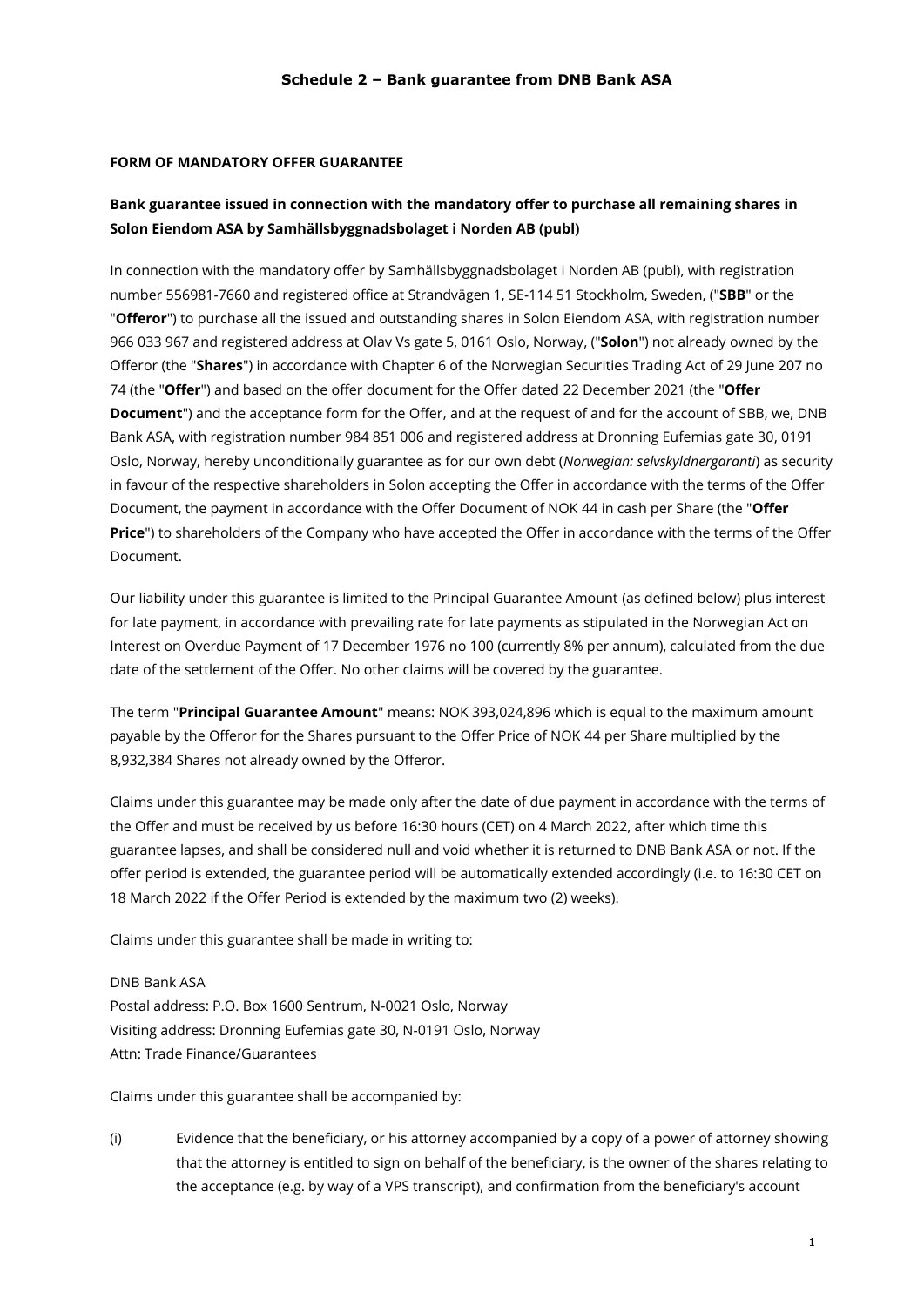manager that the Shares will be transferred to the Offeror free of any charge etc. as soon as payment has been made,

- (ii) A statement by the beneficiary (i) of number of Shares held by it, and (ii) that no payment has been received for the Shares relating to the acceptance; and
- (iii) A copy of the duly completed acceptance form.

Settlement will be made against transfer to the Offeror of the Shares in question.

Pursuant to Section 6-3 (2) cf. Section 6-10 of the Securities Trading Regulations of 29 June 2007 no. 876, the Principal Guarantee Amount may be reduced at the request of SBB and subject to approval by the Oslo Stock Exchange.

The term of this guarantee is from the start of the acceptance period in the Offer and until the above stipulated deadline for making claims under the guarantee.

This guarantee shall be governed by and construed in accordance with Norwegian law. Legal venue shall be Oslo District Court.

For and behalf of DNB Bank ASA

Oslo, 22 December 2021

 $\overline{\phantom{a}}$  , we can also the contract of  $\overline{\phantom{a}}$